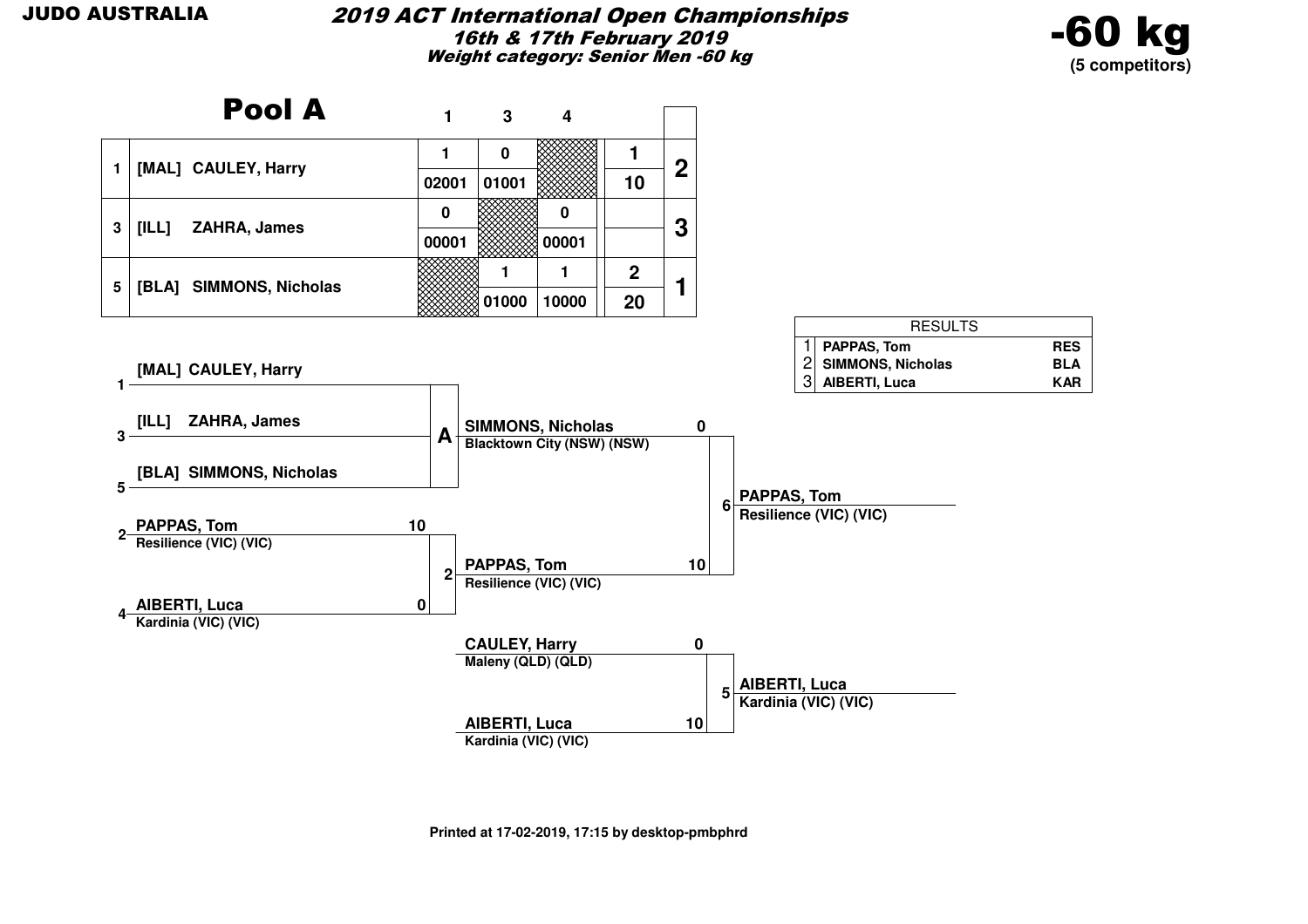#### 2019 ACT International Open Championships16th & 17th February 2019Weight category: Senior Men -66 kg





**Printed at 17-02-2019, 17:15 by desktop-pmbphrd**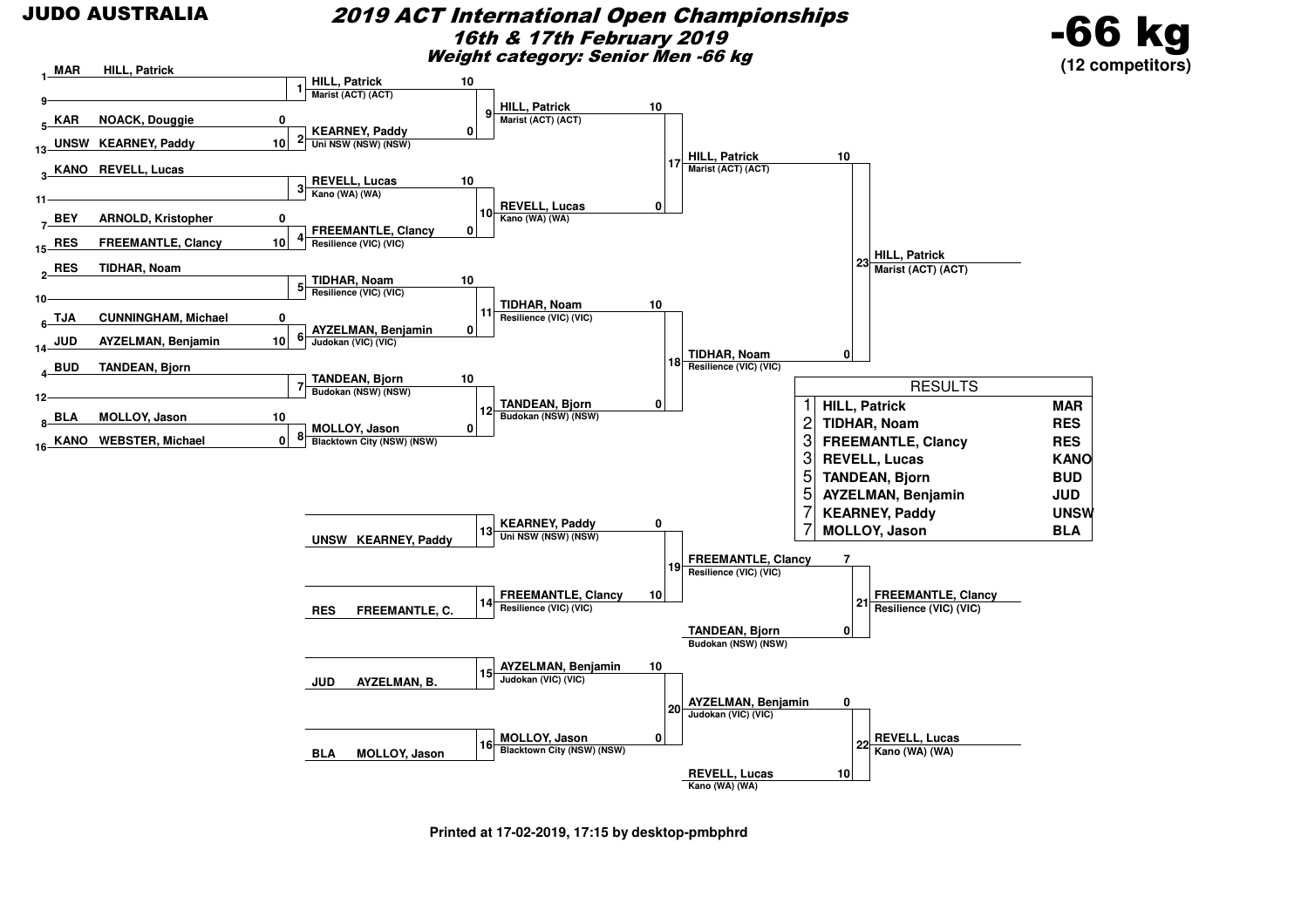#### 2019 ACT International Open Championships16th & 17th February 2019Weight category: Senior Men -73 kg





**Printed at 17-02-2019, 17:15 by desktop-pmbphrd**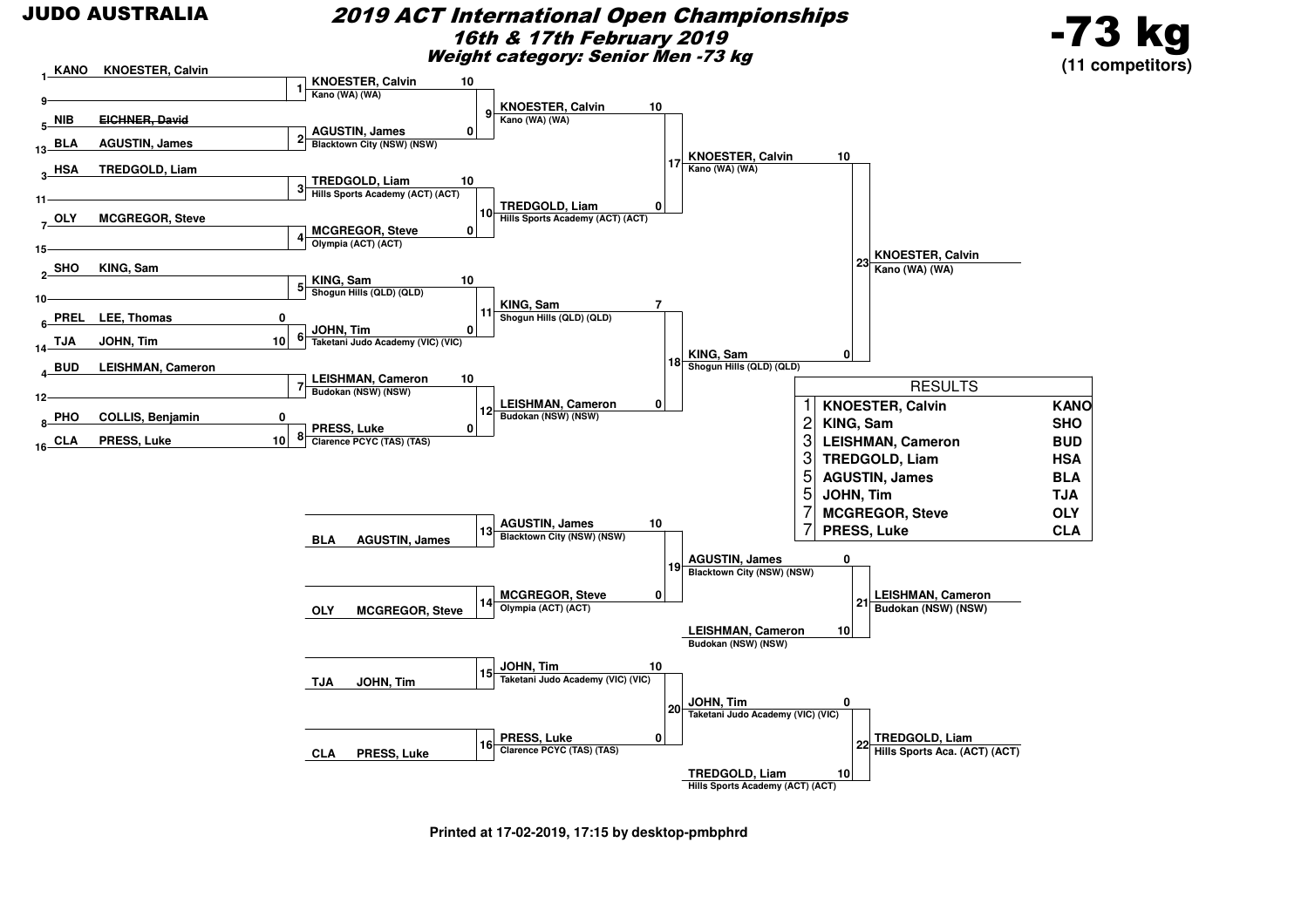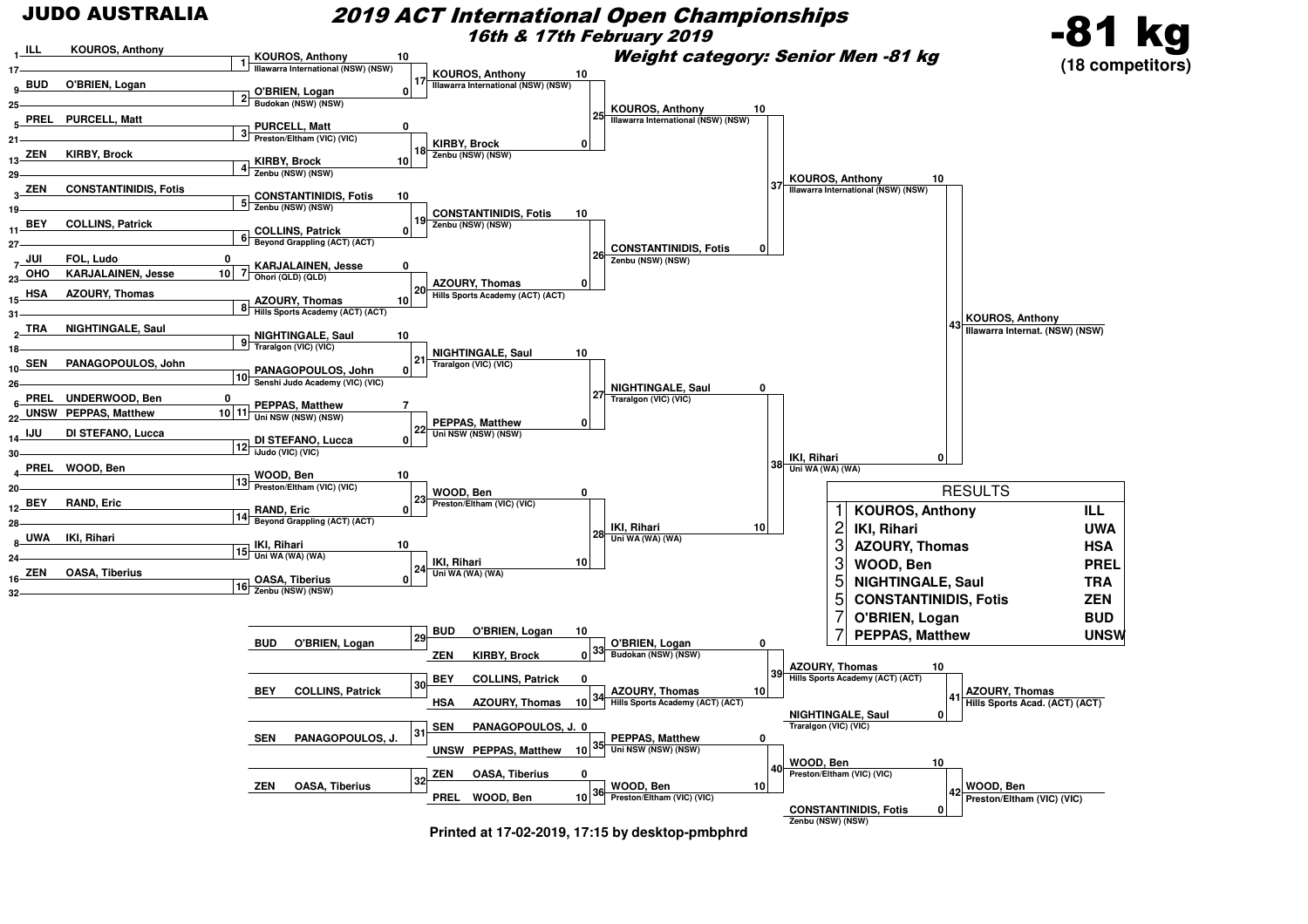#### 2019 ACT International Open Championships16th & 17th February 2019Weight category: Senior Men -90 kg





**Printed at 17-02-2019, 17:15 by desktop-pmbphrd**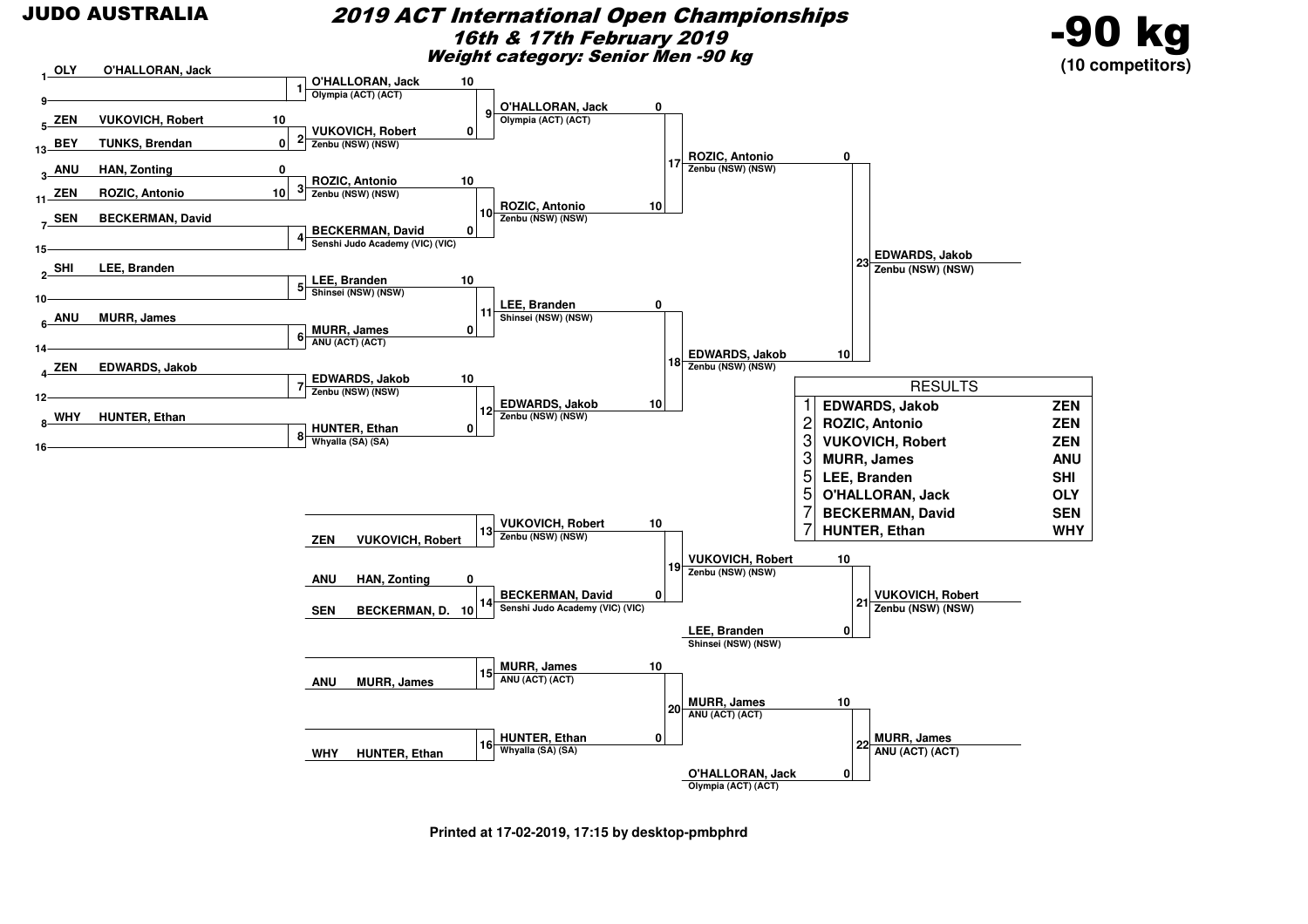**2019 ACT International Open Championships**

Weight category: Senior Men -100 kg



|                            |             |             | 3     | <b>Fights won</b>   |              |
|----------------------------|-------------|-------------|-------|---------------------|--------------|
|                            |             |             |       | <b>Total points</b> | <b>Place</b> |
| <b>HAYES, Anthony</b>      | $\mathbf 0$ | $\mathbf 0$ |       |                     | 3            |
| [PHO]                      | 00000       | 00000       |       |                     |              |
| <b>IVANCHENKOV, Leonid</b> |             |             | 0     |                     | $\mathbf{2}$ |
| [BLA]                      | 10000       |             | 00000 | 10                  |              |
| <b>MCDOUGALL, Shaun</b>    |             | 1           | 1     | $\mathbf 2$         |              |
| [UNSW]                     |             | 10000       | 02000 | 20                  |              |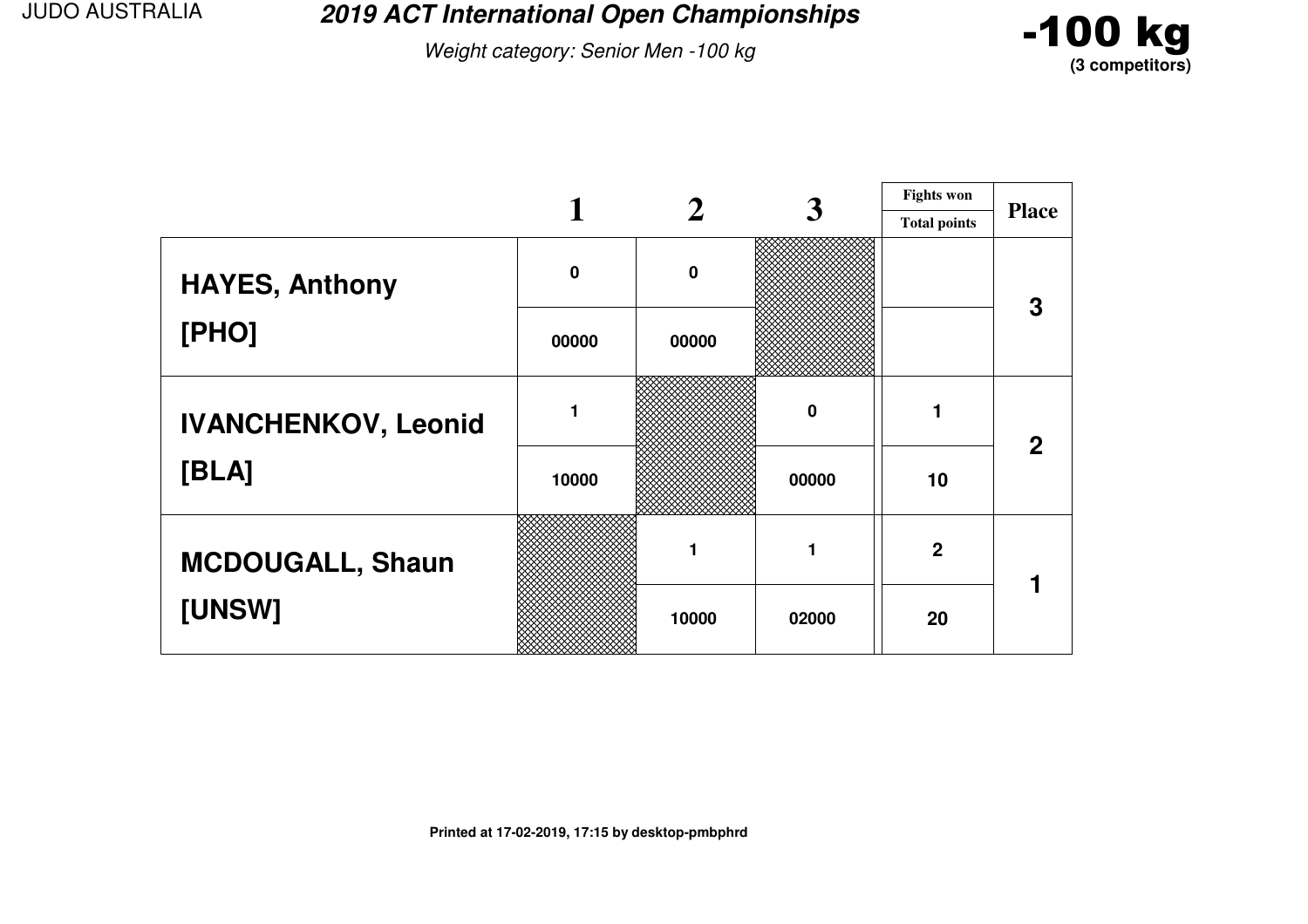#### 2019 ACT International Open Championships16th & 17th February 2019Weight category: Senior Men +100 kg





**Printed at 17-02-2019, 17:15 by desktop-pmbphrd**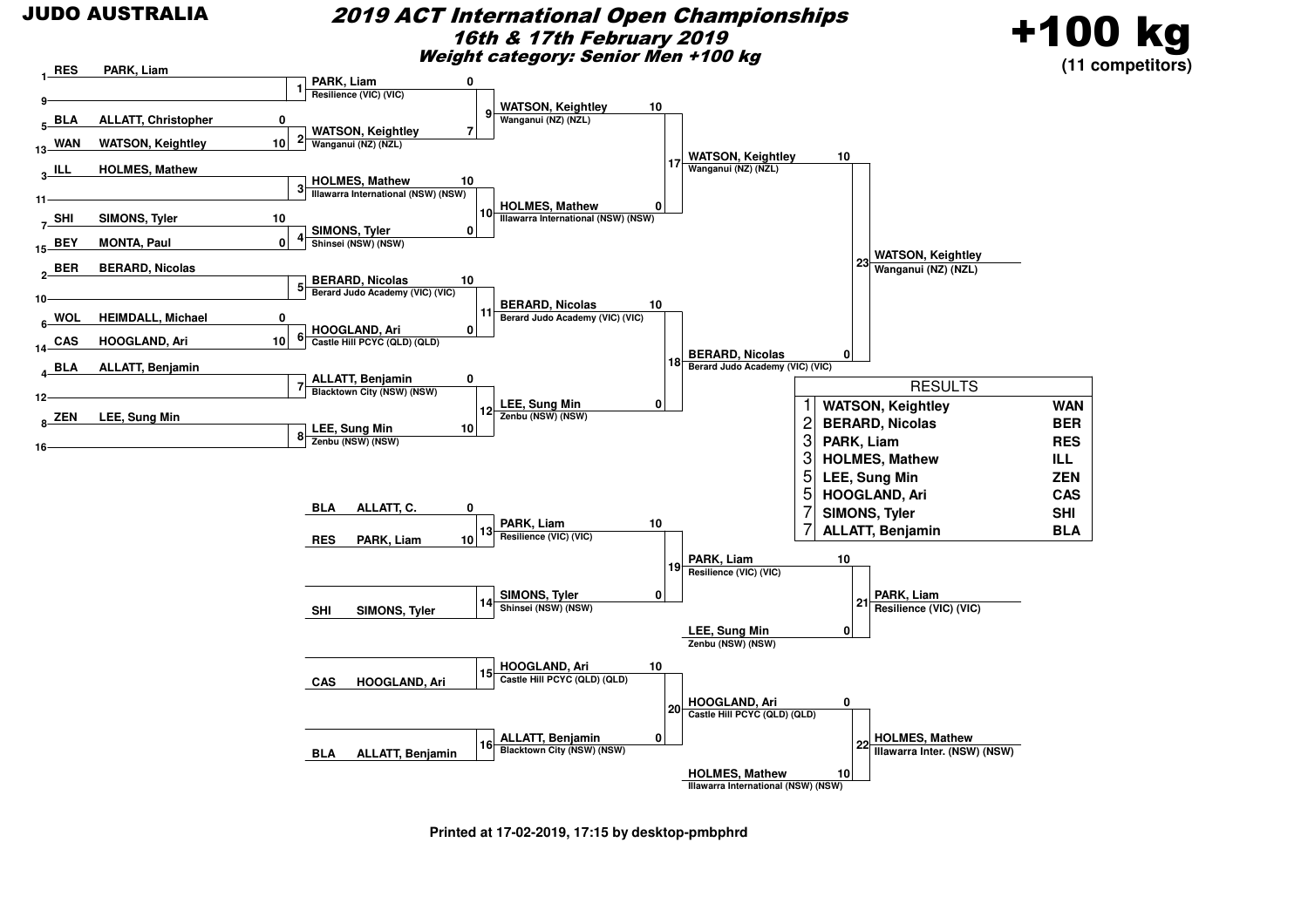#### 2019 ACT International Open Championships16th & 17th February 2019Weight category: Senior Women -48 kg



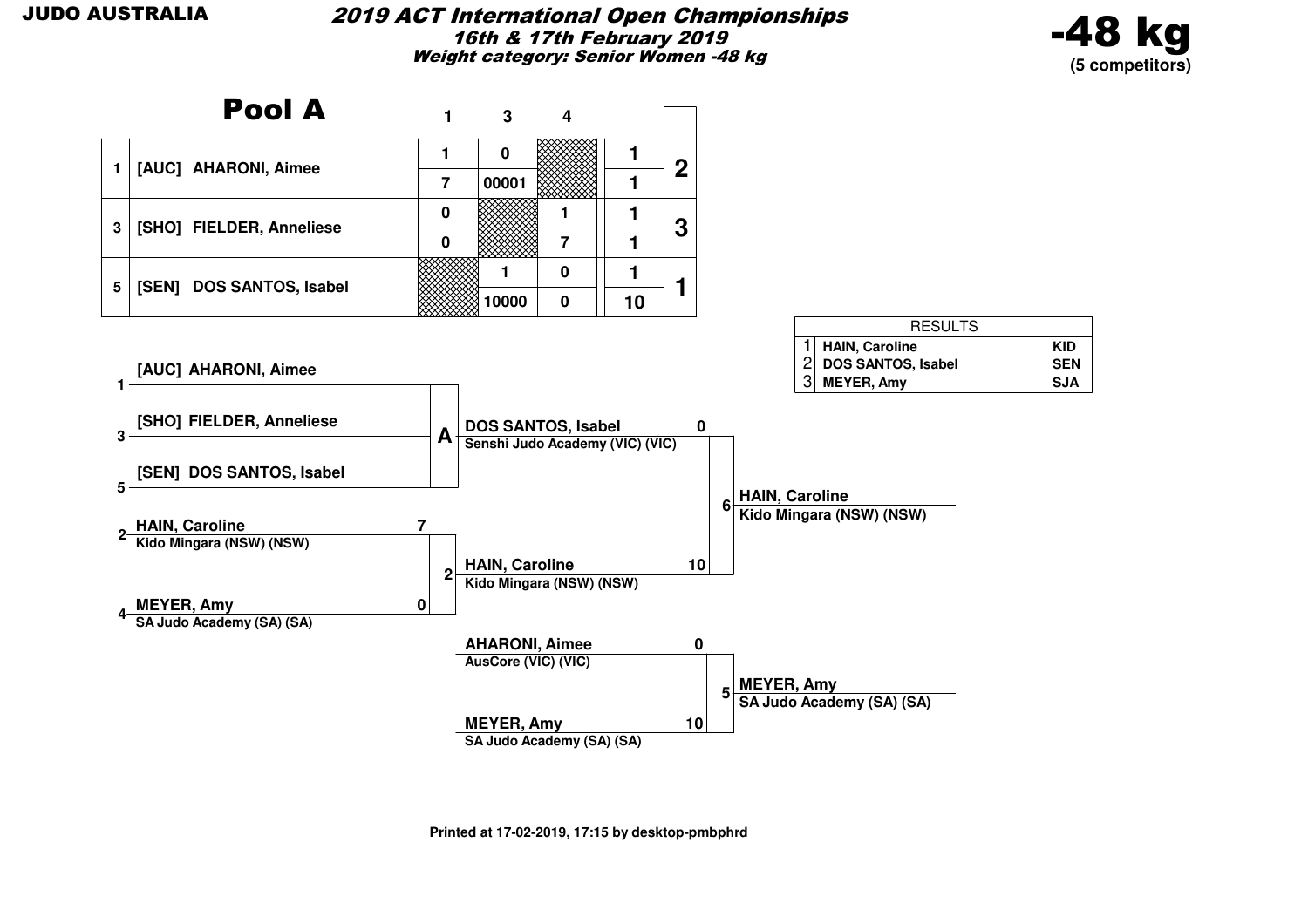

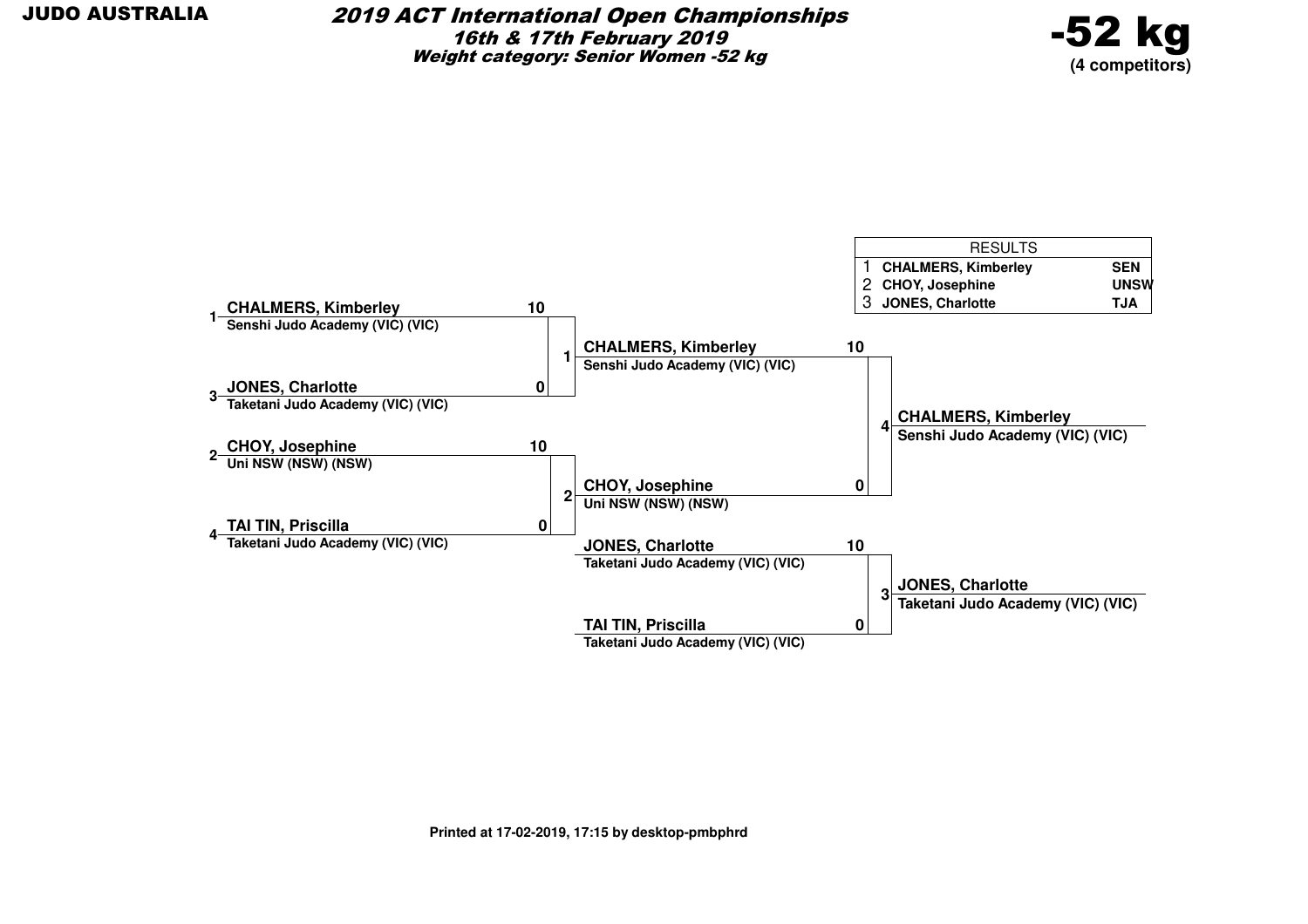#### 2019 ACT International Open Championships16th & 17th February 2019Weight category: Senior Women -57 kg





**Printed at 17-02-2019, 17:15 by desktop-pmbphrd**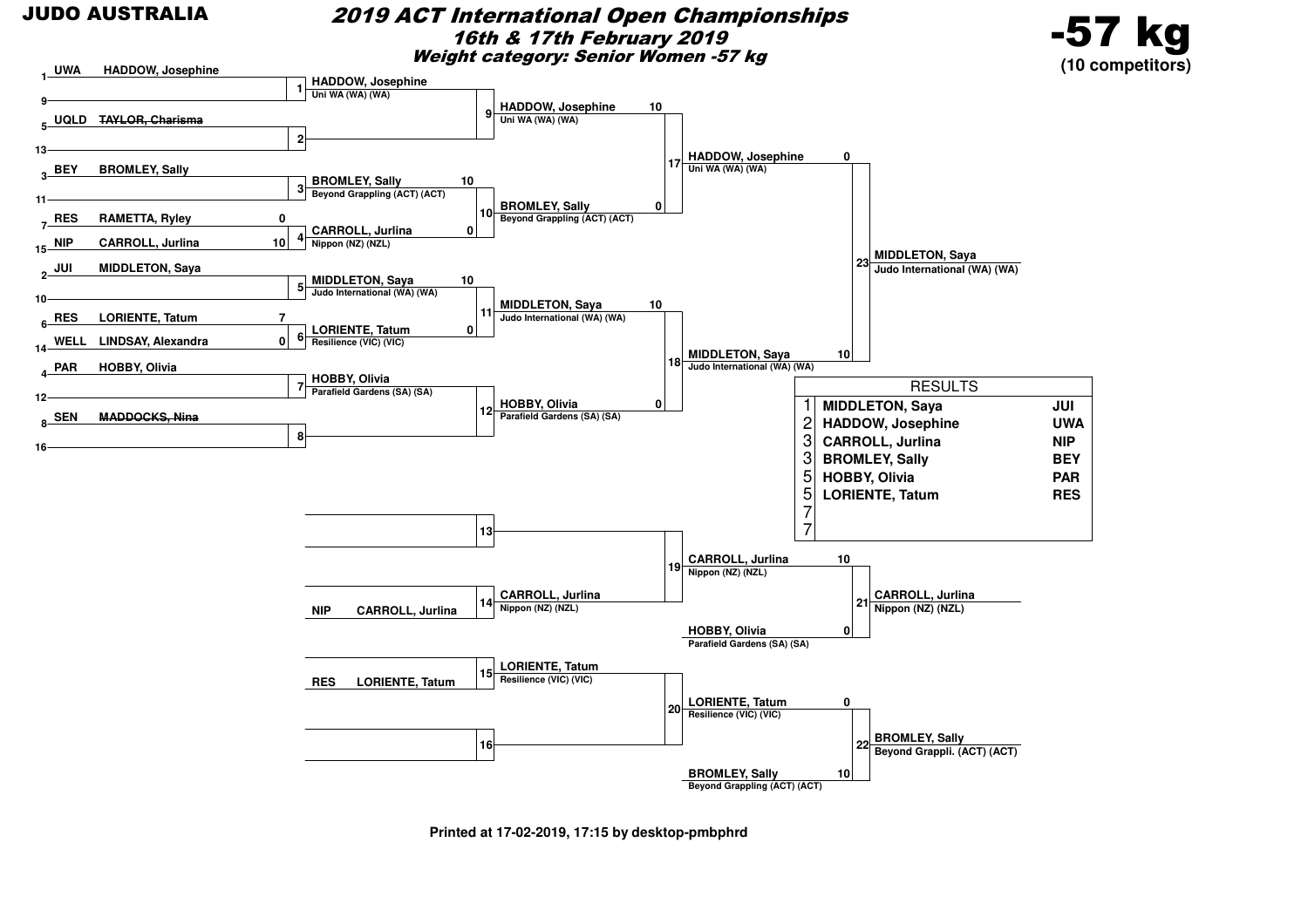#### 2019 ACT International Open Championships16th & 17th February 2019Weight category: Senior Women -63 kg



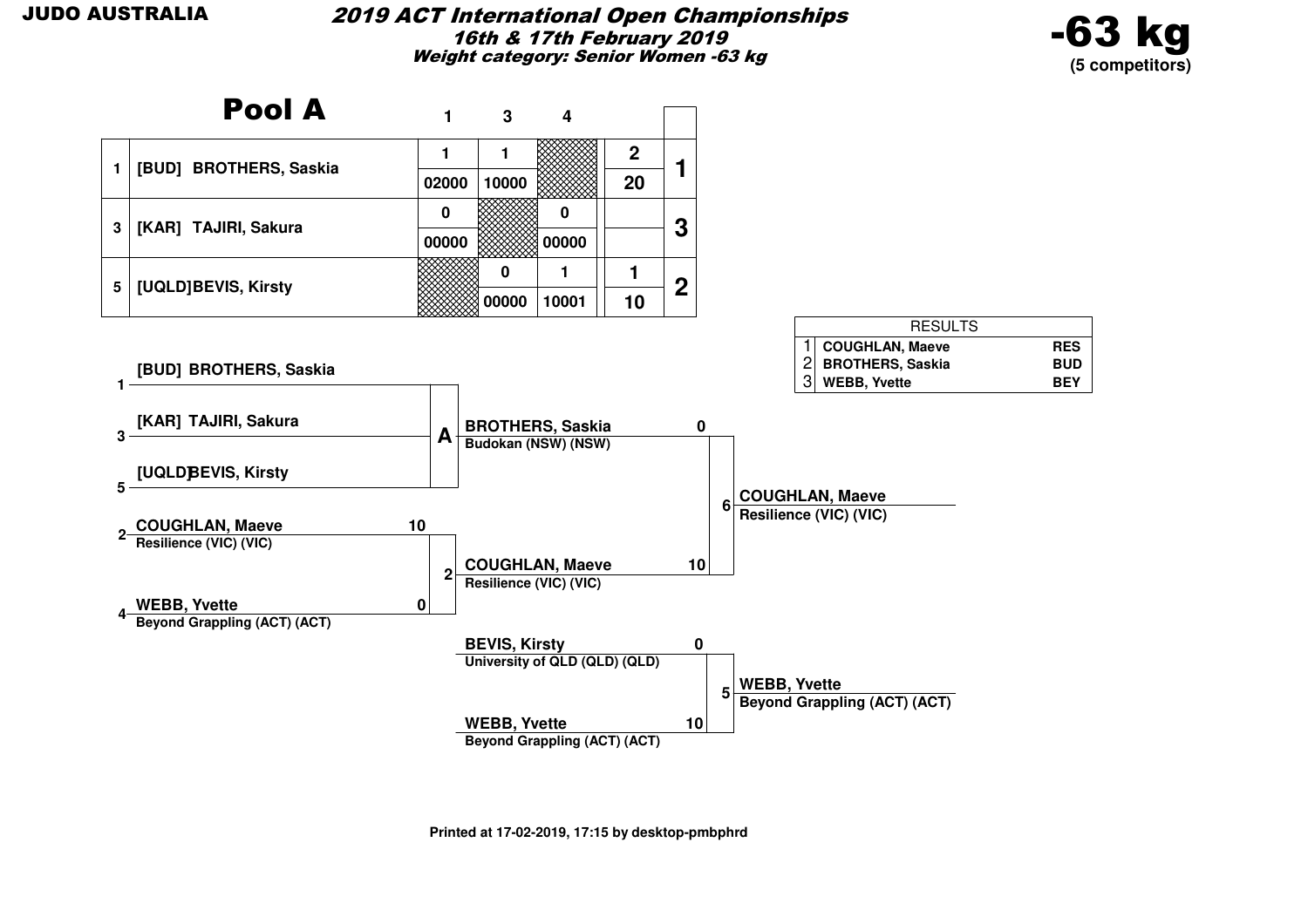**2019 ACT International Open Championships**

Weight category: Senior Women -70 kg



|                          | 3           |          |             | <b>Fights won</b>   |              |
|--------------------------|-------------|----------|-------------|---------------------|--------------|
|                          |             |          |             | <b>Total points</b> | <b>Place</b> |
| <b>ARLOVE, Catherine</b> | $\mathbf 0$ | $\bf{0}$ |             |                     | 3            |
| [TJA]                    | 00003       | 01003    |             |                     |              |
| <b>CROTON, Tabitha</b>   | 1           |          |             | $\mathbf 2$         |              |
| [HAN]                    | 10000       |          | 01000       | 20                  |              |
| <b>SWAN, Maria</b>       |             |          | $\mathbf 0$ |                     | $\mathbf{2}$ |
| [UWA]                    |             | 01000    | 00001       | 10                  |              |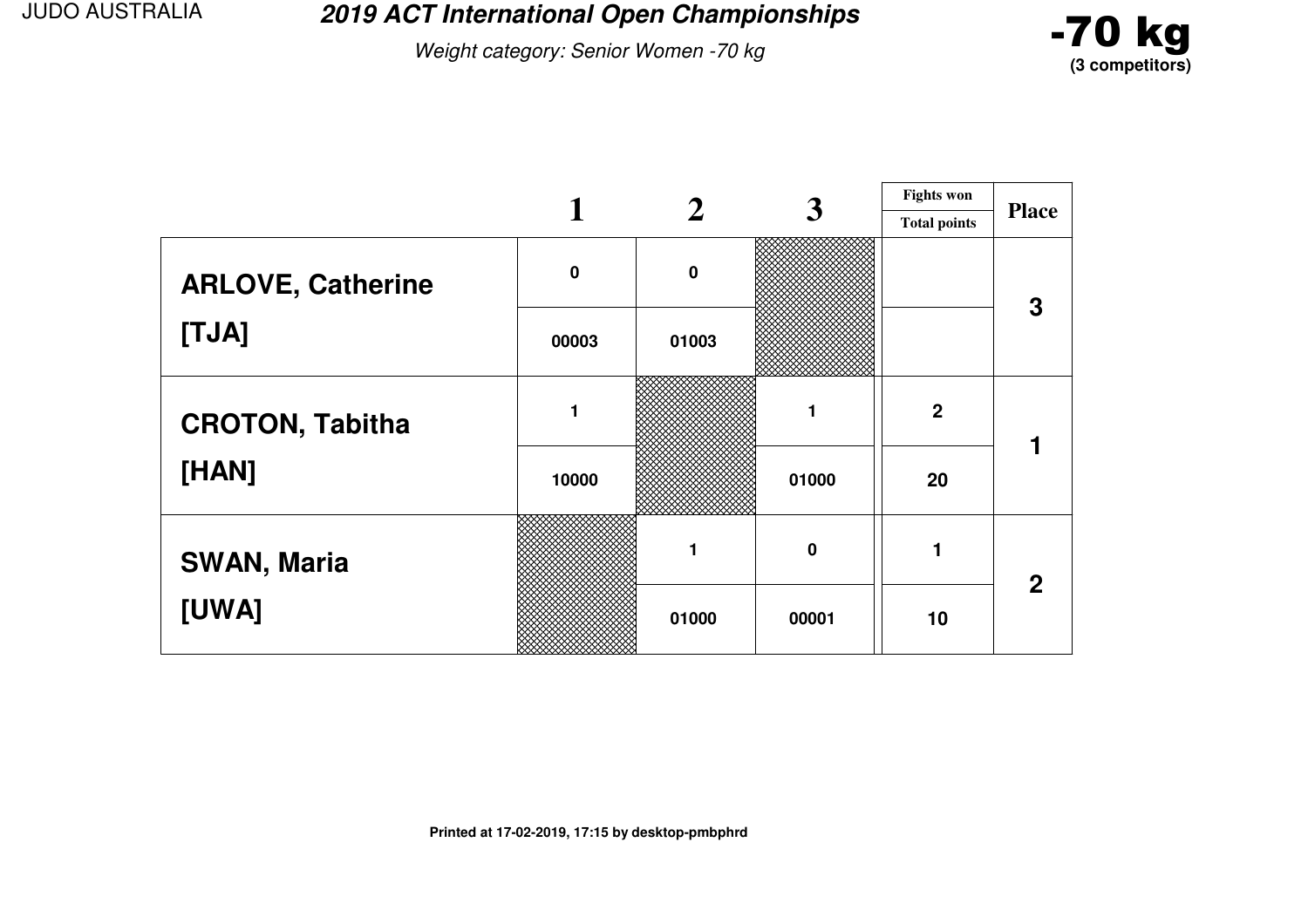**2019 ACT International Open Championships**

Weight category: Senior Women -78 kg



|                            |       |          |       | <b>Fights won</b>   |                |
|----------------------------|-------|----------|-------|---------------------|----------------|
|                            |       |          |       | <b>Total points</b> | <b>Place</b>   |
| JOHANSSON-CRANFIELD, Klara |       | 1        |       |                     | $\overline{2}$ |
| [BEY]                      | 00000 | 10000    |       | 10                  |                |
| DE BRUINE, Naomi           |       |          |       | $\mathbf 2$         |                |
| [BUD]                      | 10000 |          | 10000 | 20                  |                |
| <b>BEEHAG, Amber</b>       |       | $\bf{0}$ | 0     |                     | 3              |
| [28H]                      |       | 00000    | 00000 |                     |                |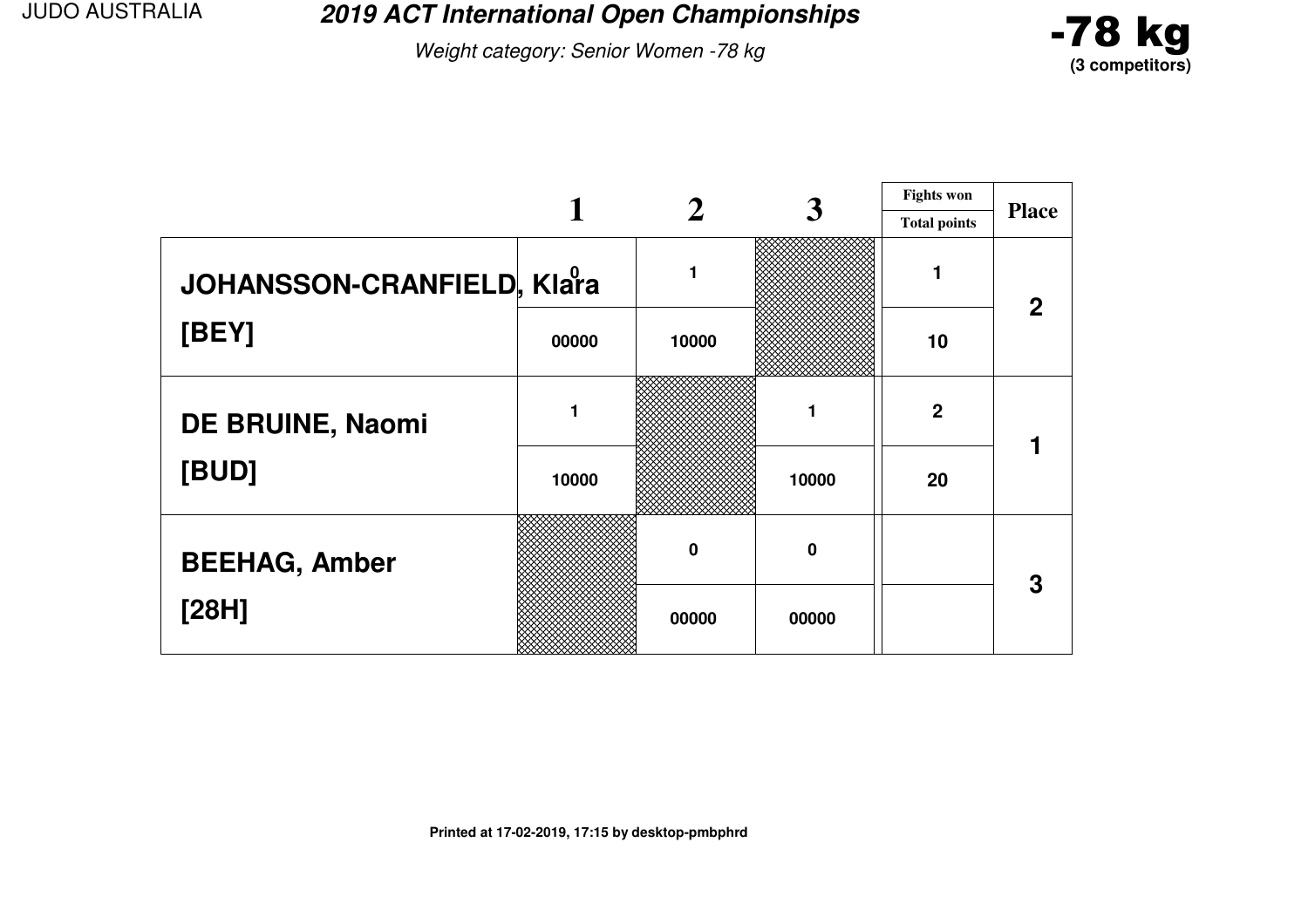**2019 ACT International Open Championships**

Weight category: Senior Women +78 kg



|                       |             |             | 3           | <b>Fights won</b>   |              |
|-----------------------|-------------|-------------|-------------|---------------------|--------------|
|                       |             |             |             | <b>Total points</b> | <b>Place</b> |
| DE BRUINE., Naomi     |             | 1           |             | $\boldsymbol{2}$    |              |
| [BUD]                 | 10000       | 10          |             | 20                  |              |
| LANG, Jessica         | $\mathbf 0$ |             |             |                     | $\mathbf{2}$ |
| [28H]                 | 00000       |             | 10000       | 10                  |              |
| <b>BEEHAG., Amber</b> |             | $\mathbf 0$ | $\mathbf 0$ |                     | 3            |
| [28H]                 |             | $\mathbf 0$ | 00003       |                     |              |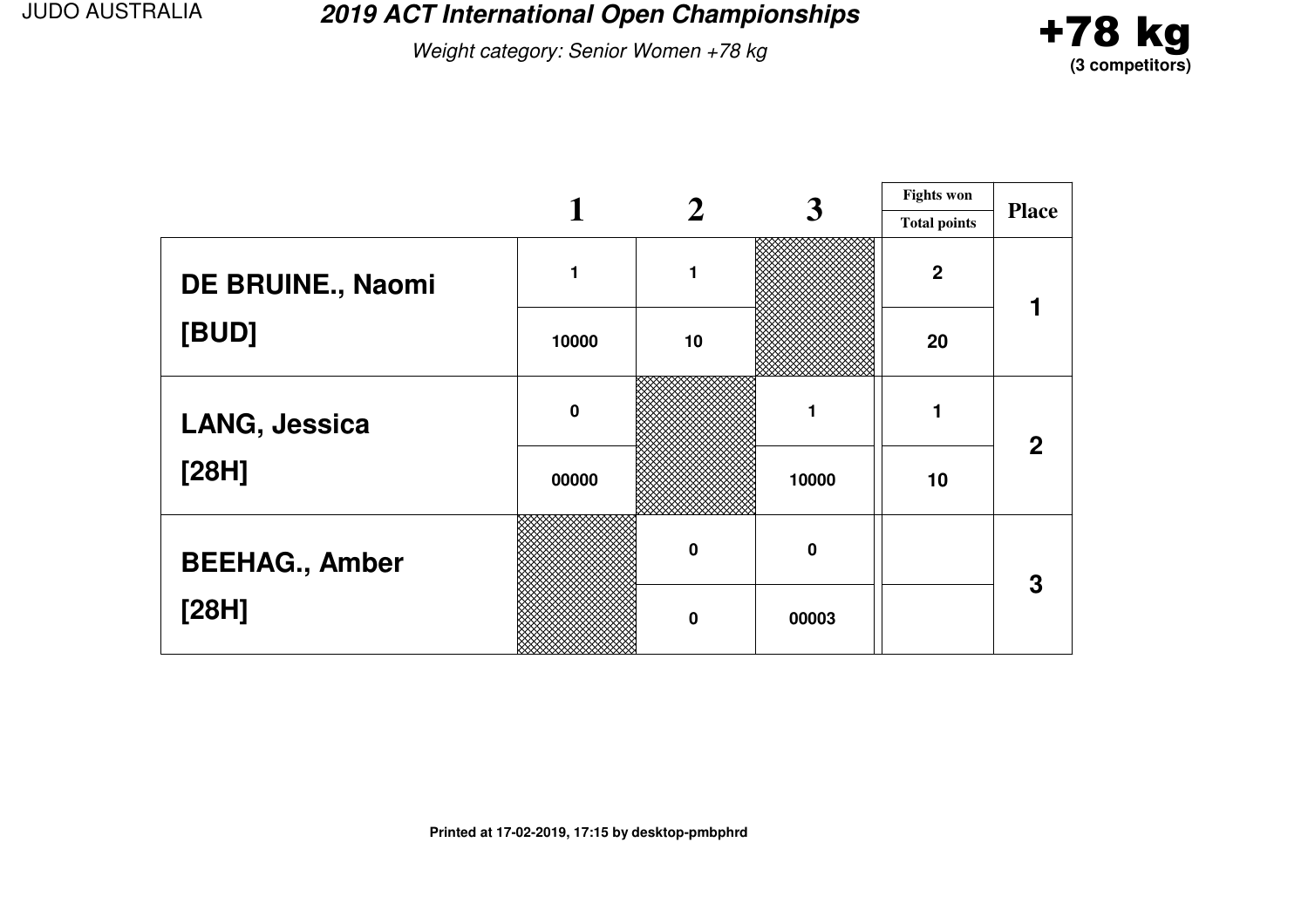**2019 ACT International Open Championships**

Weight category: Junior Men -55 kg



|                         |             |             | 3        | <b>Fights won</b>   |              |
|-------------------------|-------------|-------------|----------|---------------------|--------------|
|                         |             |             |          | <b>Total points</b> | <b>Place</b> |
| <b>VONGXAYASY, Jett</b> |             | 1           |          | $\boldsymbol{2}$    |              |
| [BUS]                   | 01001       | 10000       |          | 11                  |              |
| <b>MCCLIFTY, Liam</b>   | $\mathbf 0$ |             |          |                     | $\mathbf{2}$ |
| [TIG]                   | 00000       |             | 10000    | 10                  |              |
| POWELL, Isaac           |             | $\mathbf 0$ | $\bf{0}$ |                     | 3            |
| [BEY]                   |             | 00000       | 00000    |                     |              |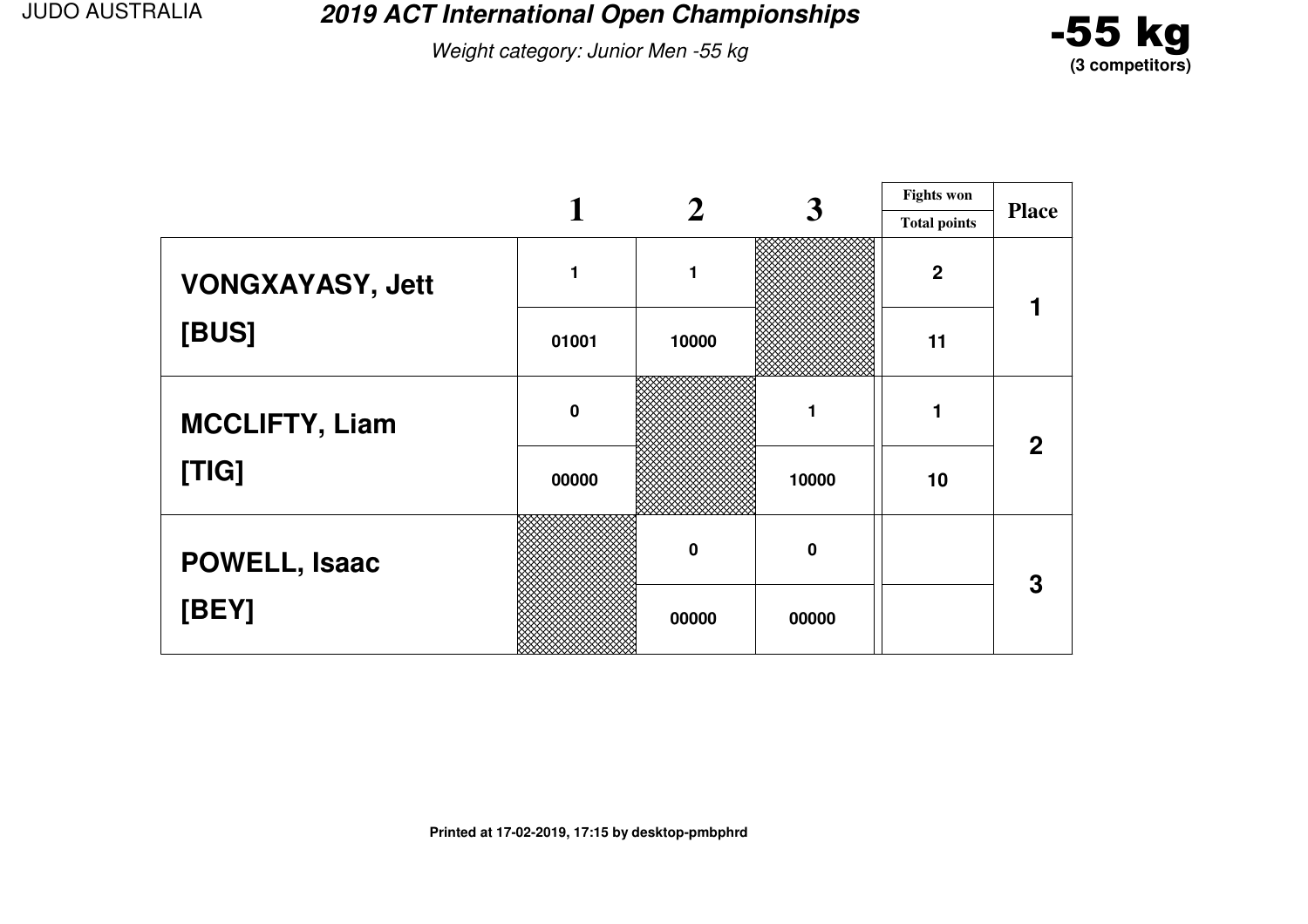

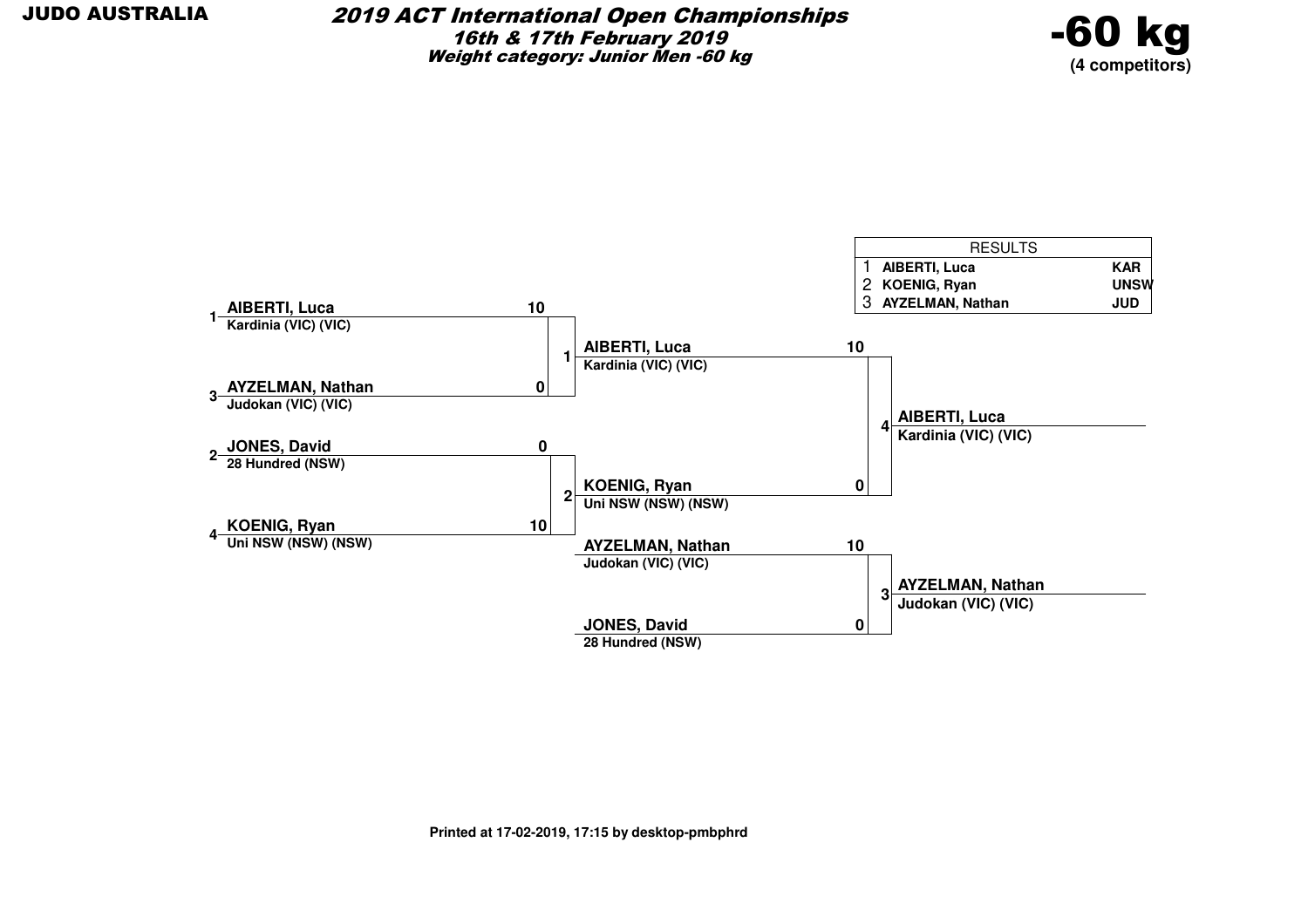### 2019 ACT International Open Championships16th & 17th February 2019Weight category: Junior Men -66 kg





**Printed at 17-02-2019, 17:15 by desktop-pmbphrd**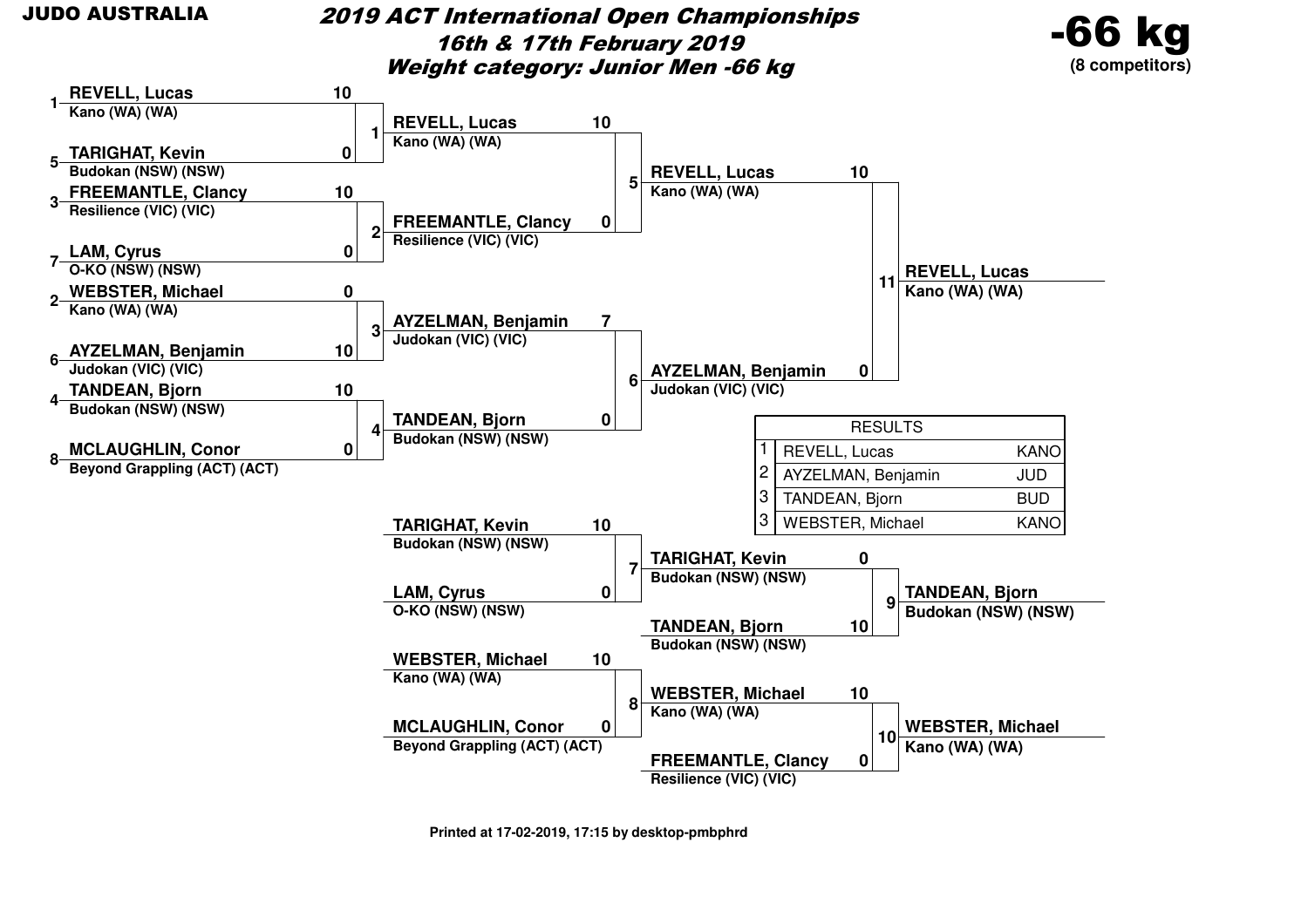2019 ACT International Open Championships16th & 17th February 2019Weight category: Junior Men -73 kg



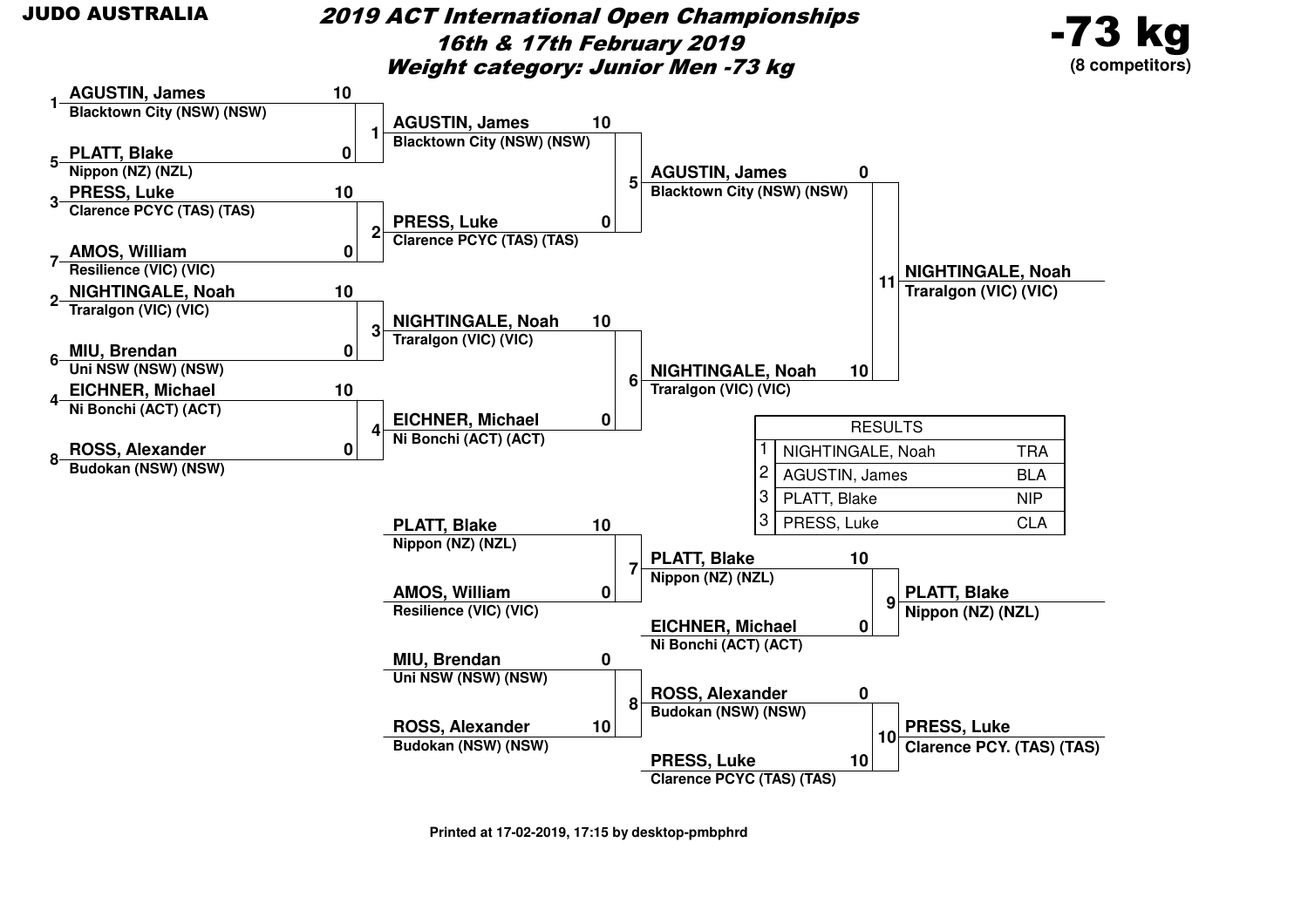#### 2019 ACT International Open Championships16th & 17th February 2019Weight category: Junior Men -81 kg





**Printed at 17-02-2019, 17:15 by desktop-pmbphrd**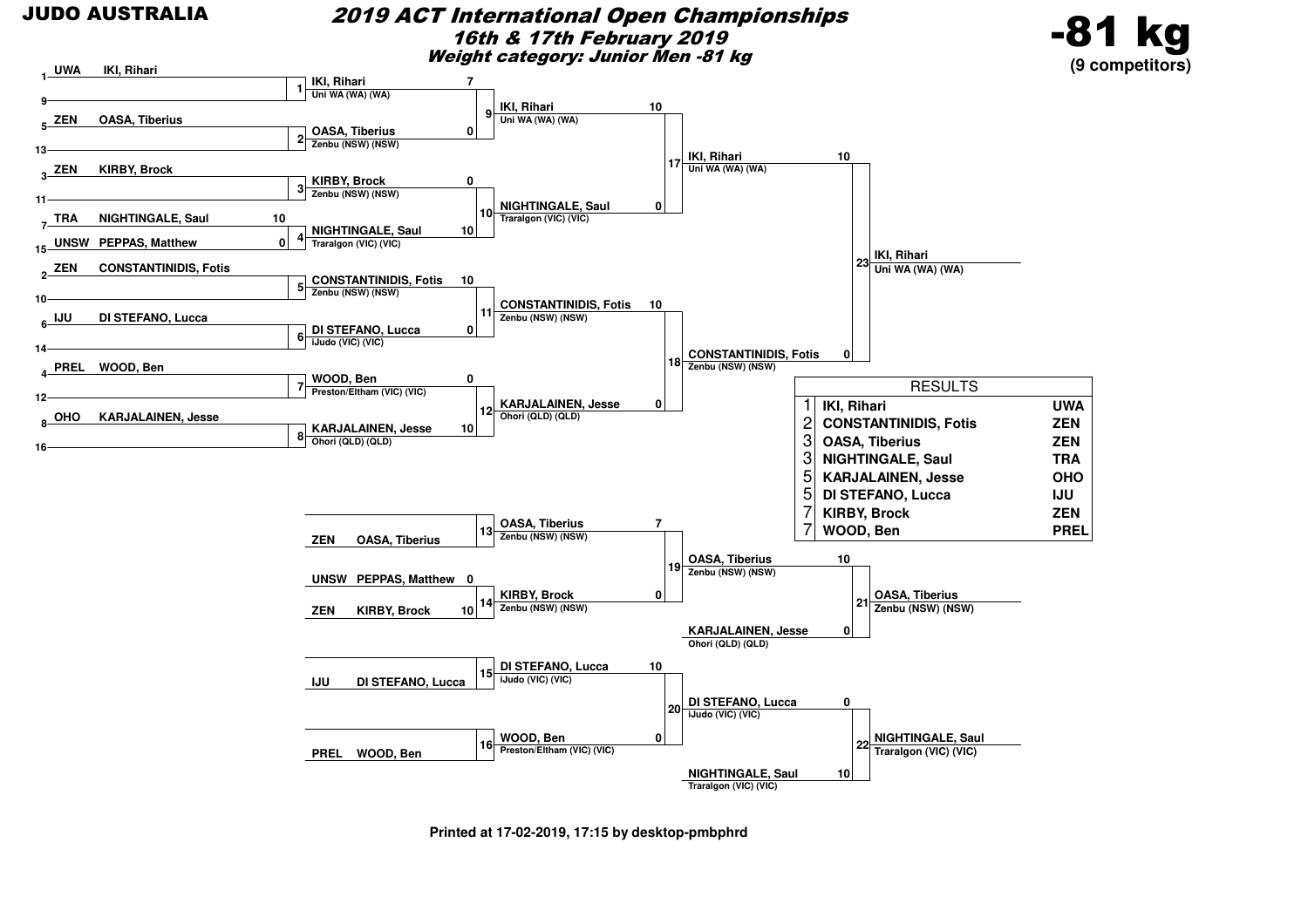

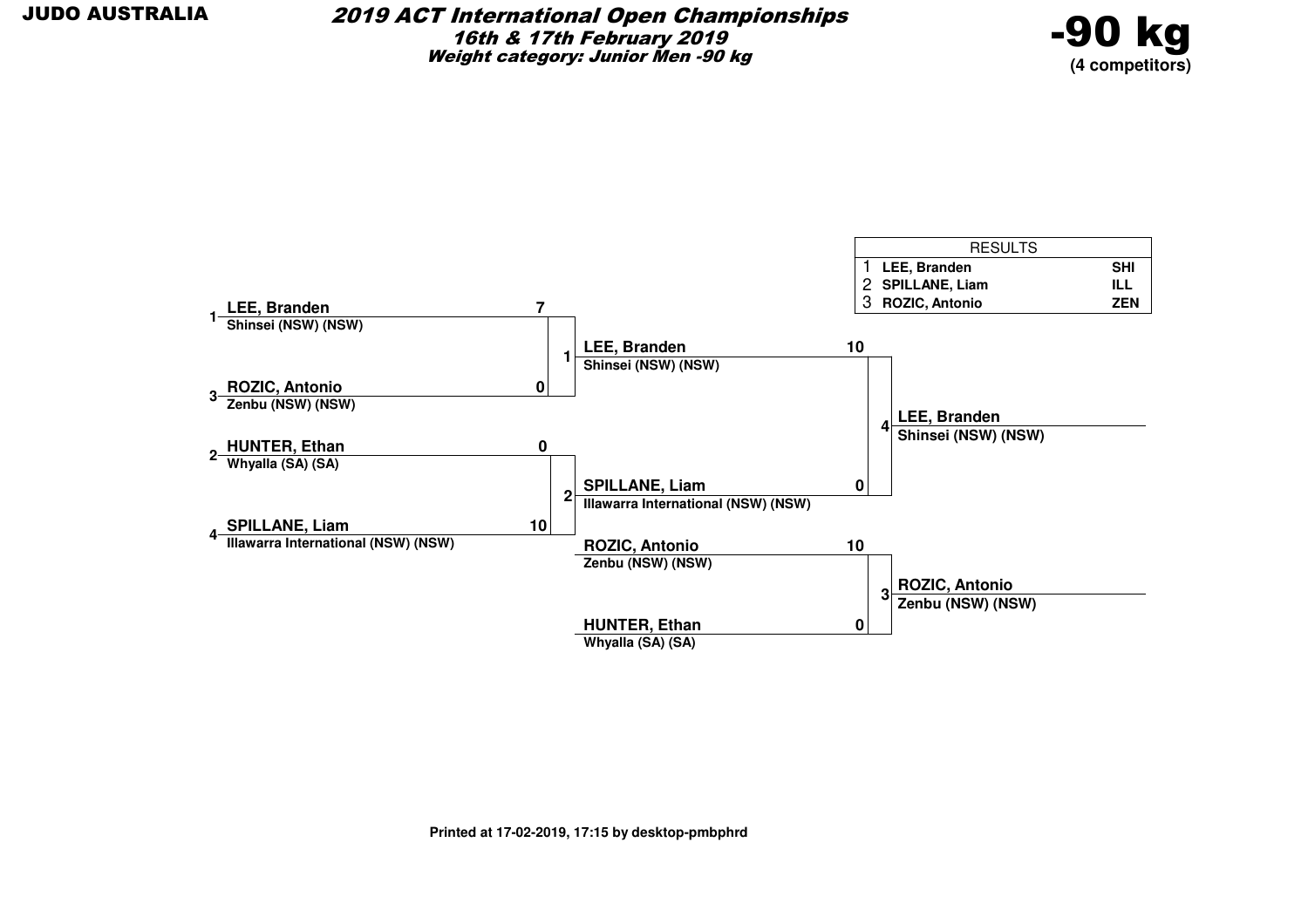#### 2019 ACT International Open Championships16th & 17th February 2019Weight category: Junior Men +100 kg



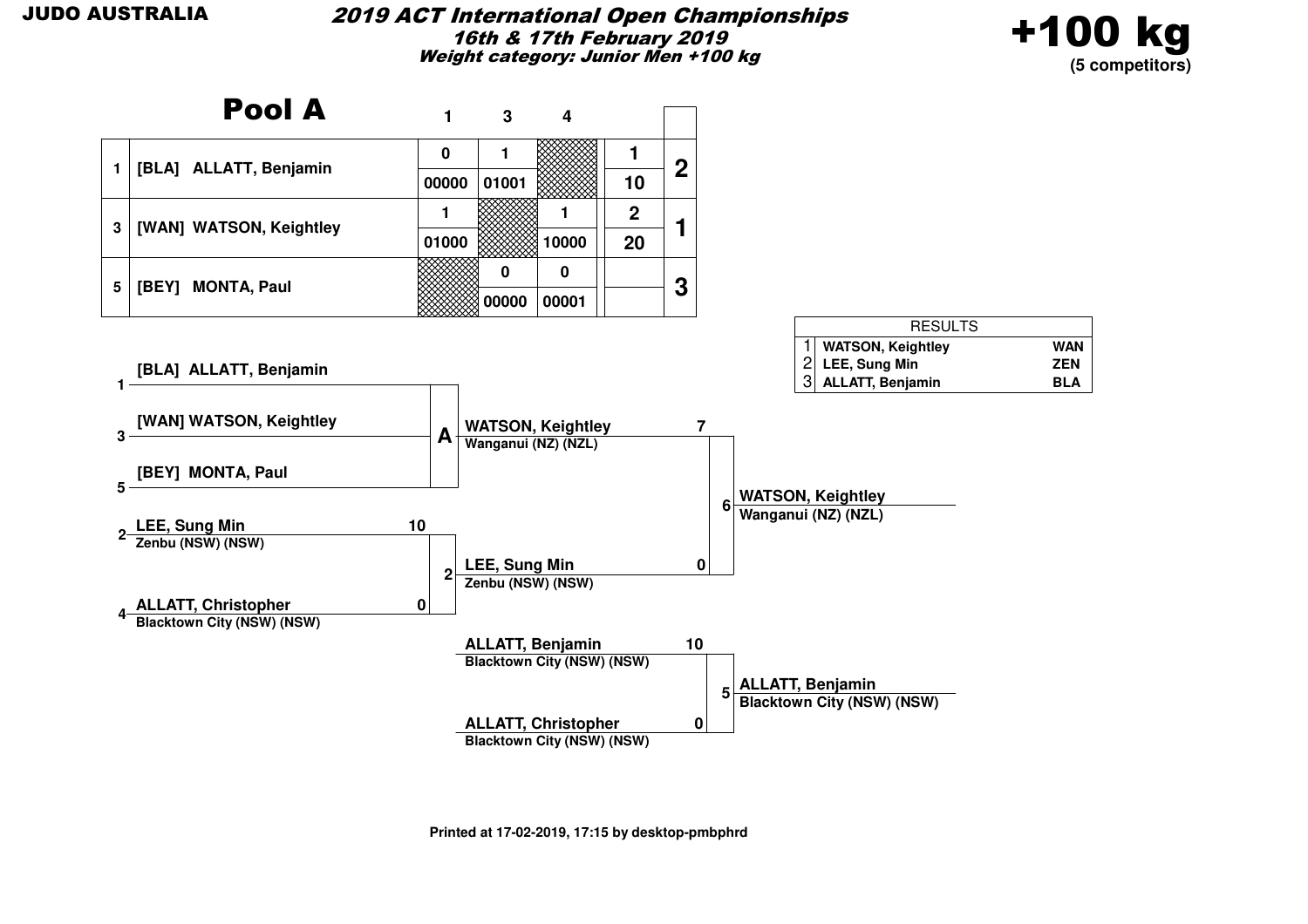**2019 ACT International Open Championships**

Weight category: Junior Women -48 kg



|                           |             |             | 3        | <b>Fights won</b>   |              |
|---------------------------|-------------|-------------|----------|---------------------|--------------|
|                           |             |             |          | <b>Total points</b> | <b>Place</b> |
| <b>MCCARTHY, Keana</b>    | $\mathbf 0$ | $\mathbf 0$ |          |                     | 3            |
| [ZOO]                     | 00000       | 00001       |          |                     |              |
| <b>FIELDER, Anneliese</b> |             |             | $\bf{0}$ |                     | $\mathbf{2}$ |
| [SHO]                     | 10000       |             | 00003    | 10                  |              |
| <b>AHARONI, Aimee</b>     |             |             | 1        | $\overline{2}$      |              |
| [AUC]                     |             | 10000       | 10002    | 20                  |              |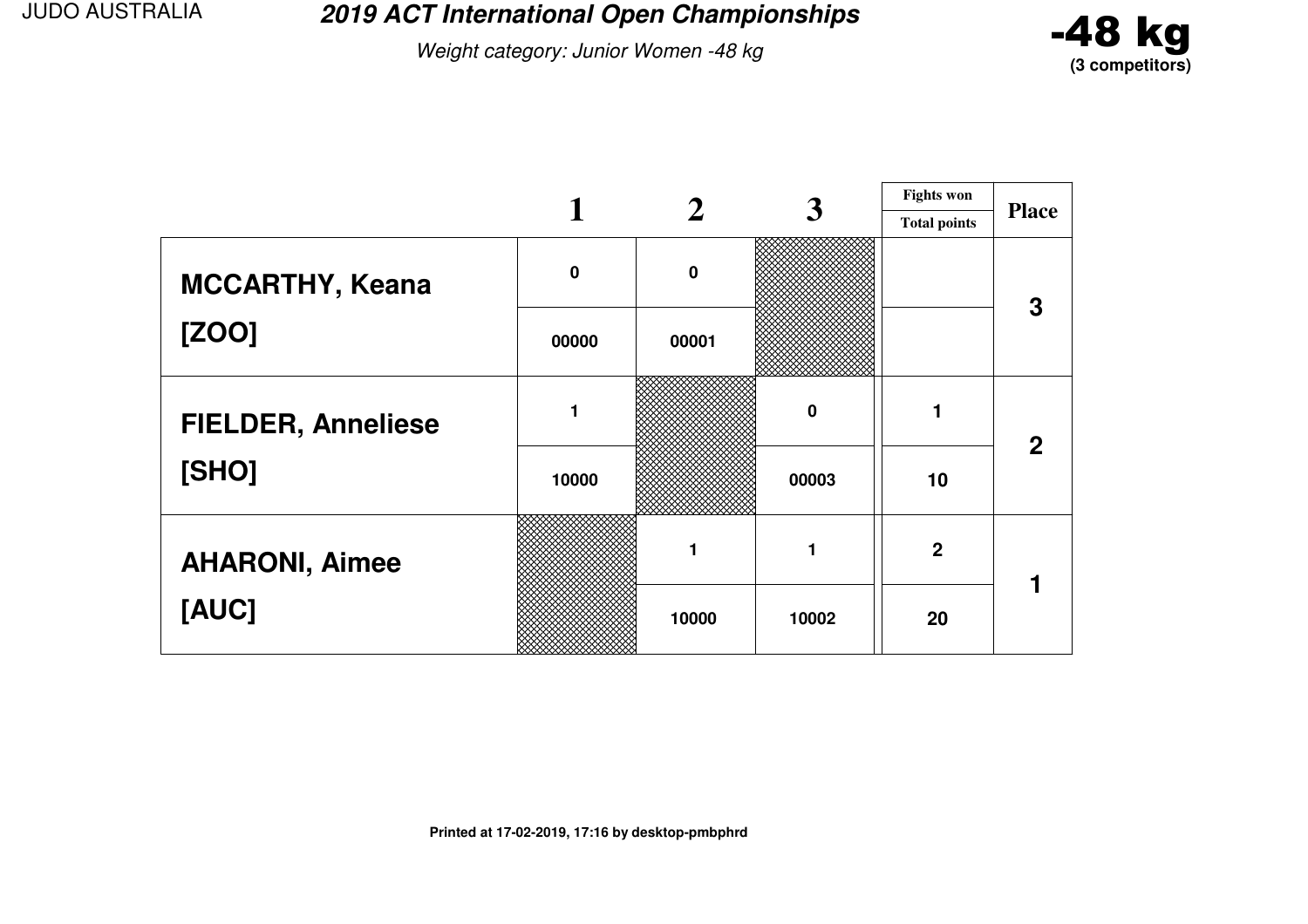

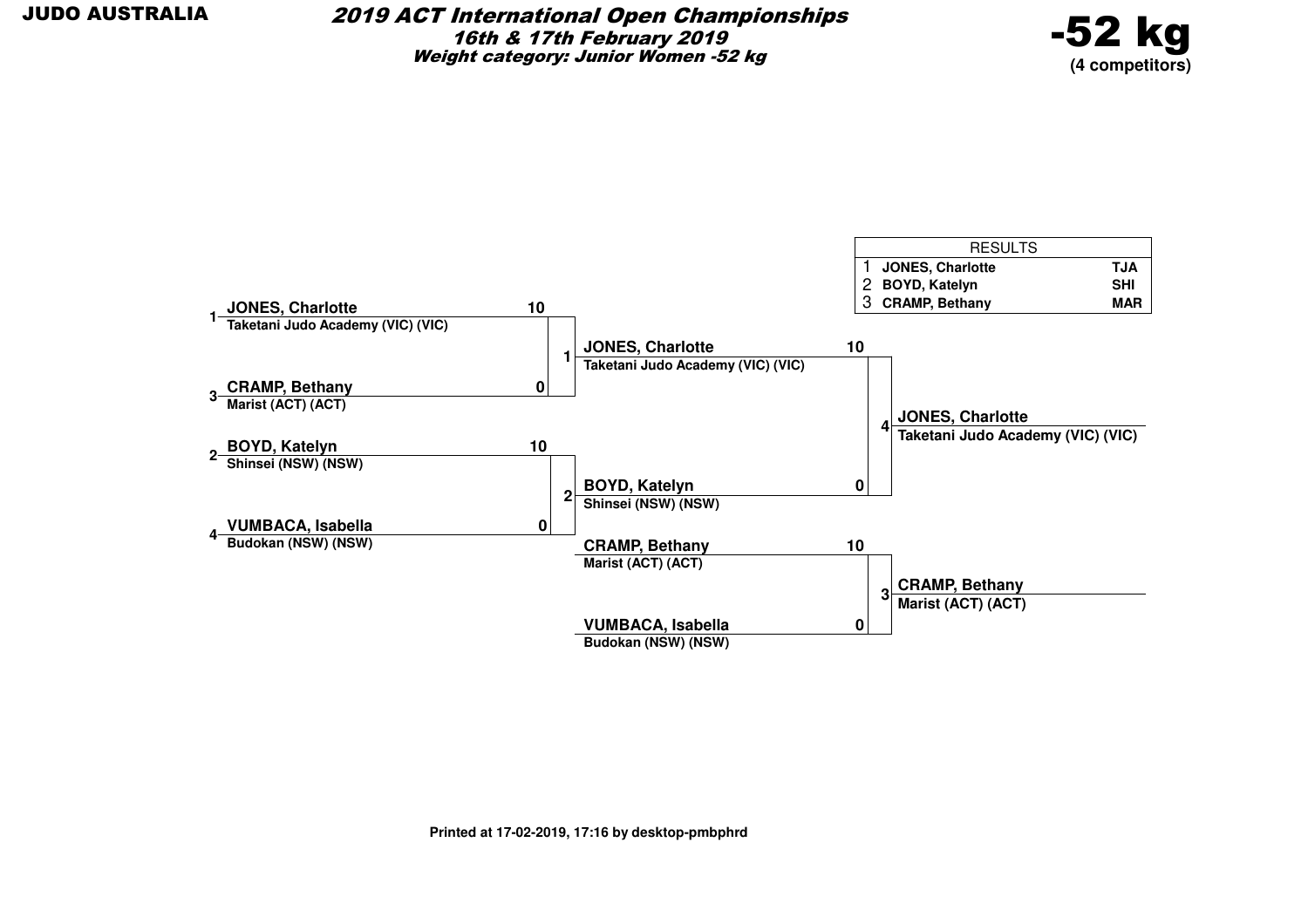#### 2019 ACT International Open Championships16th & 17th February 2019Weight category: Junior Women -57 kg



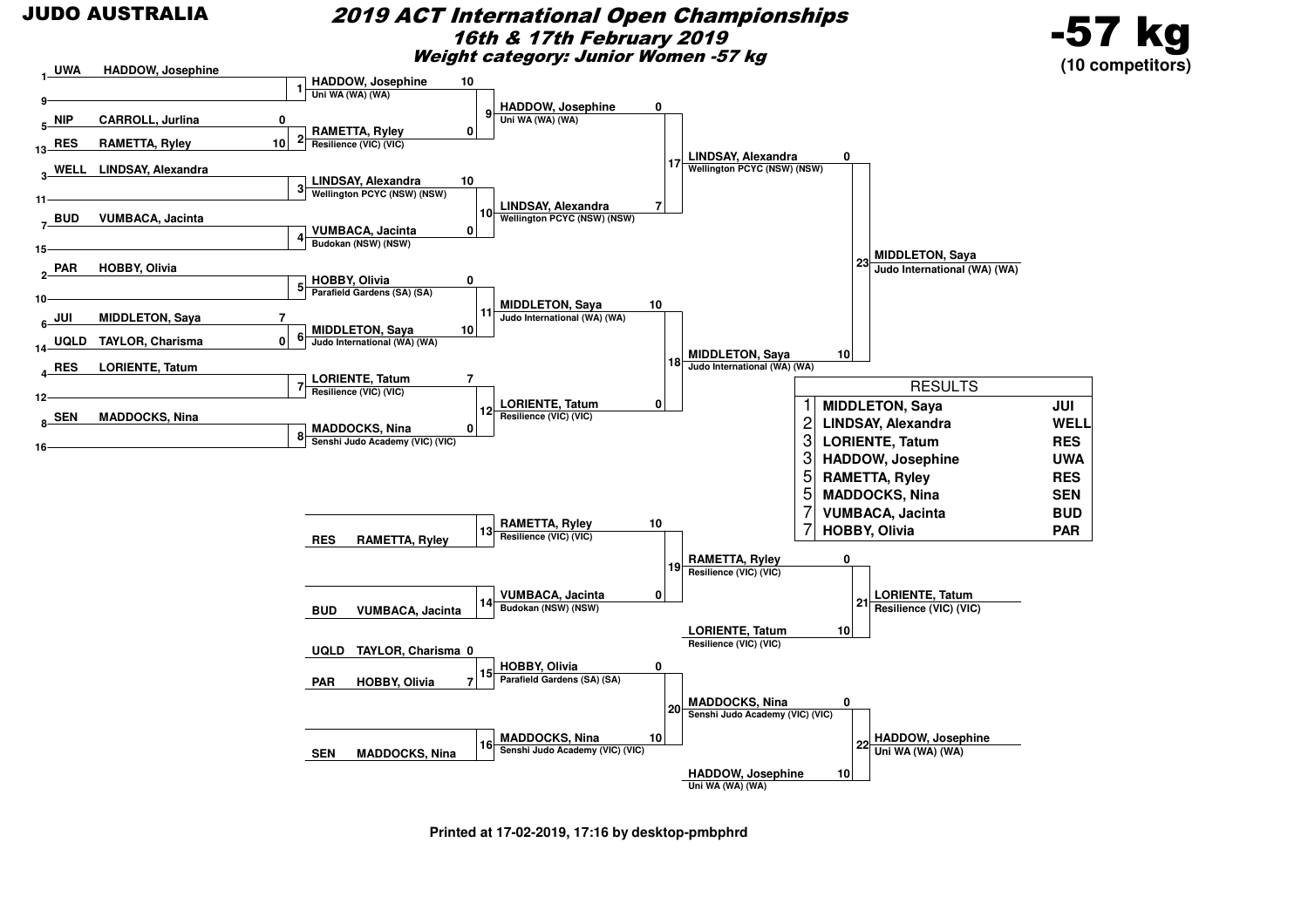**2019 ACT International Open Championships**

Weight category: Junior Women -63 kg



|                         |             |           | 3        | <b>Fights won</b>   |              |
|-------------------------|-------------|-----------|----------|---------------------|--------------|
|                         |             |           |          | <b>Total points</b> | <b>Place</b> |
| <b>TAJIRI, Sakura</b>   | $\mathbf 0$ | $\pmb{0}$ |          |                     | 3            |
| [KAR]                   | 01000       | 00000     |          |                     |              |
| <b>WEBB, Yvette</b>     | 1           |           | $\bf{0}$ |                     | $\mathbf{2}$ |
| [BEY]                   | 10000       |           | 00000    | 10                  |              |
| <b>BROTHERS, Saskia</b> |             |           |          | $\overline{2}$      |              |
| [BUD]                   |             | 10000     | 02000    | 20                  |              |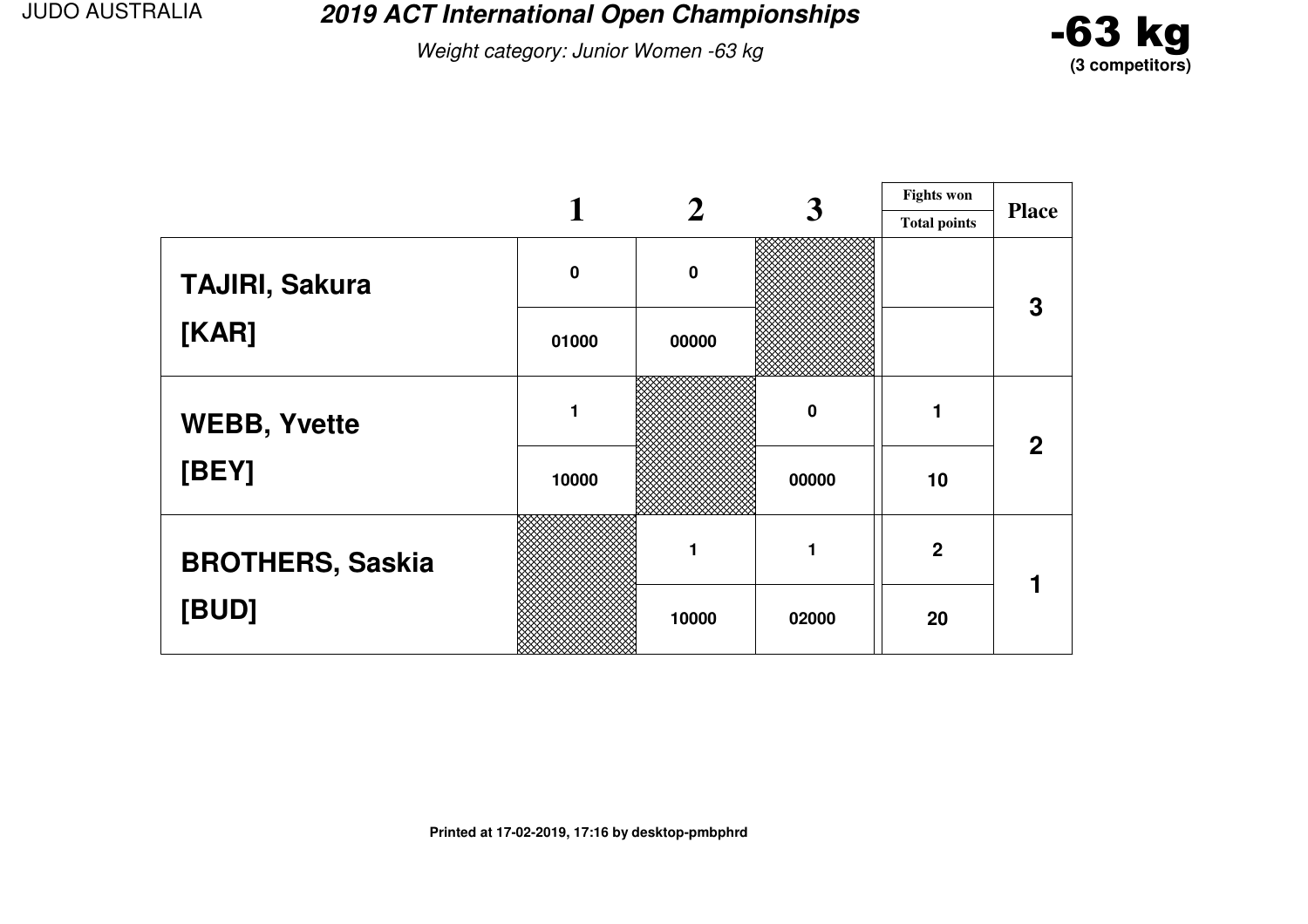## JUDO AUSTRALIA 2019 ACT International Open Championships 16th & 17th February 2019 Weight category: Junior Women -70 kg

| <b>Contest</b> | Name             | <b>Score</b> | Score   Name |                  | <b>Time</b> |
|----------------|------------------|--------------|--------------|------------------|-------------|
|                |                  |              |              |                  |             |
| $-2$           | SWAN, Maria      | 10           | 0            | JIANING, Li      | 0:20        |
|                | Uni WA (WA) (WA) |              |              | O-KO (NSW) (NSW) |             |
|                |                  |              |              |                  |             |

| ∽ | SWAN, Maria      | 10 | <b>JIANING.</b>  | 0:07 |
|---|------------------|----|------------------|------|
| - | Uni WA (WA) (WA) |    | O-KO (NSW) (NSW) |      |

| -<br>$\overline{\phantom{0}}$ | wari <sub>o</sub><br>50VAR | υıσ                |  |
|-------------------------------|----------------------------|--------------------|--|
| <u>_</u>                      | $\Delta$<br>Uni W          | O-KO<br>INSW<br>'N |  |

Score points: Ippon 100 / Wazaari 10 / Yuko 1 / Yusei gachi 0,5

**Criteria to define the winner:** better of 2 contests, if 1 - 1 the third match will decide

| <b>RESULTS</b>  |            |  |  |  |  |  |
|-----------------|------------|--|--|--|--|--|
| 1   SWAN, Maria | <b>UWA</b> |  |  |  |  |  |
| 2 JIANING, Li   | <b>OKO</b> |  |  |  |  |  |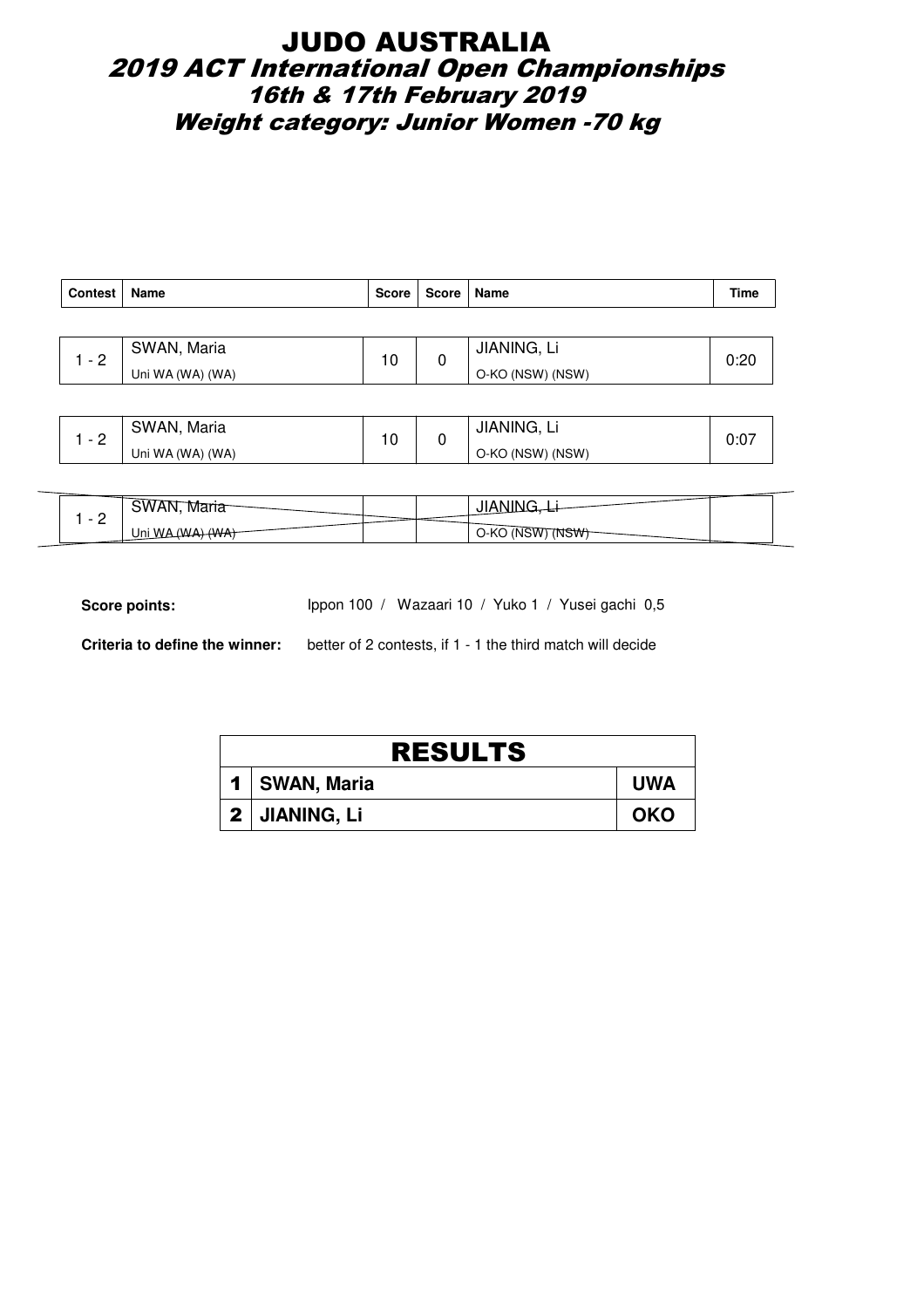## JUDO AUSTRALIA 2019 ACT International Open Championships 16th & 17th February 2019 Weight category: Junior Women -78 kg

| <b>Contest</b> | Name             | <b>Score</b> | Score | ∣ Name               | <b>Time</b> |
|----------------|------------------|--------------|-------|----------------------|-------------|
|                |                  |              |       |                      |             |
| $-2$           | SWAN., Maria     | 10           |       | <b>BEEHAG, Amber</b> | 0:29        |
|                | Uni WA (WA) (WA) |              |       | 28 Hundred (NSW)     |             |

| ⌒ | SWAN.,<br>Maria  | 10 | BEEHAG, Amber    | 0:46 |
|---|------------------|----|------------------|------|
| - | Uni WA (WA) (WA) |    | 28 Hundred (NSW) |      |

| -<br>$\overline{\phantom{a}}$ | -WV A<br>iviaria<br>.            |  | æ                   |  |
|-------------------------------|----------------------------------|--|---------------------|--|
| <u>_</u>                      | $\Delta$<br>$\Lambda M$<br>Jni W |  | 28 Hundred<br>.7NSW |  |

Score points: Ippon 100 / Wazaari 10 / Yuko 1 / Yusei gachi 0,5

**Criteria to define the winner:** better of 2 contests, if 1 - 1 the third match will decide

| <b>RESULTS</b> |                   |            |  |  |  |
|----------------|-------------------|------------|--|--|--|
|                | 1   SWAN., Maria  | <b>UWA</b> |  |  |  |
|                | 2   BEEHAG, Amber | 28H        |  |  |  |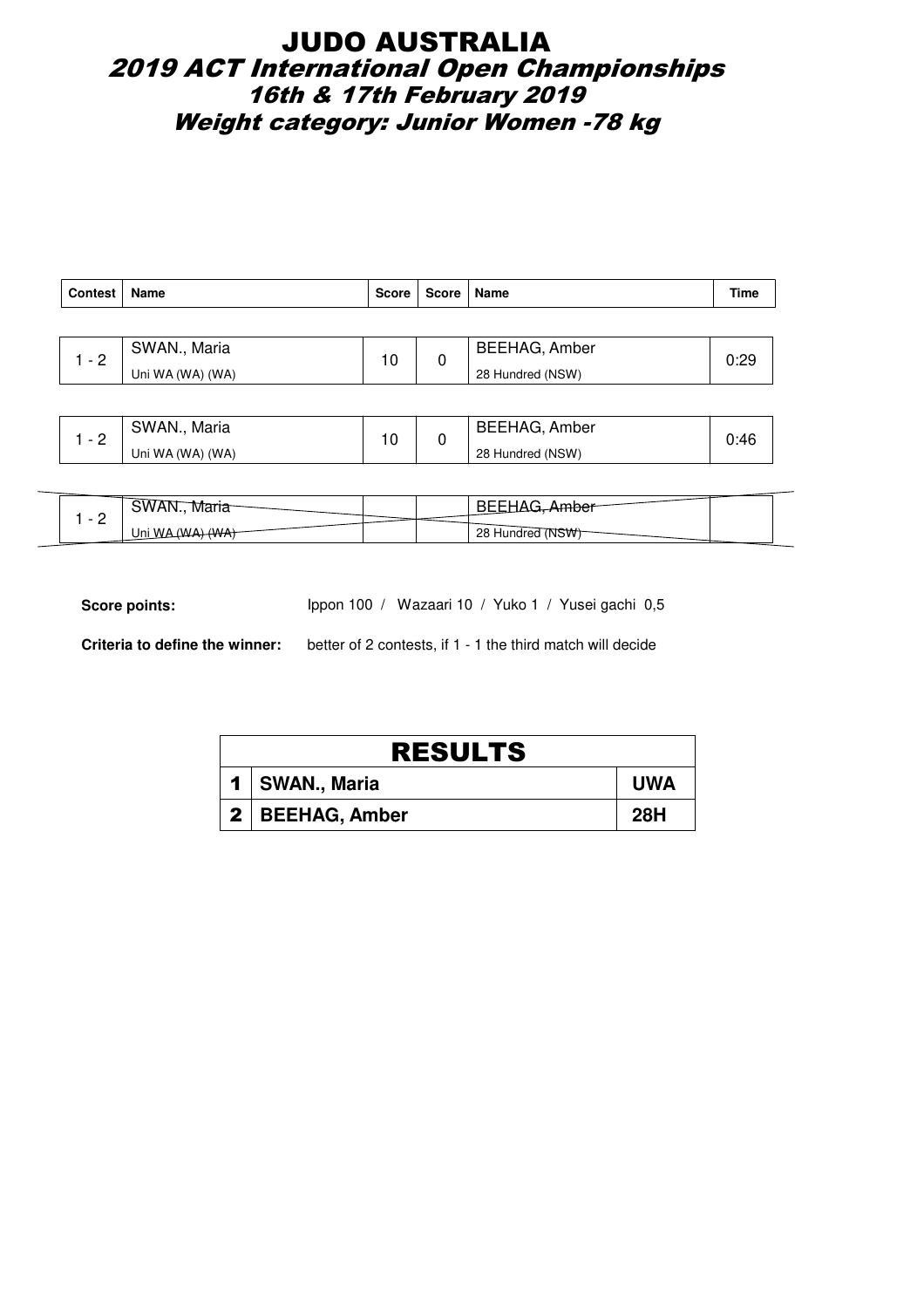

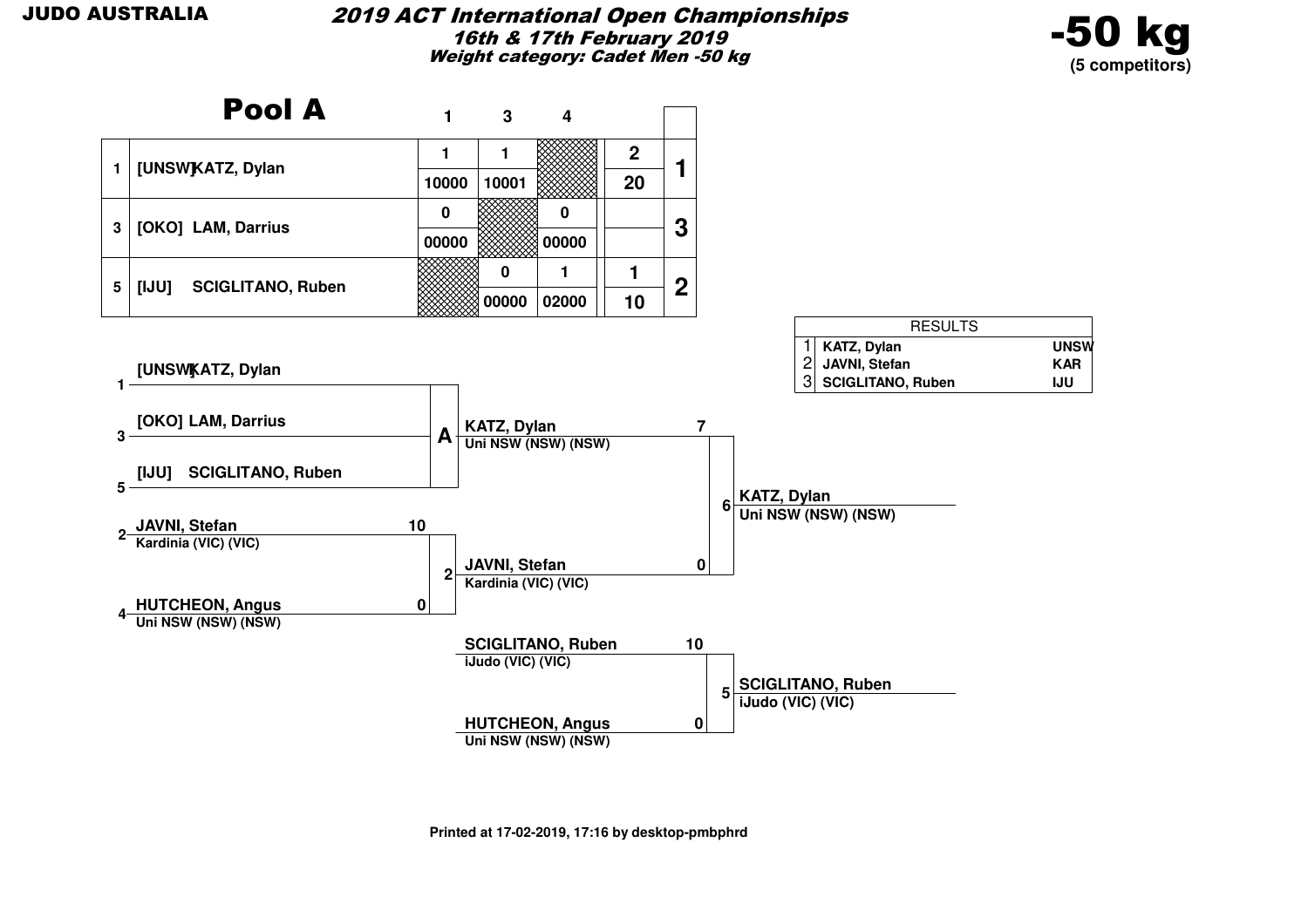**2019 ACT International Open Championships**

Weight category: Cadet Men -55 kg



|                         |             |          | 3     | <b>Fights won</b>   |              |
|-------------------------|-------------|----------|-------|---------------------|--------------|
|                         |             |          |       | <b>Total points</b> | <b>Place</b> |
| <b>HILL, William</b>    | $\mathbf 0$ | $\bf{0}$ |       |                     | 3            |
| [HSA]                   | 00000       | 00000    |       |                     |              |
| <b>MCCLIFTY, Liam</b>   |             |          | 0     |                     | $\mathbf{2}$ |
| [TIG]                   | 01000       |          | 00000 | 10                  |              |
| <b>VONGXAYASY, Jett</b> |             |          |       | $\overline{2}$      |              |
| [BUS]                   |             | 02000    | 10000 | 20                  |              |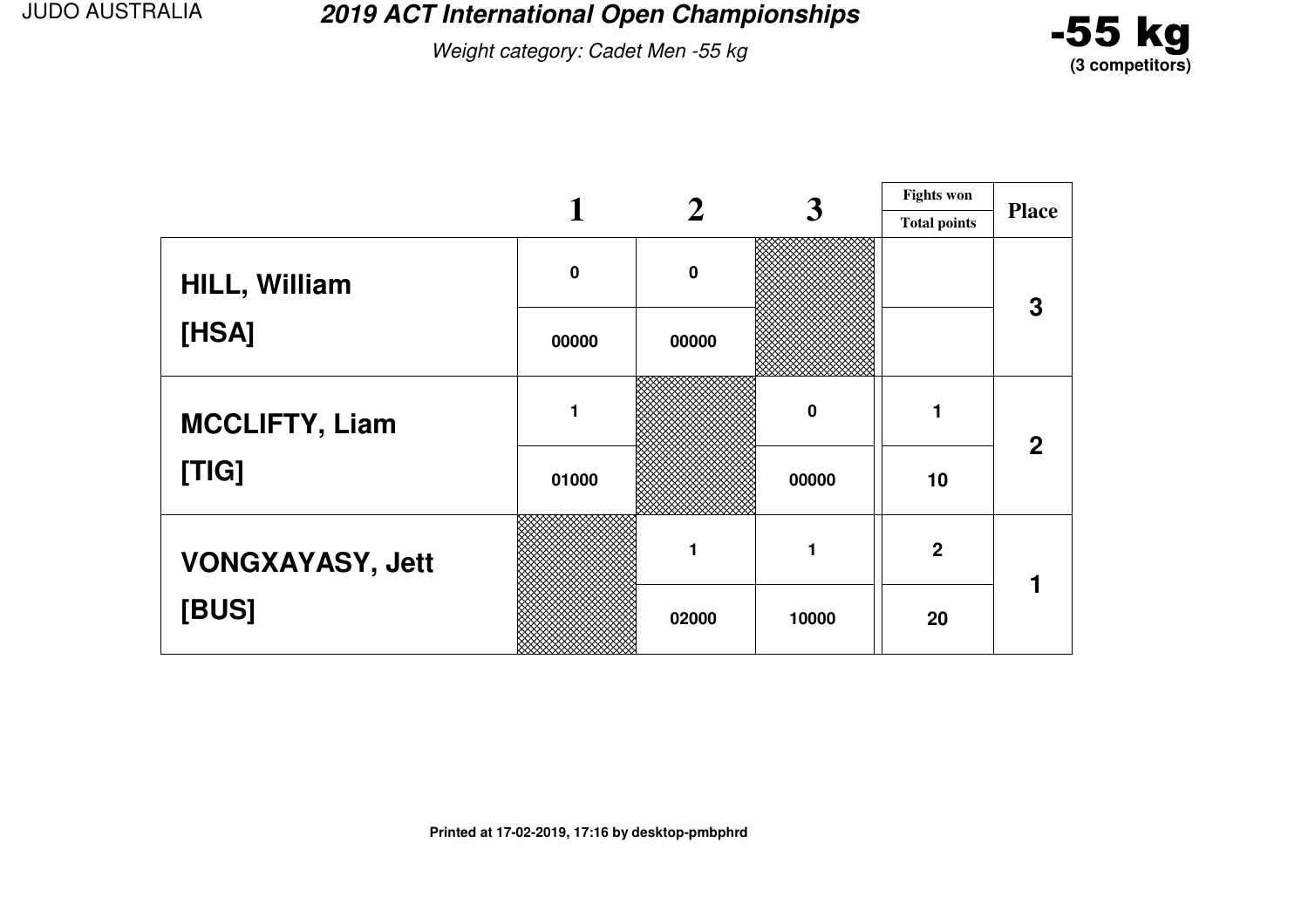#### 2019 ACT International Open Championships16th & 17th February 2019Weight category: Cadet Men -60 kg





**Printed at 17-02-2019, 17:16 by desktop-pmbphrd**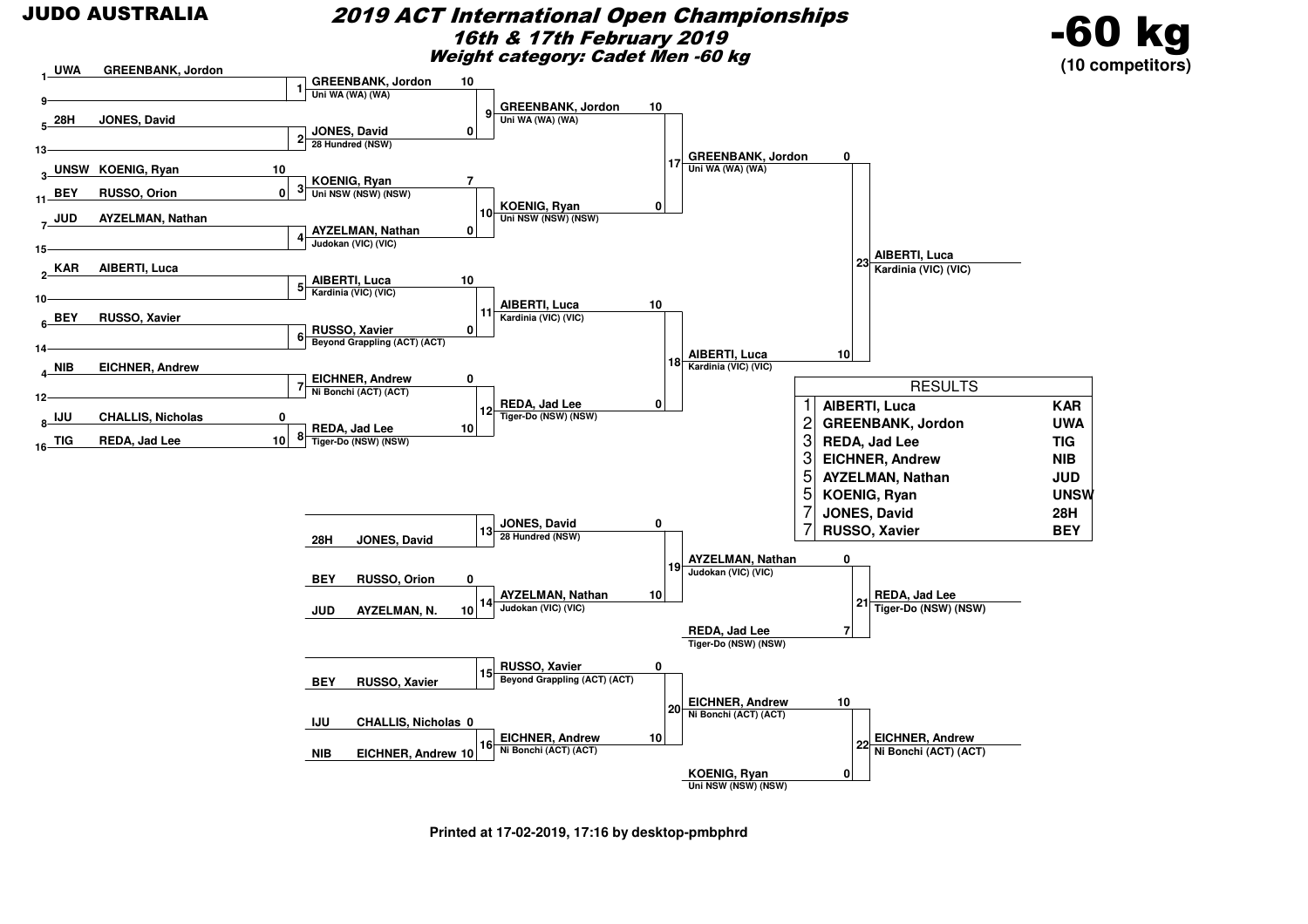2019 ACT International Open Championships16th & 17th February 2019Weight category: Cadet Men -66 kg



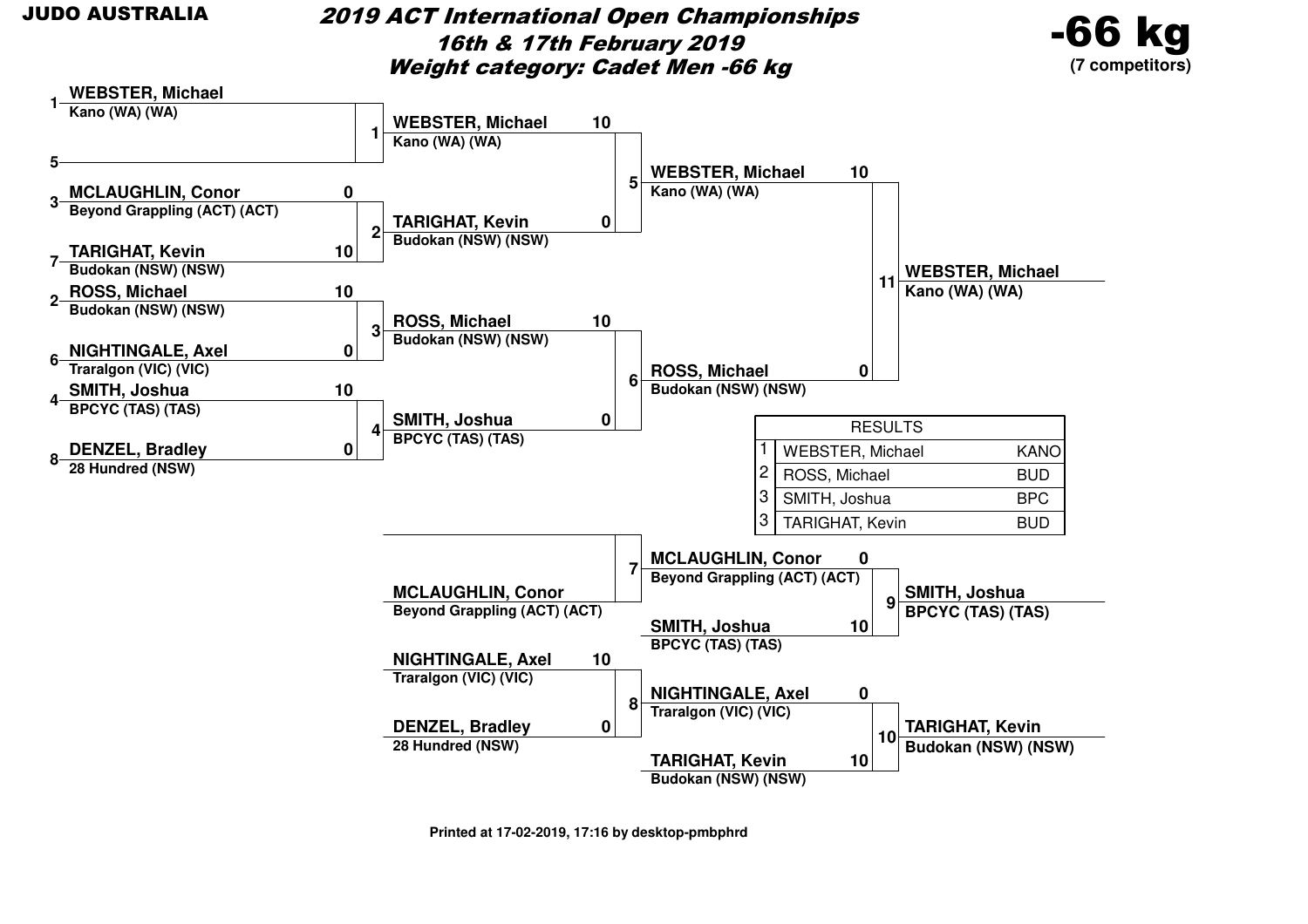2019 ACT International Open Championships16th & 17th February 2019Weight category: Cadet Men -73 kg





**Printed at 17-02-2019, 17:16 by desktop-pmbphrd**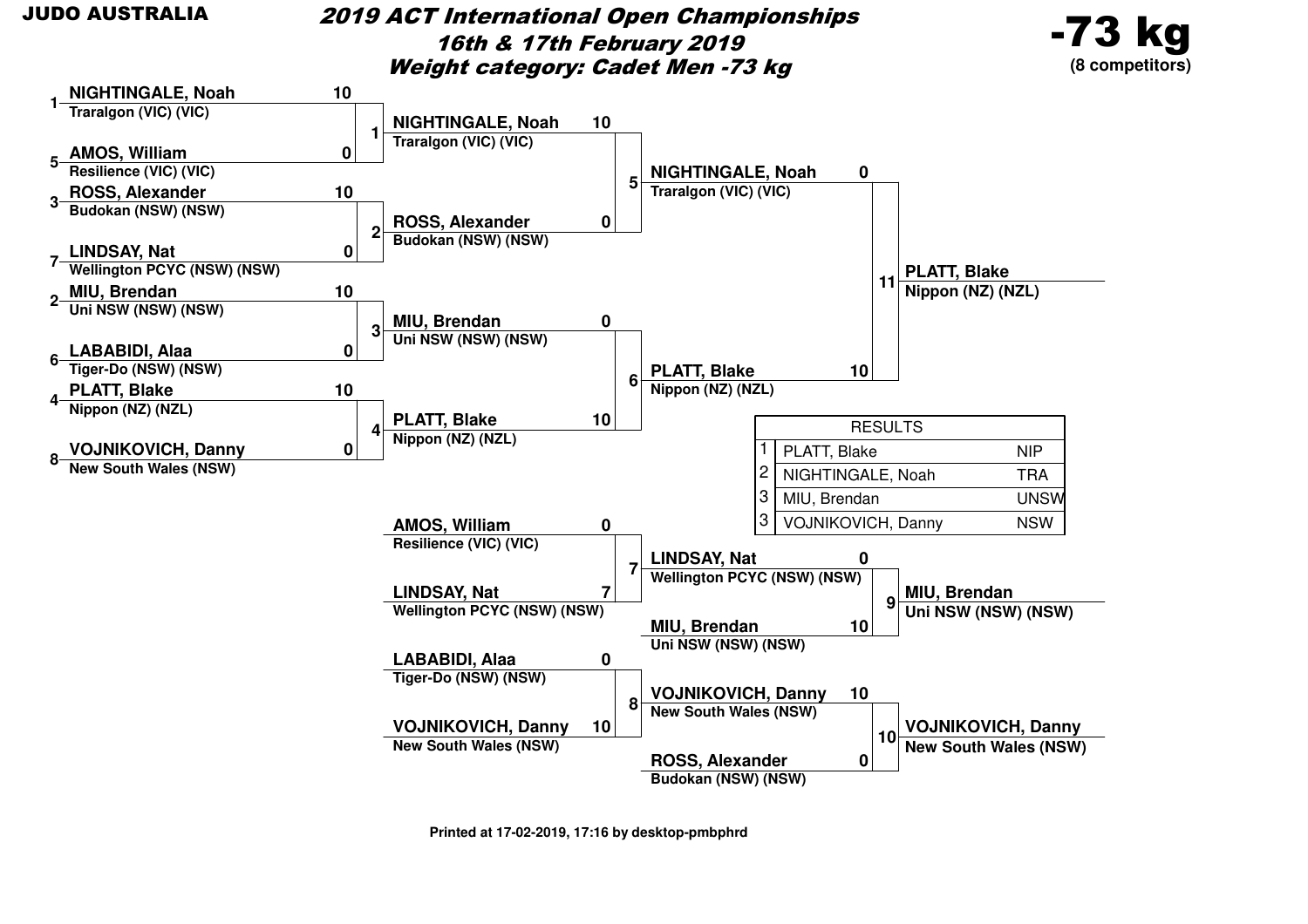**2019 ACT International Open Championships**

Weight category: Cadet Men -90 kg



|                       |           |          | 3           | <b>Fights won</b>   |                |
|-----------------------|-----------|----------|-------------|---------------------|----------------|
|                       |           |          |             | <b>Total points</b> | <b>Place</b>   |
| SMITH, Benjamin       | 1         | 1        |             | $\overline{2}$      |                |
| [MAR]                 | 10000     | 10000    |             | 20                  |                |
| <b>SPILLANE, Liam</b> | $\pmb{0}$ |          | 1           |                     | $\overline{2}$ |
| [ILL]                 | 00000     |          | 02000       | 10                  |                |
| <b>SIMONS, Grady</b>  |           | $\bf{0}$ | $\mathbf 0$ |                     | 3              |
| [SHI]                 |           | 00000    | 00000       |                     |                |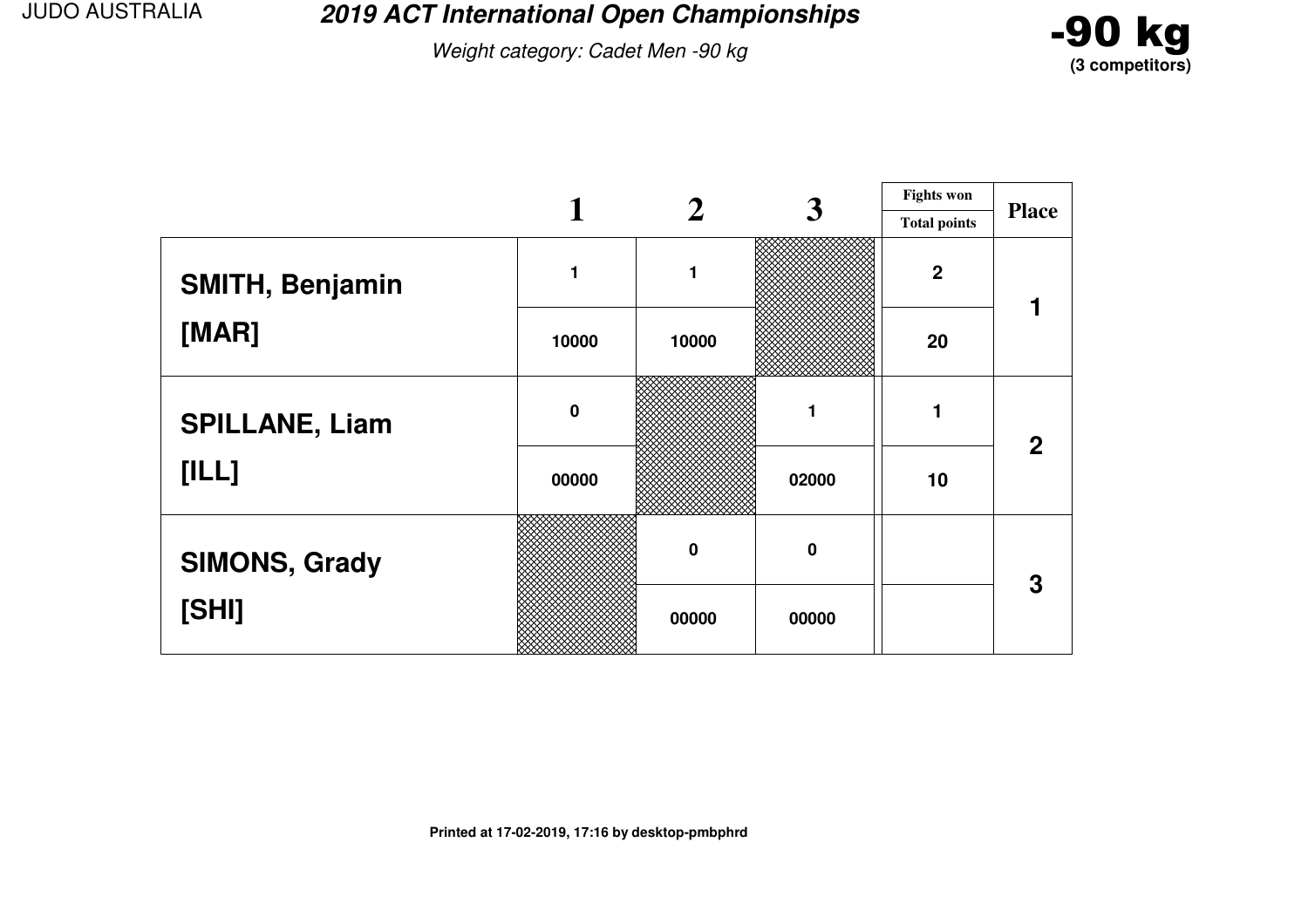## JUDO AUSTRALIA 2019 ACT International Open Championships 16th & 17th February 2019 Weight category: Cadet Men +90 kg

| <b>Contest</b> | Name                         | <b>Score</b> | Score   Name  |                   | Time |
|----------------|------------------------------|--------------|---------------|-------------------|------|
|                |                              |              |               |                   |      |
| $-2$           | MONTA, Paul                  | 10           | LEE, Sung Min | 0:35              |      |
|                | Beyond Grappling (ACT) (ACT) |              |               | Zenbu (NSW) (NSW) |      |

|   | MONTA,<br>Paul               | 1 C | Sung Min<br>LEE,  |  |
|---|------------------------------|-----|-------------------|--|
| - | Beyond Grappling (ACT) (ACT) |     | Zenbu (NSW) (NSW) |  |

| <b>MOL</b><br>ורונ<br>uui |  | . <i>.</i> .<br>                        |  |
|---------------------------|--|-----------------------------------------|--|
| Bevon<br>(AGT)            |  | (NSW<br>Zenbu (NS <sup>v</sup><br>(NSW) |  |

Score points: Ippon 100 / Wazaari 10 / Yuko 1 / Yusei gachi 0,5

**Criteria to define the winner:** better of 2 contests, if 1 - 1 the third match will decide

| <b>RESULTS</b> |                   |            |  |  |  |
|----------------|-------------------|------------|--|--|--|
|                | 1   LEE, Sung Min | <b>ZEN</b> |  |  |  |
|                | 2   MONTA, Paul   | <b>BEY</b> |  |  |  |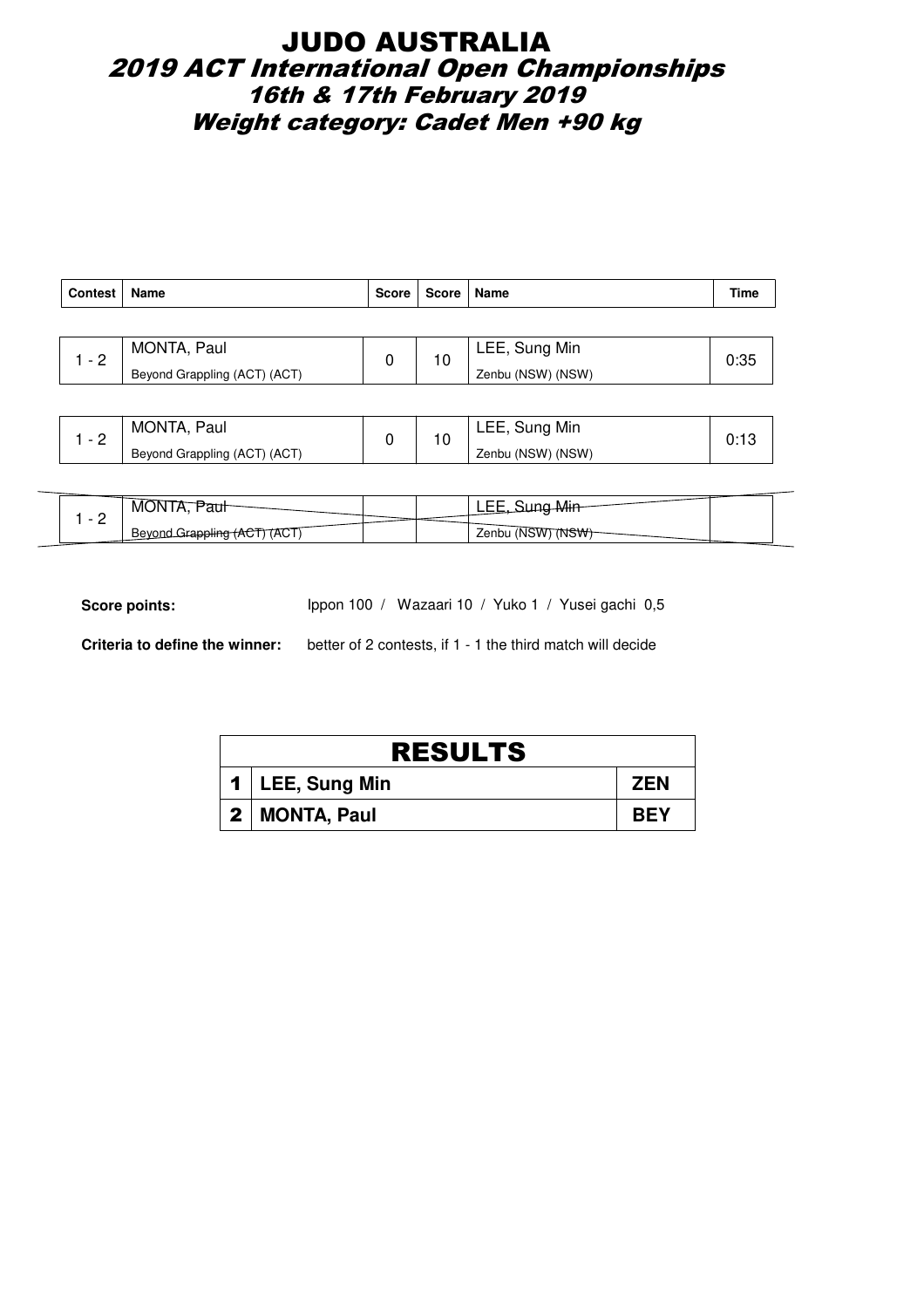**2019 ACT International Open Championships**

Weight category: Cadet Women -48 kg



|                           |           |             | 3           | <b>Fights won</b>   |                |
|---------------------------|-----------|-------------|-------------|---------------------|----------------|
|                           |           |             |             | <b>Total points</b> | <b>Place</b>   |
| <b>FIELDER, Anneliese</b> | 1         |             |             | $\overline{2}$      |                |
| [SHO]                     | 02000     | 10000       |             | 20                  |                |
| <b>MCCARTHY, Keana</b>    | $\pmb{0}$ |             | 1           |                     | $\overline{2}$ |
| [ZOO]                     | 00000     |             | 02000       | 10                  |                |
| <b>TRAN, Anh</b>          |           | $\mathbf 0$ | $\mathbf 0$ |                     | 3              |
| [UU]                      |           | 00000       | 00000       |                     |                |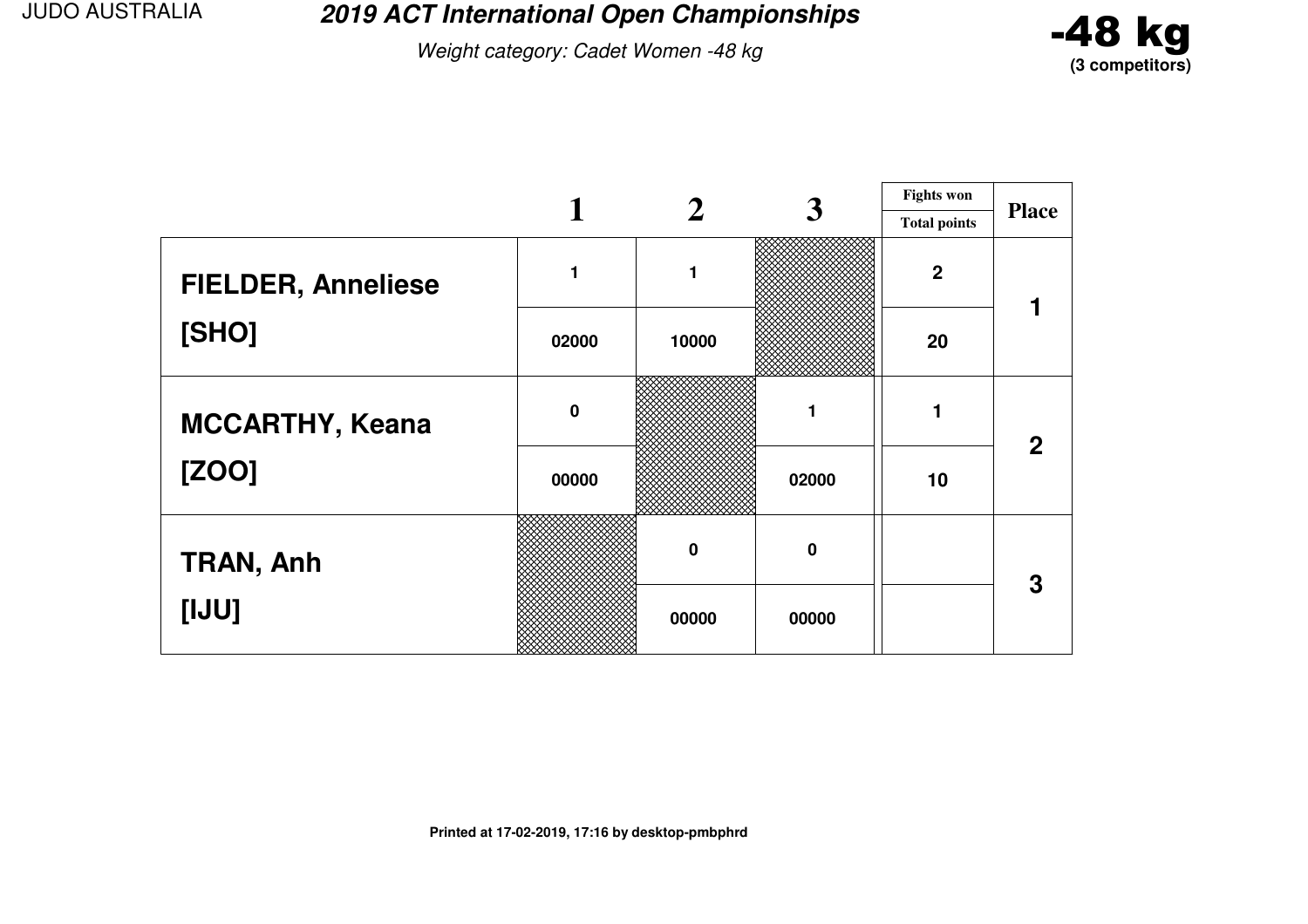**2019 ACT International Open Championships**

Weight category: Cadet Women -52 kg



|                         |             |             | 3        | <b>Fights won</b>   |                |
|-------------------------|-------------|-------------|----------|---------------------|----------------|
|                         |             |             |          | <b>Total points</b> | <b>Place</b>   |
| <b>JONES, Charlotte</b> |             | 1           |          | $\boldsymbol{2}$    |                |
| [TJA]                   | 10          | 02000       |          | 20                  |                |
| <b>CRAMP, Bethany</b>   | $\mathbf 0$ |             |          | 1                   | $\overline{2}$ |
| [MAR]                   | $\mathbf 0$ |             | 10000    | 10                  |                |
| <b>GREEN, Tenayah</b>   |             | $\mathbf 0$ | $\bf{0}$ |                     | 3              |
| [ZOO]                   |             | 00000       | 01000    |                     |                |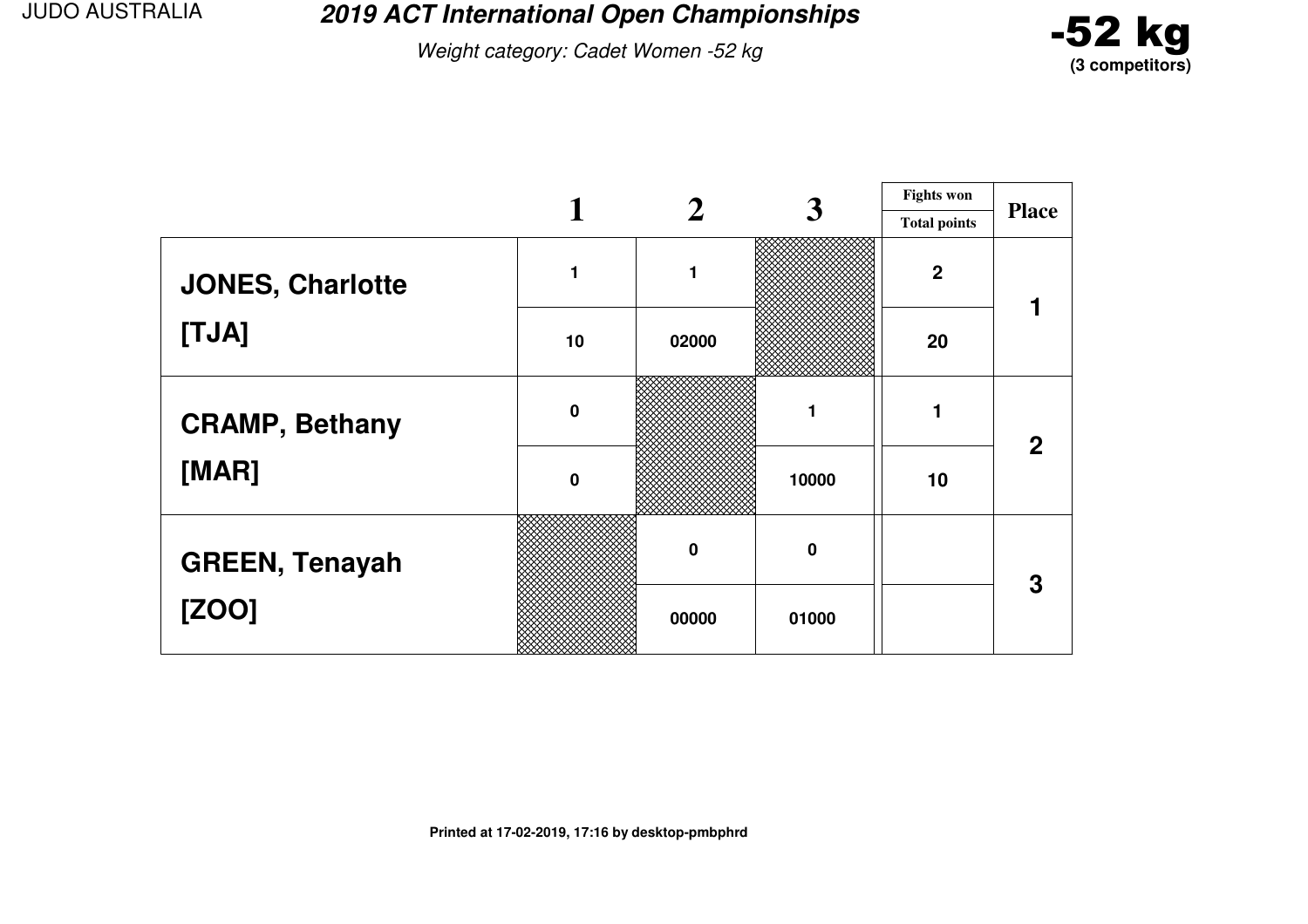2019 ACT International Open Championships16th & 17th February 2019Weight category: Cadet Women -57 kg





**Printed at 17-02-2019, 17:16 by desktop-pmbphrd**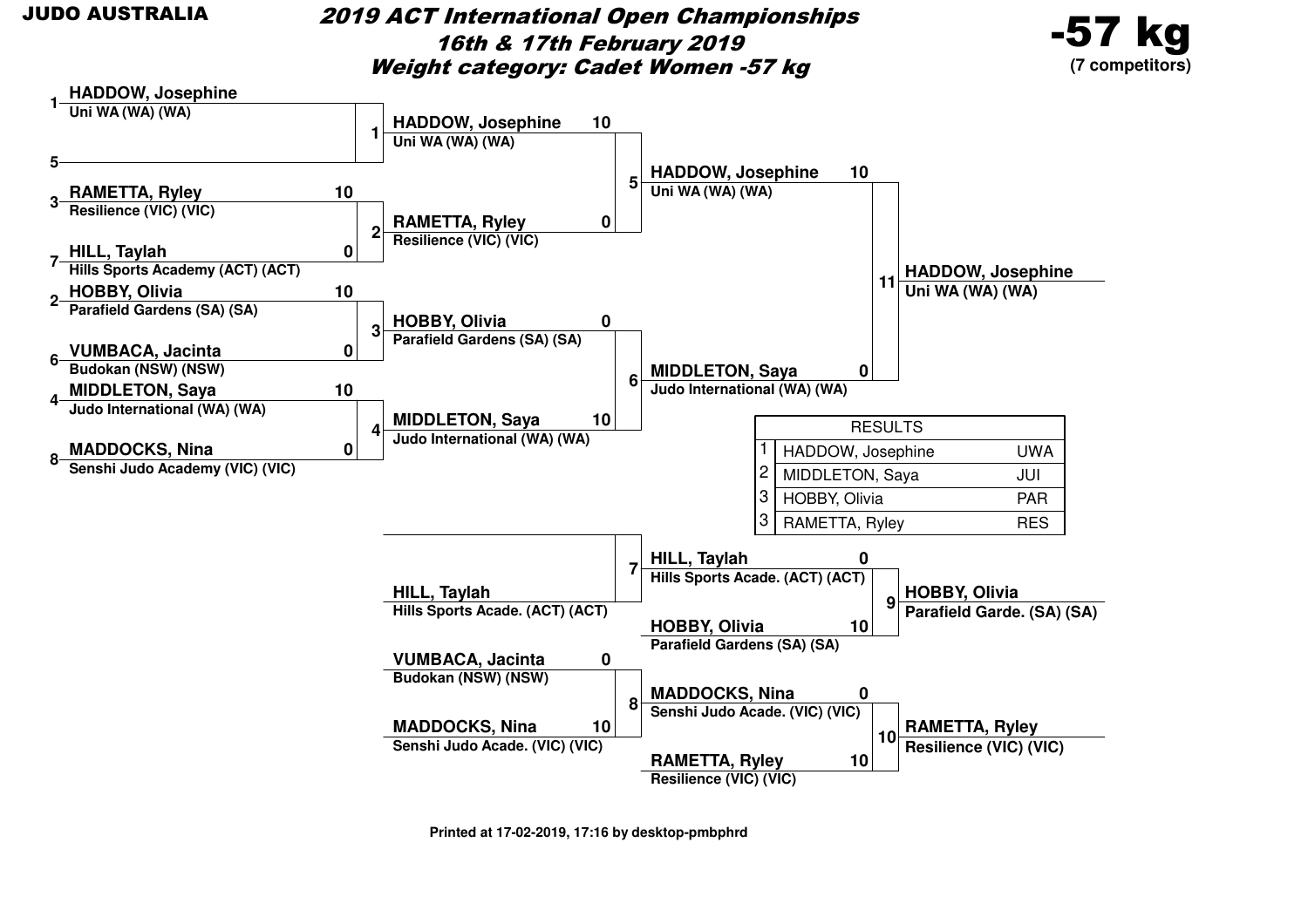

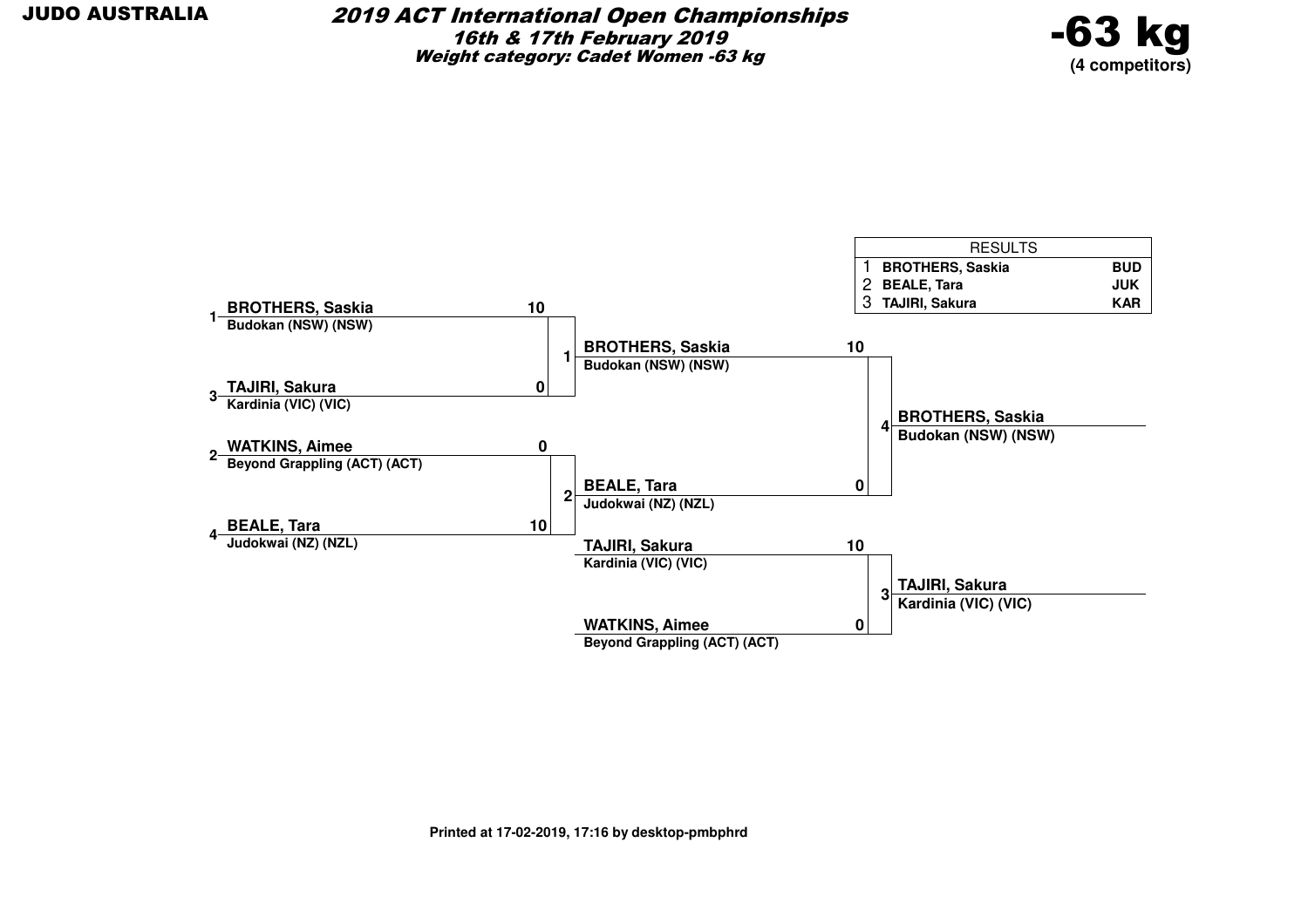**2019 ACT International Open Championships**

Weight category: Cadet Women -70 kg



|                      |             | 2           | 3        | <b>Fights won</b>   |                |
|----------------------|-------------|-------------|----------|---------------------|----------------|
|                      |             |             |          | <b>Total points</b> | <b>Place</b>   |
| <b>TAYLOR, Tamii</b> |             | $\mathbf 0$ |          |                     | $\overline{2}$ |
| [SHI]                | 02000       | 00000       |          | 10                  |                |
| LI, Jianing          | $\mathbf 0$ |             | $\bf{0}$ |                     | 3              |
| [OKO]                | 00000       |             | 00000    |                     |                |
| <b>SWAN, Maria</b>   |             | 1           | 1        | $\boldsymbol{2}$    |                |
| [UWA]                |             | 10000       | 10000    | 20                  |                |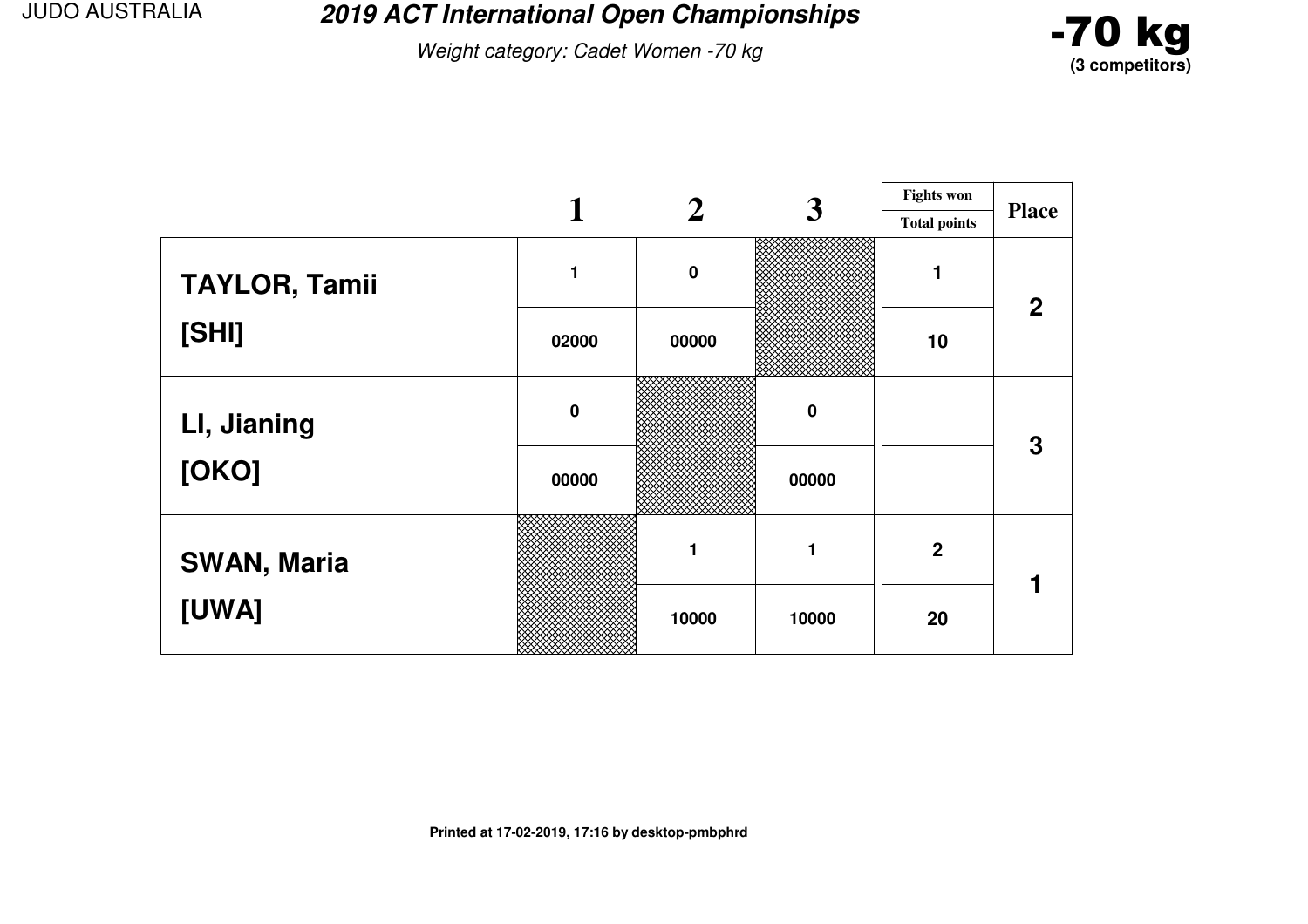**2019 ACT International Open Championships**



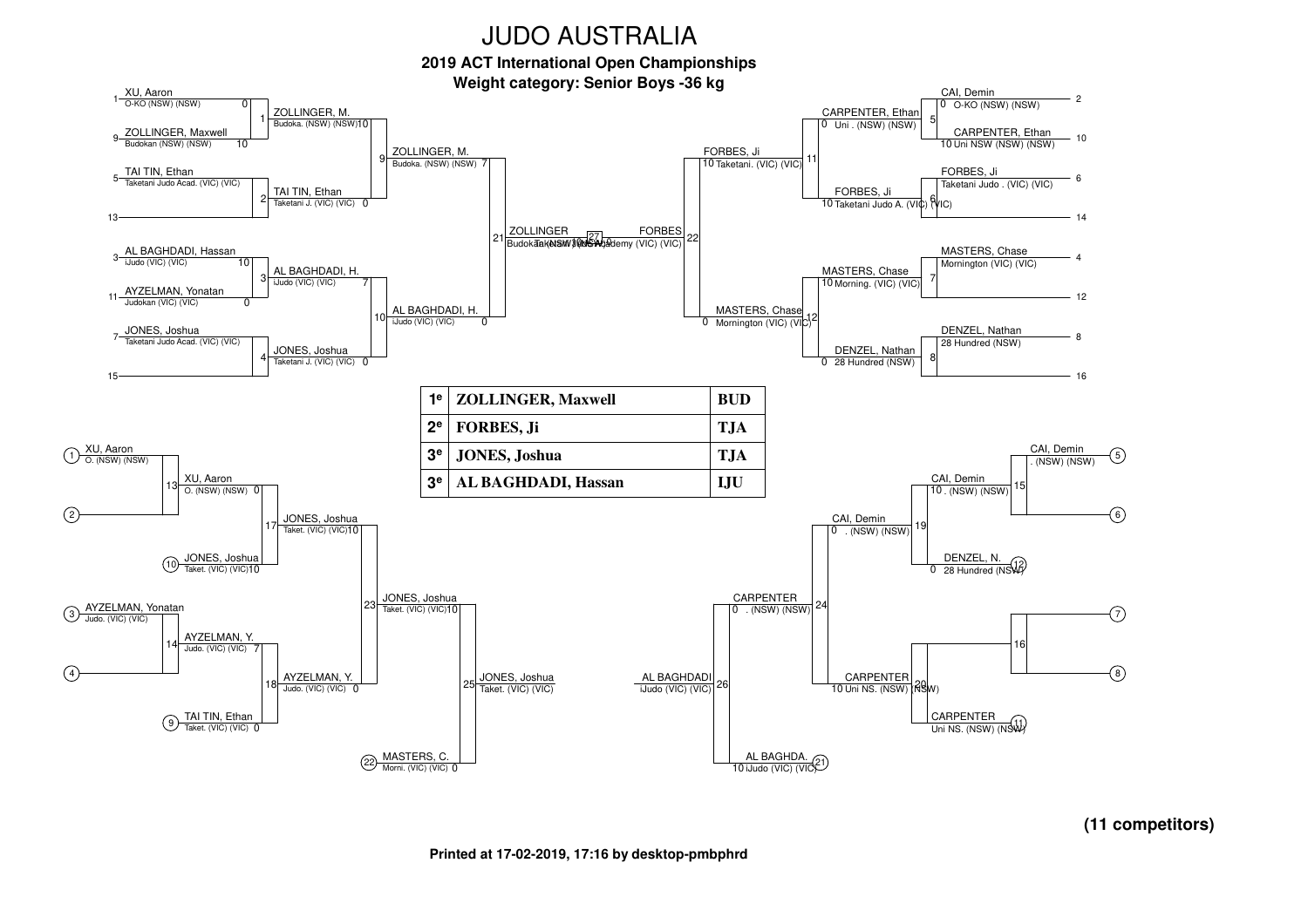

 $\left( 2\right)$ 

 $\binom{3}{}$ 

 $\binom{4}{}$ 

RANTHILAKA**Oly.** (ACT) (ACT)

> BELL, JakeOly. (ACT) (ACT) 7

 $(22)$ 

**Printed at 17-02-2019, 17:16 by desktop-pmbphrd**

Zoo (NSW) (NSW)

AKHMEDOVTaketani Ju. (VIC)<br>0 Taketani Ju. (VIC) (VIC)

Oly. (ACT) (ACT)

 $-2$ 

 $-10$ 

6

 $-14$ 

 $-4$ 

 $-12$ 

8

 $-16$ 

 $\left($ 5)

6

 $\left( 7\right)$ 

 $\circledast$ 

RISTEVSKI, A.<br>Tiger-Do (NSW) (NSW)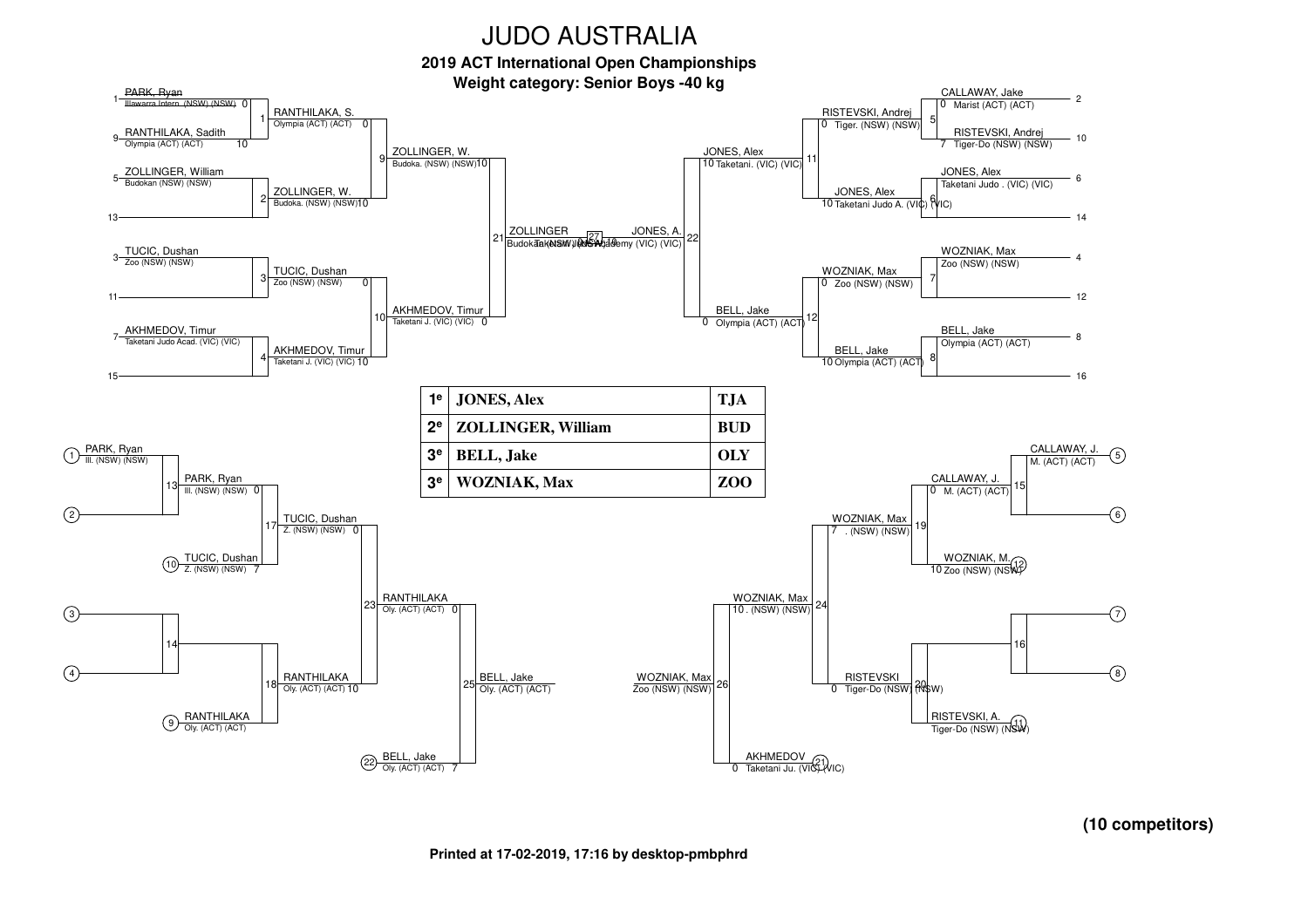**2019 ACT International Open Championships**



**(16 competitors)**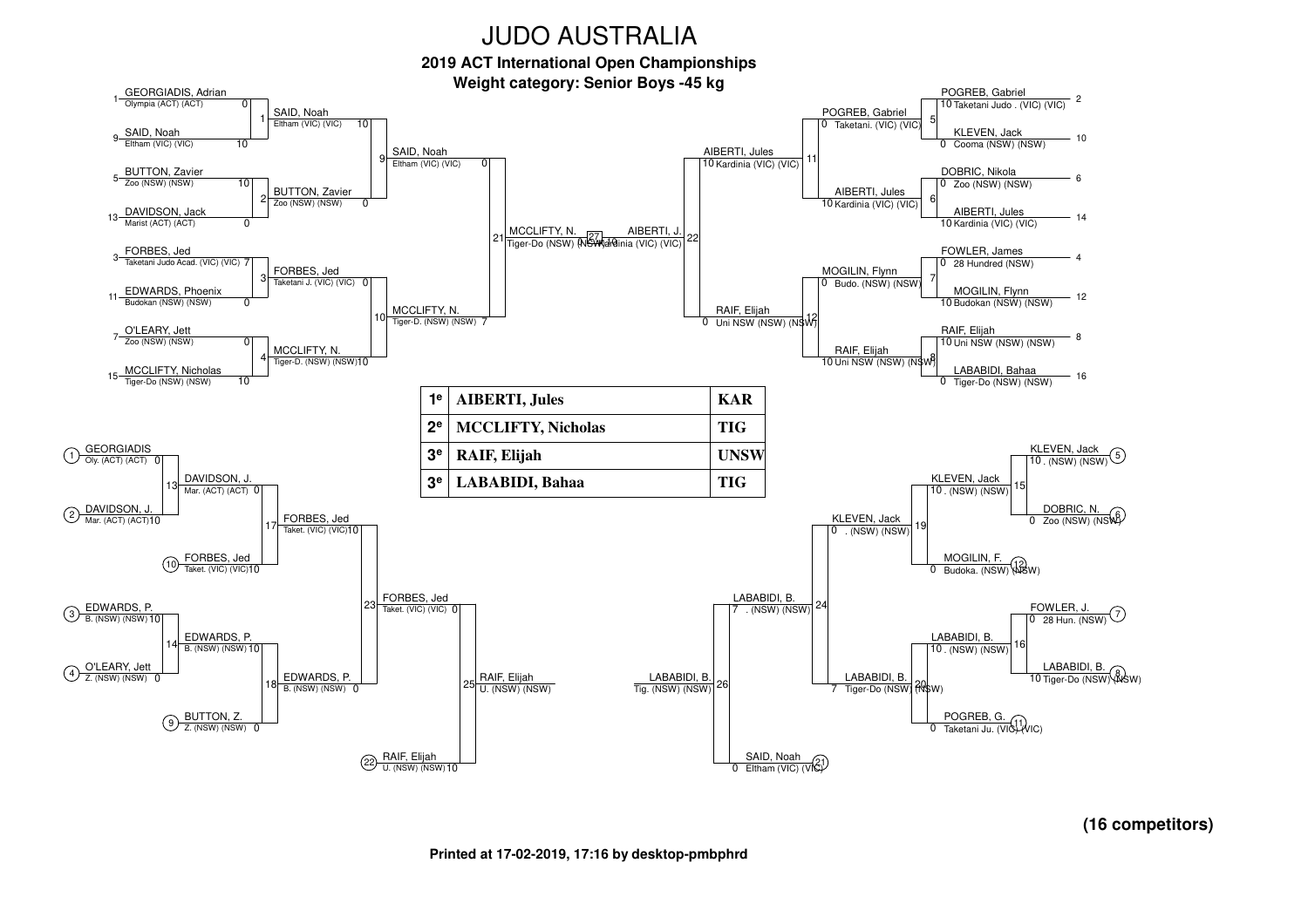**2019 ACT International Open Championships**





**(11 competitors)**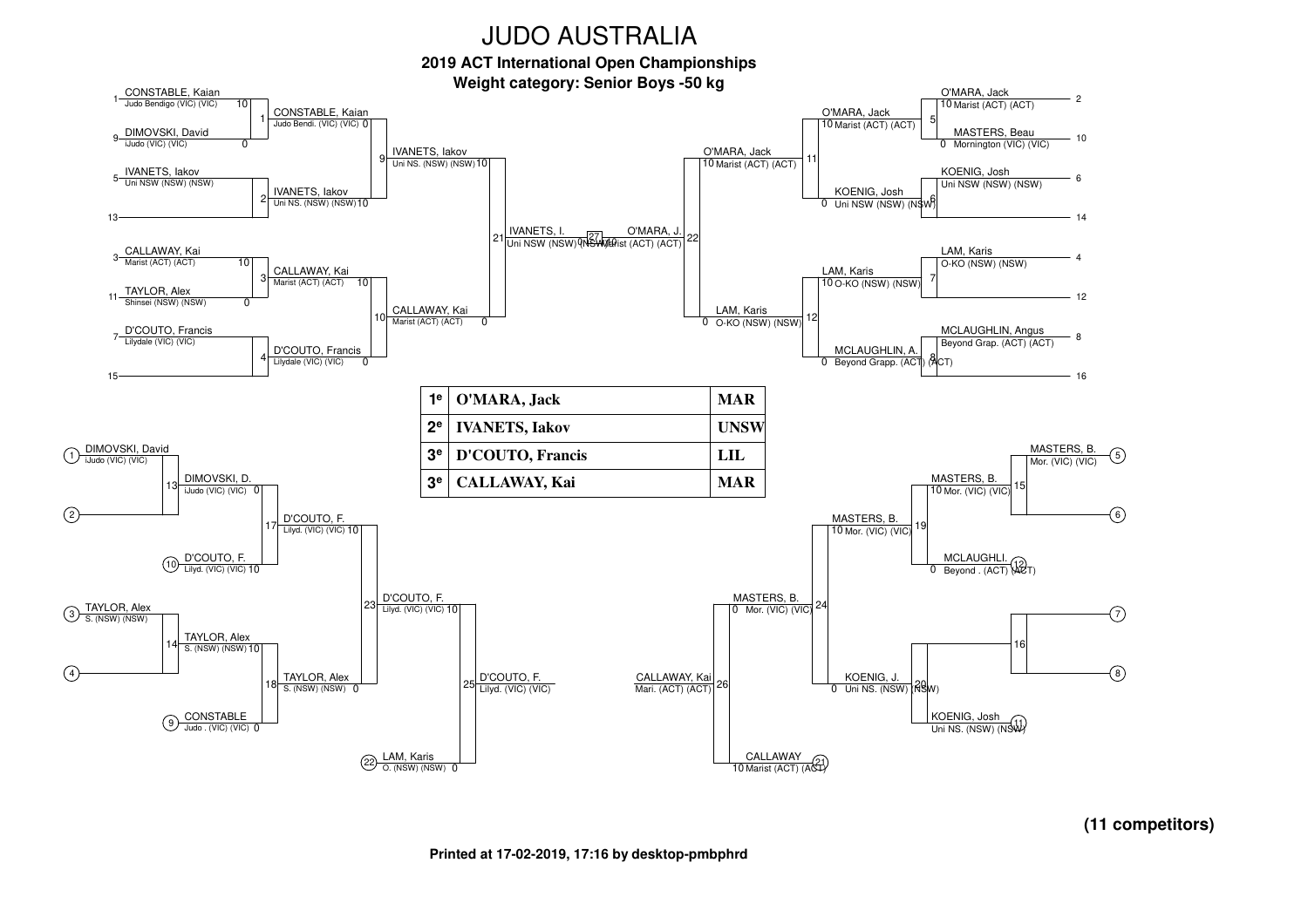

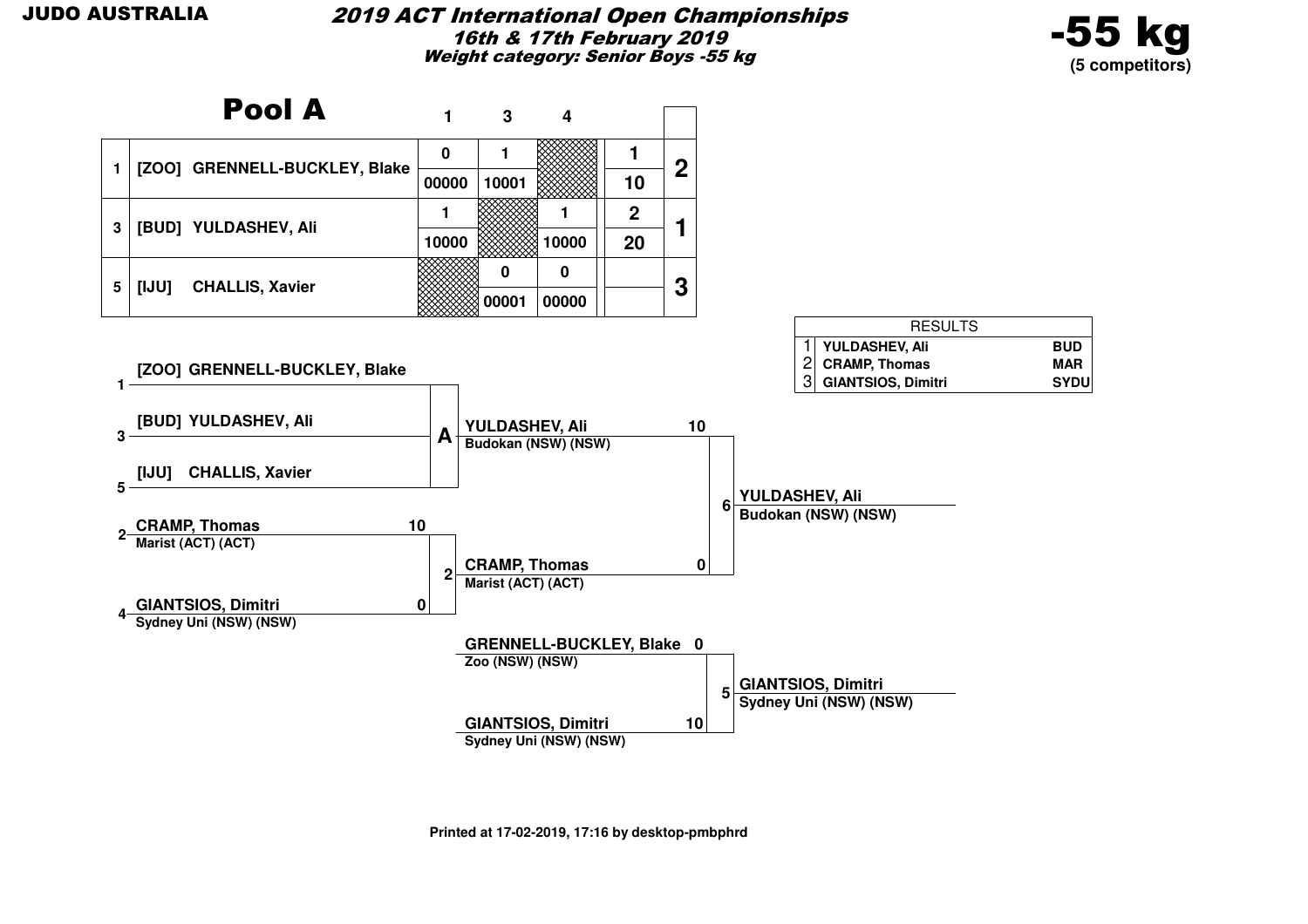**2019 ACT International Open Championships**

Weight category: Senior Boys -60 kg



|                            |             |             | 3                | <b>Fights won</b>   |              |
|----------------------------|-------------|-------------|------------------|---------------------|--------------|
|                            |             |             |                  | <b>Total points</b> | <b>Place</b> |
| <b>BELL, Lewis</b>         |             | 1           |                  | $\mathbf{2}$        |              |
| [OLY]                      | 01000       | 10000       |                  | 20                  |              |
| <b>KUMRU-TURCAN, Kerem</b> | $\mathbf 0$ |             |                  |                     | $\mathbf 2$  |
| [UU]                       | 00000       |             | 02000            | 10                  |              |
| <b>DIMOVSKI, Thomas</b>    |             | $\mathbf 0$ | $\boldsymbol{0}$ |                     | 3            |
| [IJU]                      |             | 00000       | 00001            |                     |              |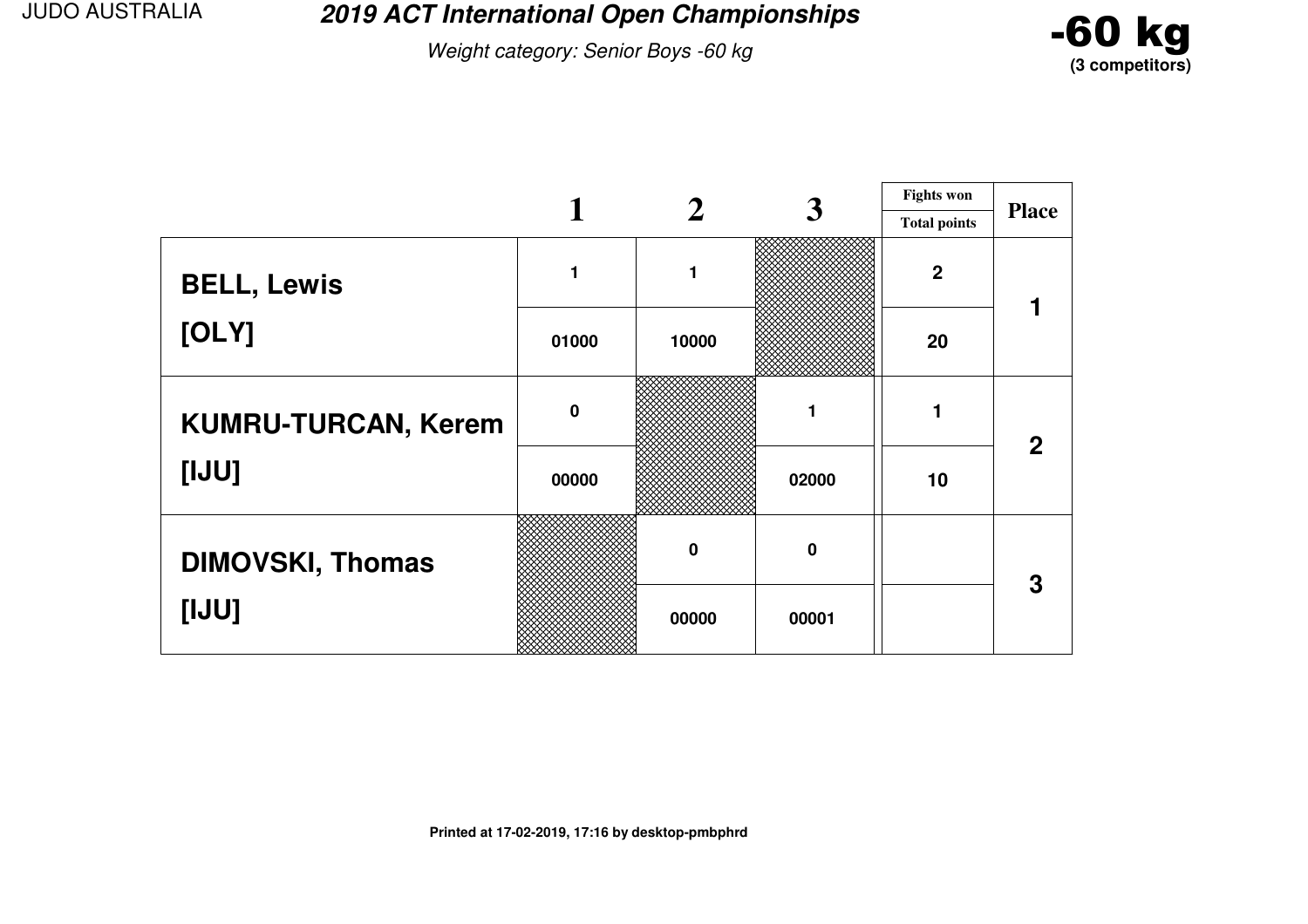

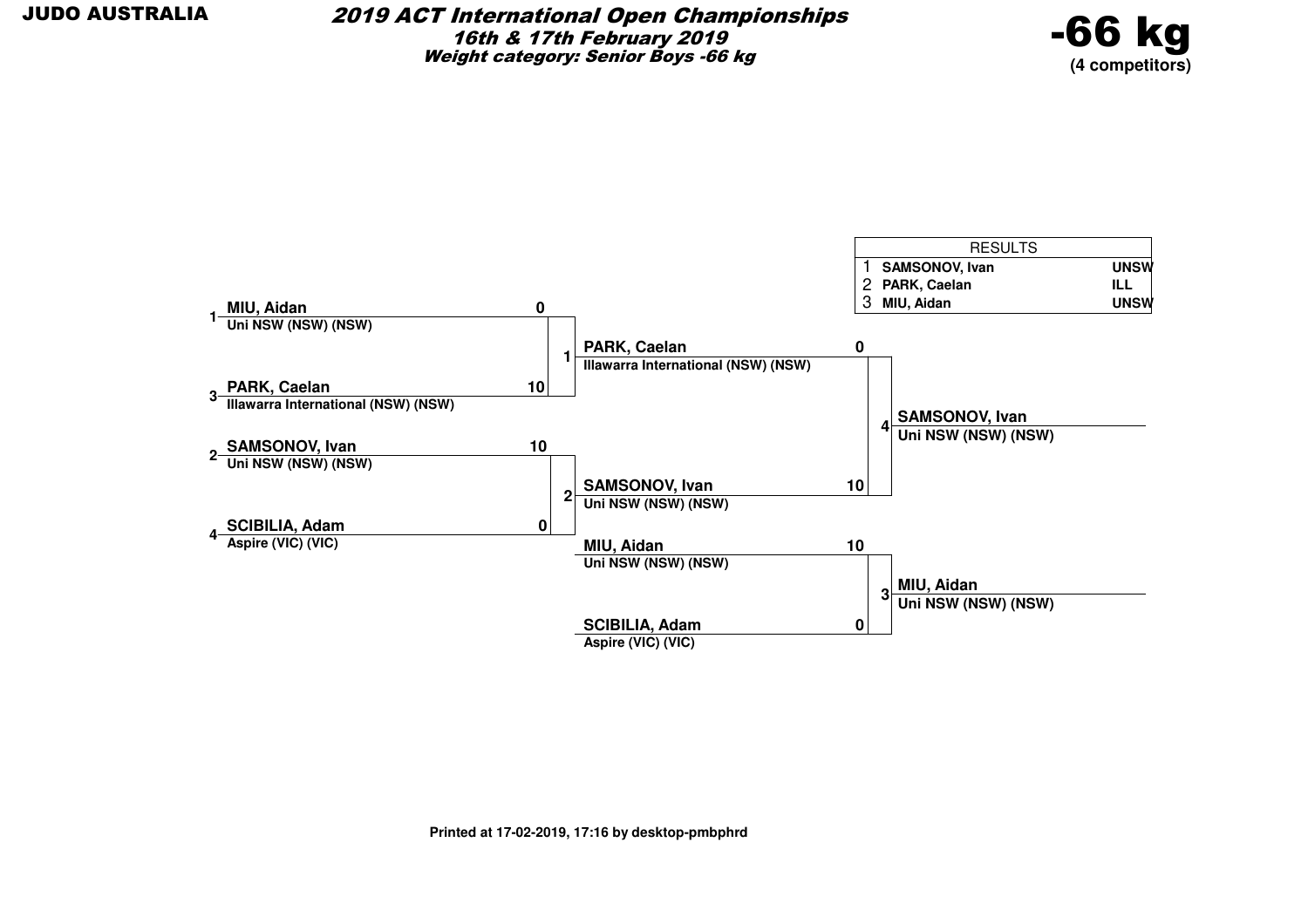

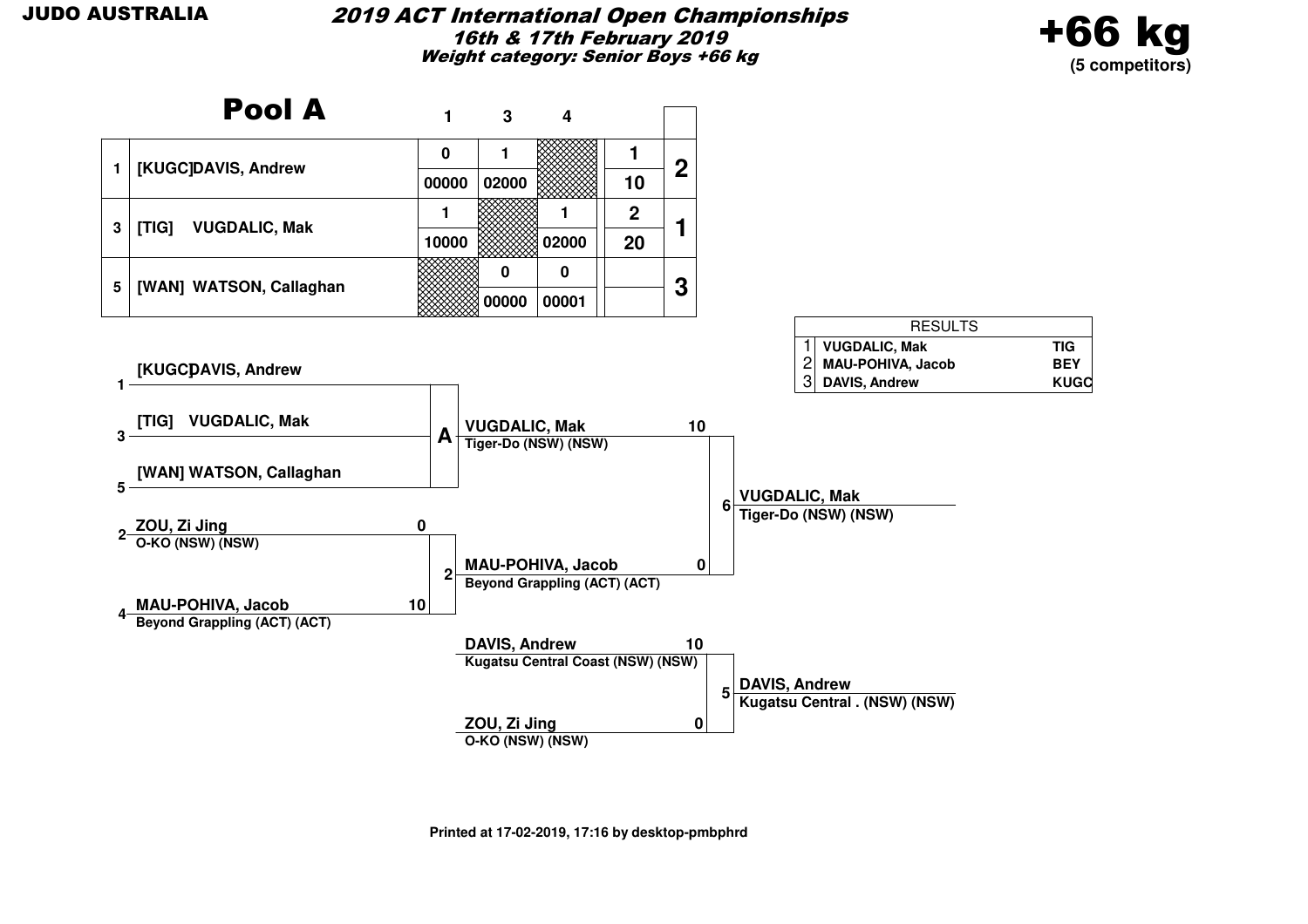## JUDO AUSTRALIA 2019 ACT International Open Championships 16th & 17th February 2019 Weight category: Senior Girls -36 kg

| <b>Contest</b> | Name                  | <b>Score</b> | Score   Name                     |              | Time |
|----------------|-----------------------|--------------|----------------------------------|--------------|------|
|                |                       |              |                                  |              |      |
| $-2$           | ARZHINTAR, Talia      |              | 10                               | HILL, Hannah | 1:21 |
|                | Caulfield (VIC) (VIC) |              | Hills Sports Academy (ACT) (ACT) |              |      |
|                |                       |              |                                  |              |      |

|   | ARZHINTAR, Talia      |  | HILL.<br>Hannah                  |  |
|---|-----------------------|--|----------------------------------|--|
| - | Caulfield (VIC) (VIC) |  | Hills Sports Academy (ACT) (ACT) |  |

| $\overline{\phantom{a}}$ | ana   |  | -----                   |  |
|--------------------------|-------|--|-------------------------|--|
| -                        | تau⊞د |  | Hills Sports Academy (A |  |

Score points: Ippon 100 / Wazaari 10 / Yuko 1 / Yusei gachi 0,5

**Criteria to define the winner:** better of 2 contests, if 1 - 1 the third match will decide

| <b>RESULTS</b> |                      |            |  |  |  |
|----------------|----------------------|------------|--|--|--|
|                | 1 HILL, Hannah       | <b>HSA</b> |  |  |  |
|                | 2   ARZHINTAR, Talia | <b>CAU</b> |  |  |  |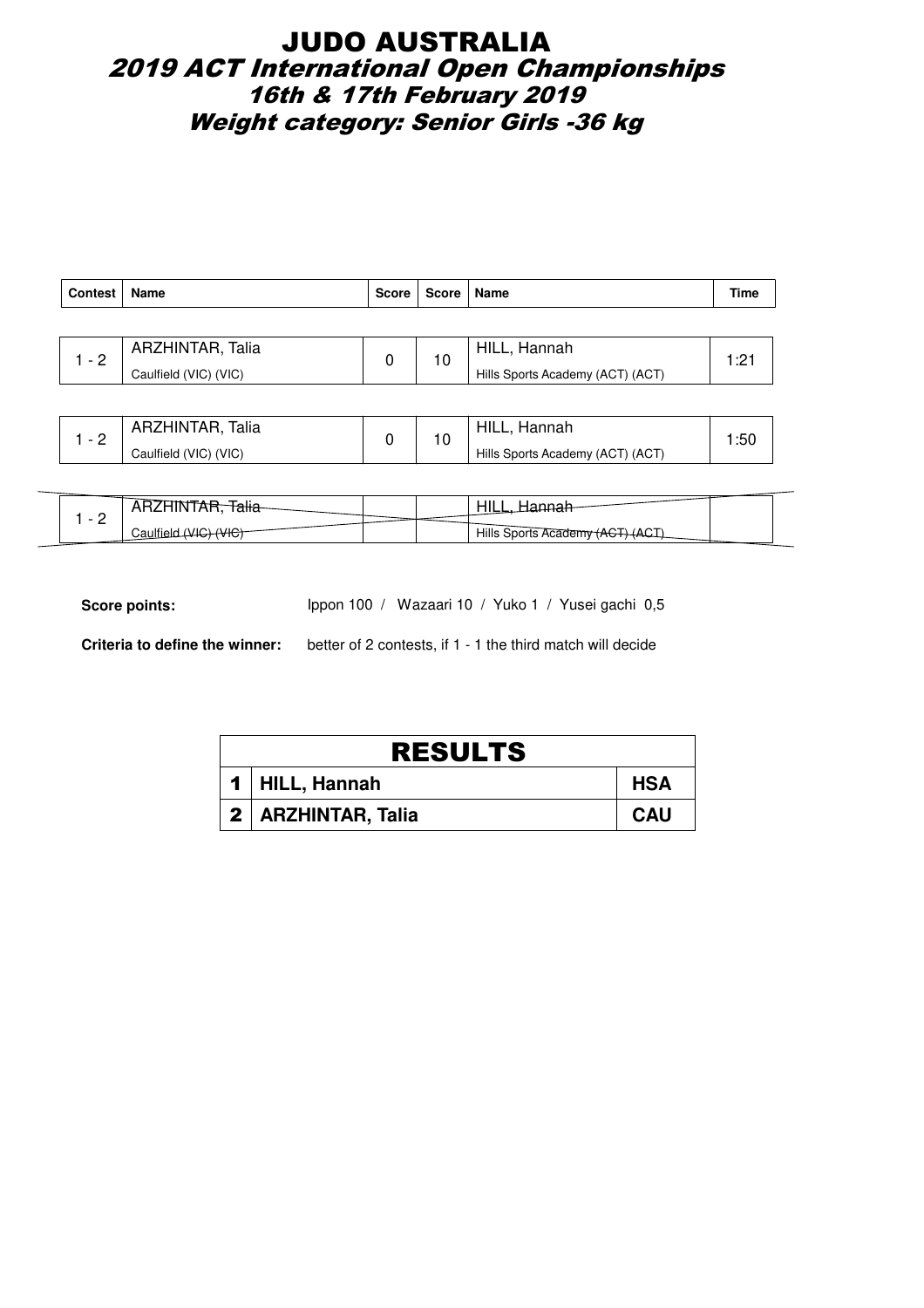

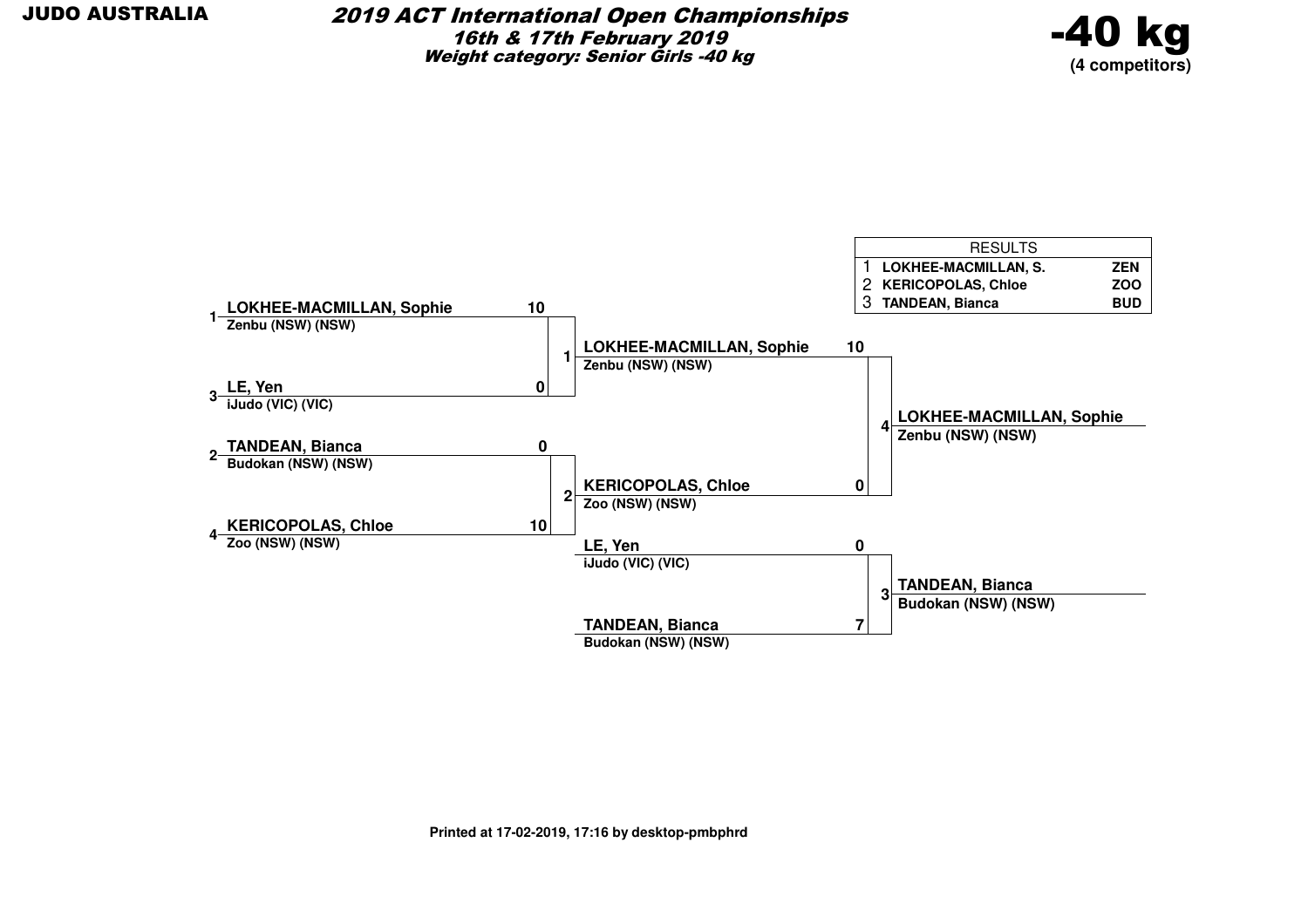#### 2019 ACT International Open Championships16th & 17th February 2019Weight category: Senior Girls -44 kg



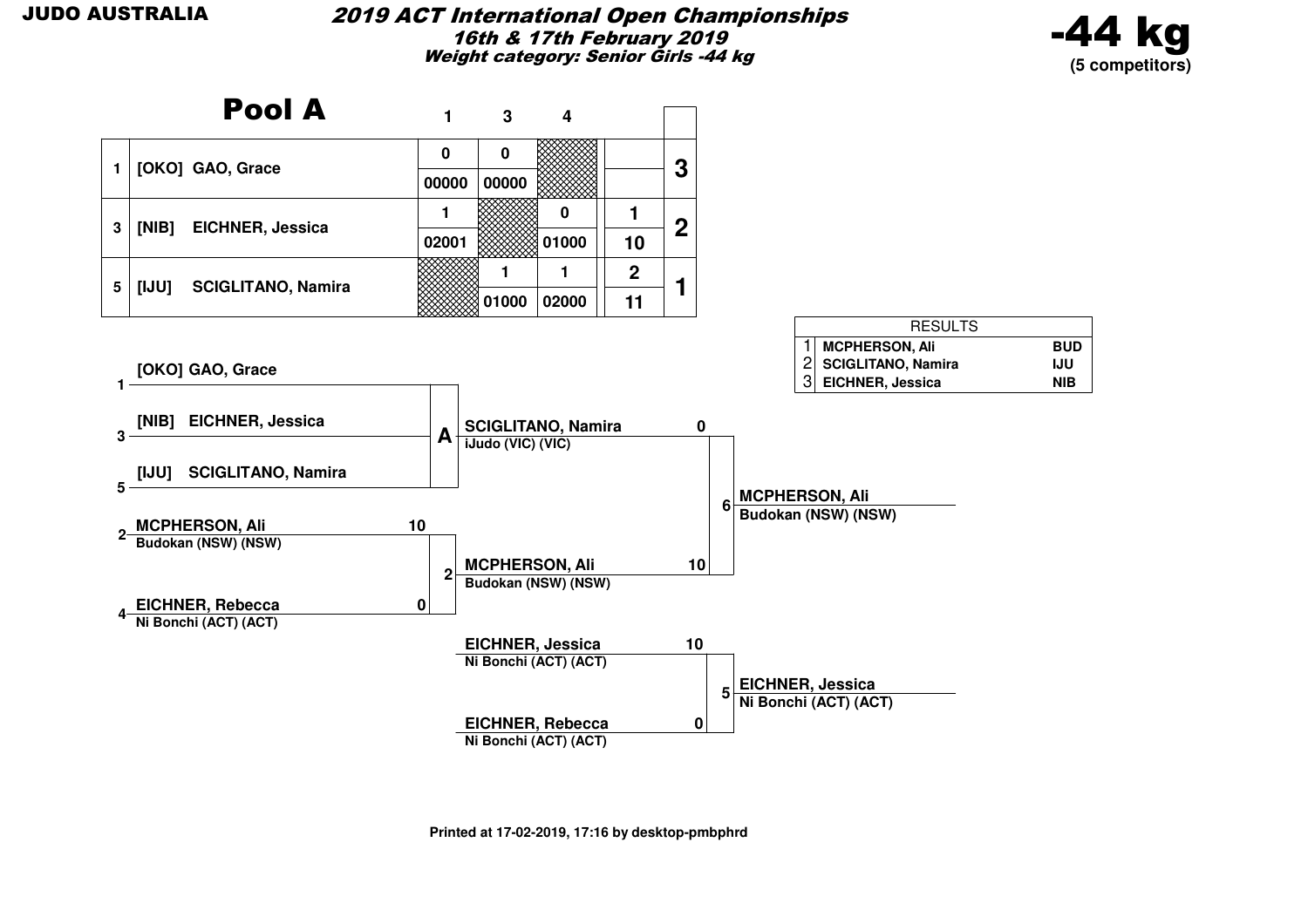**2019 ACT International Open Championships**



**(9 competitors)**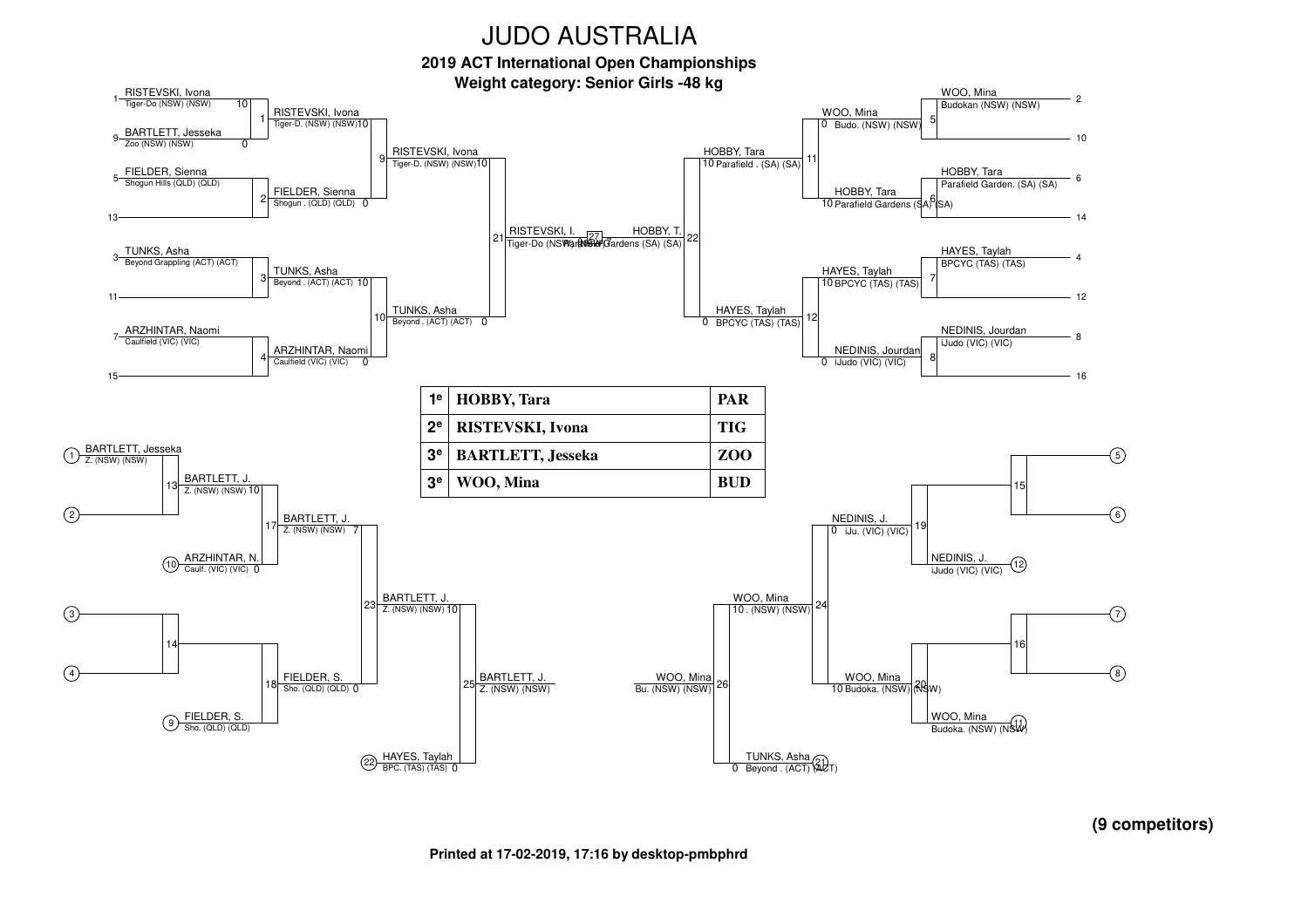**2019 ACT International Open ChampionshipsWeight category: Senior Girls -52 kg**

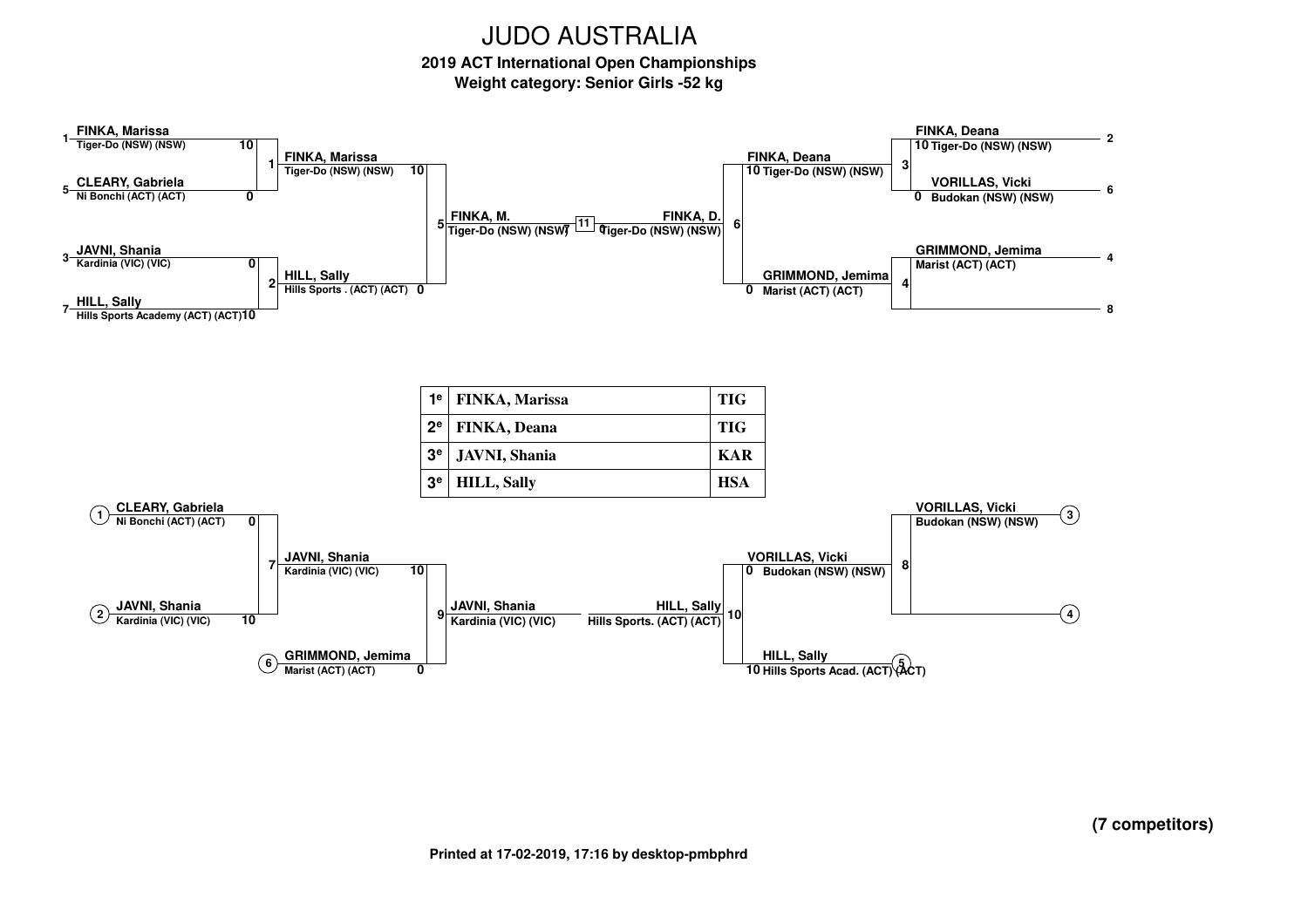**2019 ACT International Open Championships**



**(9 competitors)**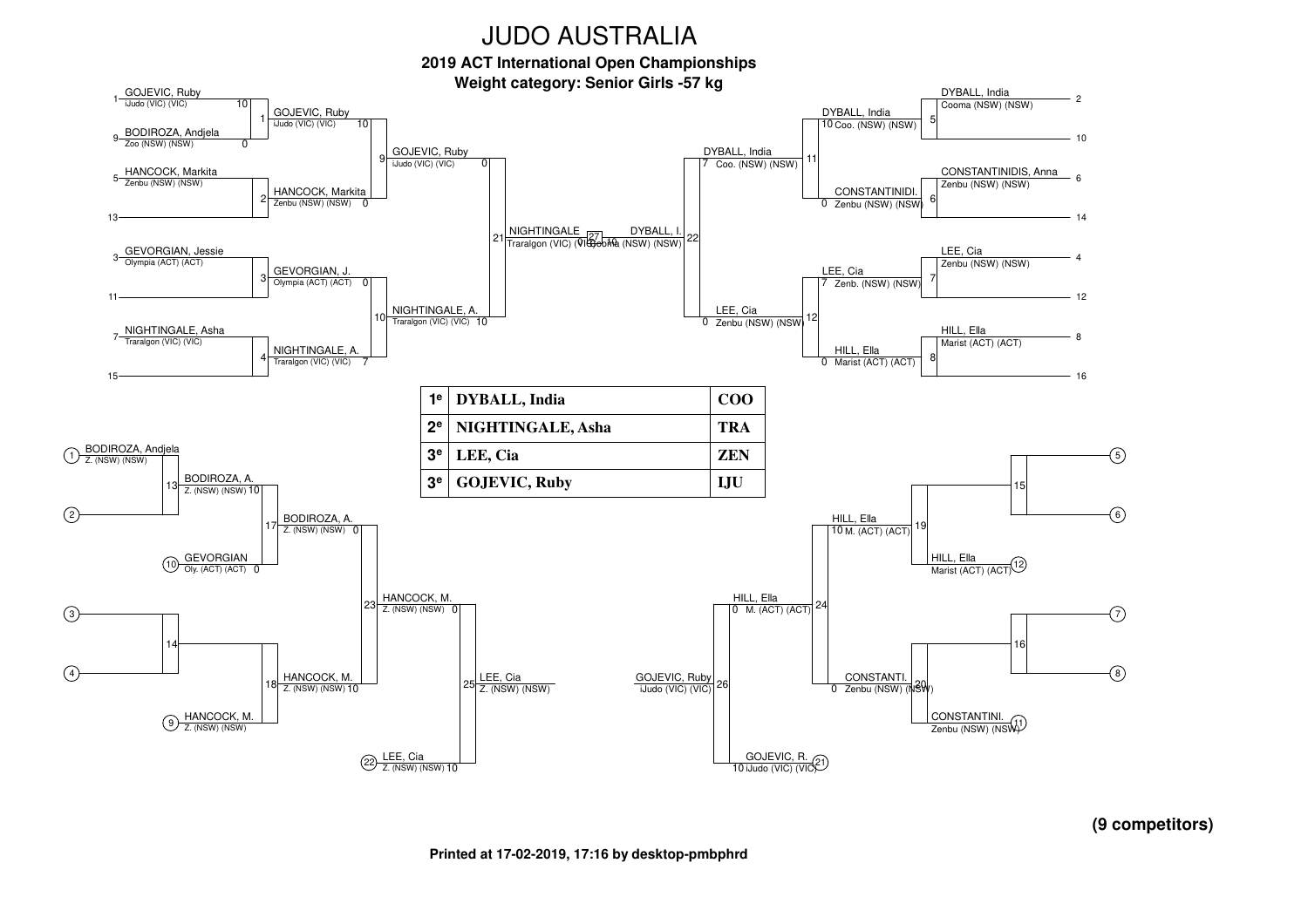**2019 ACT International Open Championships**

Weight category: Senior Girls -63 kg



|                         |             |          | <b>Fights won</b>   |              |
|-------------------------|-------------|----------|---------------------|--------------|
|                         |             |          | <b>Total points</b> | <b>Place</b> |
| <b>TARIGHAT, Melika</b> | 1           |          | $\overline{2}$      |              |
| [BUD]                   | 02000       | 10000    | 20                  |              |
| NIGHTINGALE., Asha      | $\mathbf 0$ |          |                     |              |
| [TRA]                   | 00001       |          |                     |              |
| <b>GOJEVIC., Ruby</b>   |             | $\bf{0}$ |                     |              |
| [IJU]                   |             | 00000    |                     |              |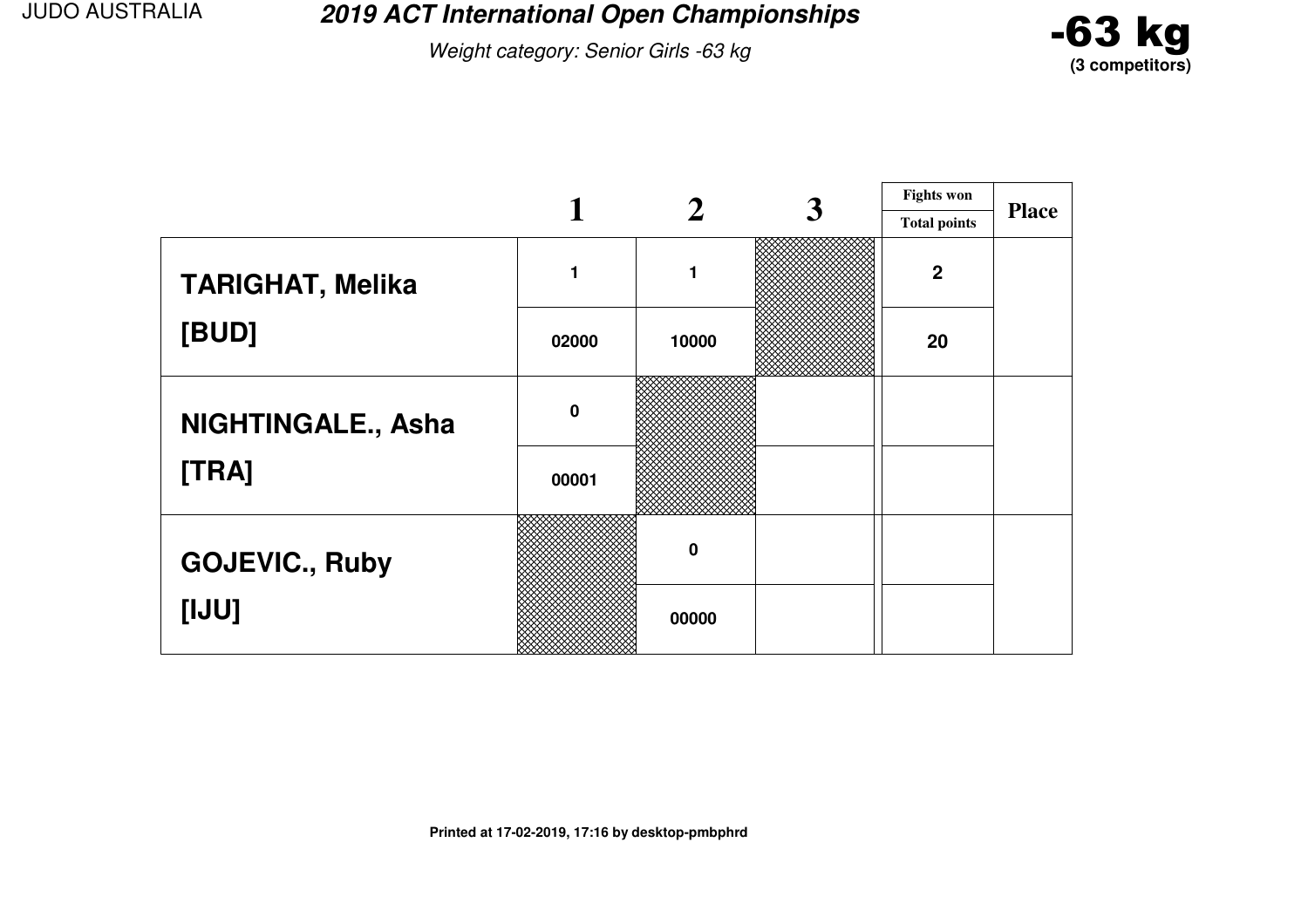# **2019 ACT International Open Championships**

**Weight category: Junior Boys -27 kg**



**(6 competitors)**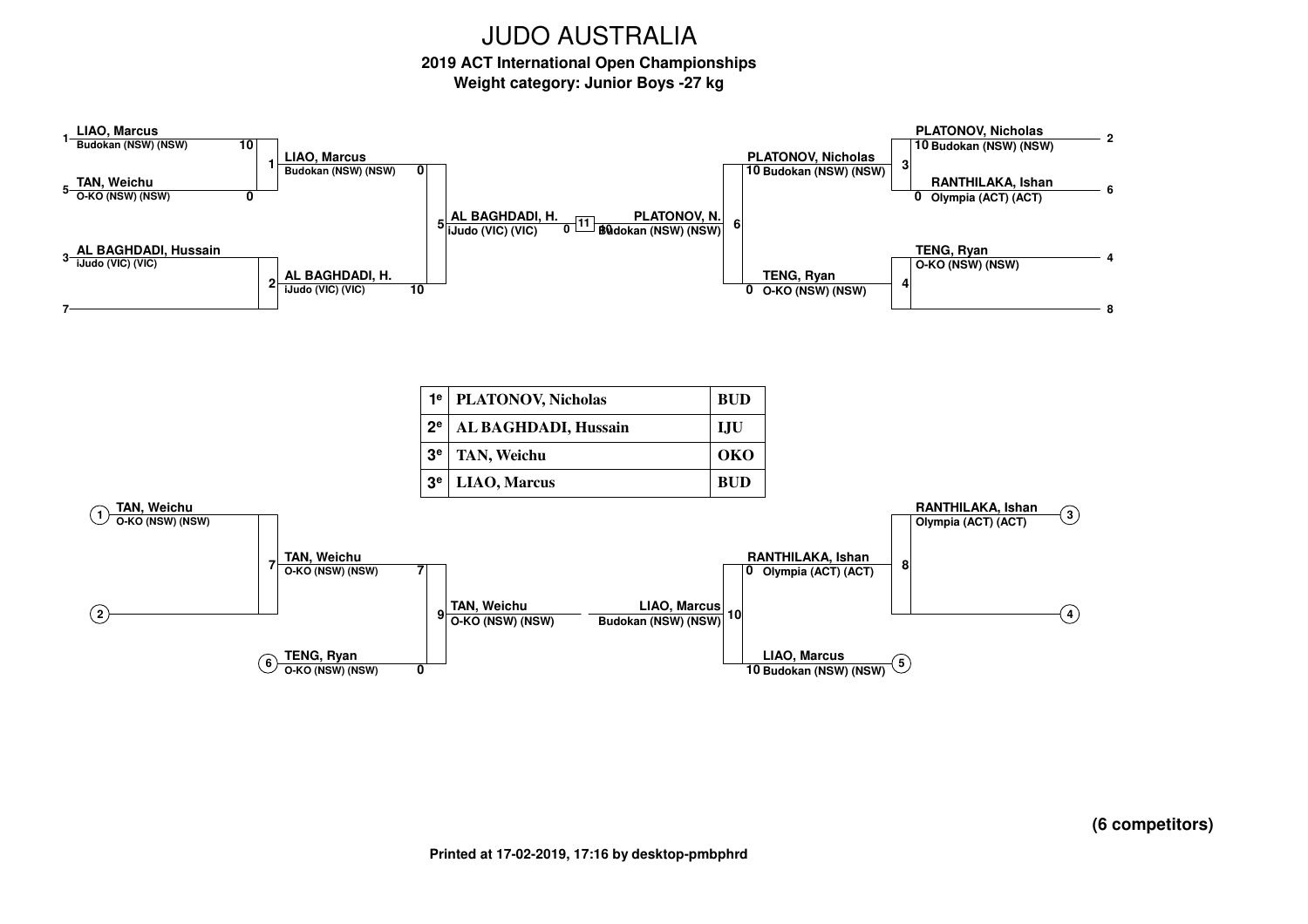## **2019 ACT International Open Championships**

**Weight category: Junior Boys -30 kg**

![](_page_55_Figure_3.jpeg)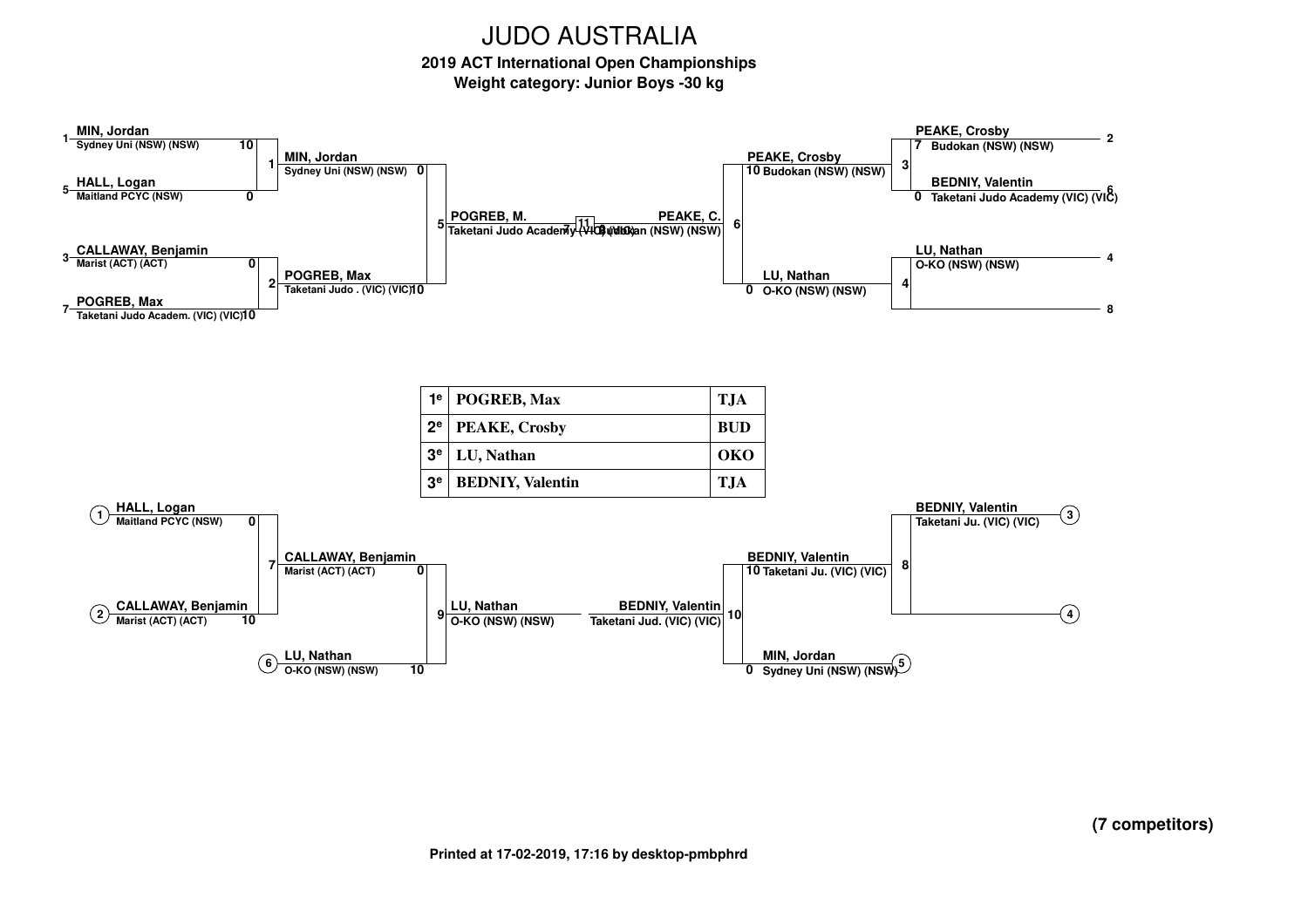**2019 ACT International Open Championships**

![](_page_56_Figure_2.jpeg)

![](_page_56_Figure_3.jpeg)

**(9 competitors)**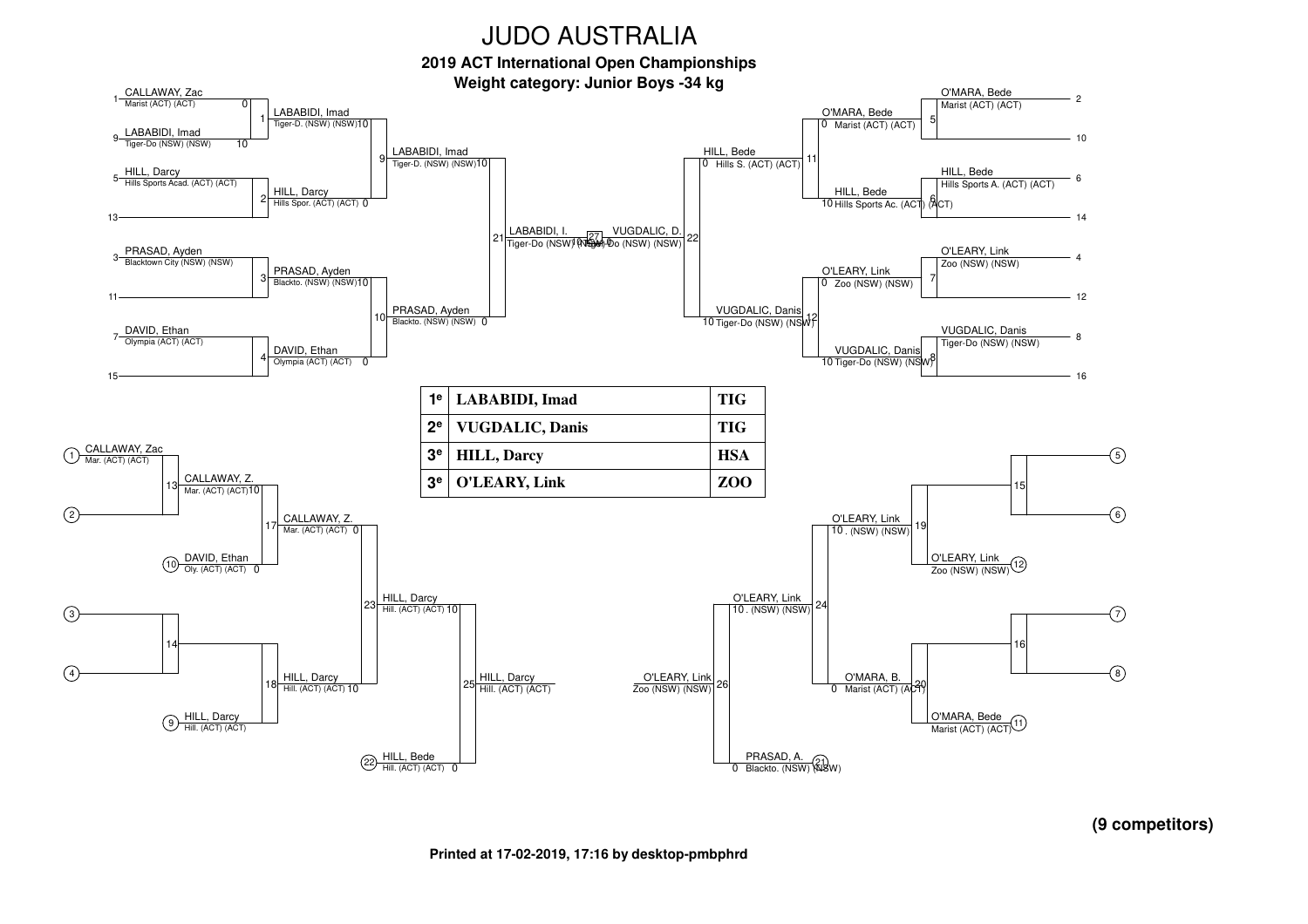**2019 ACT International Open Championships**

![](_page_57_Figure_2.jpeg)

**(10 competitors)**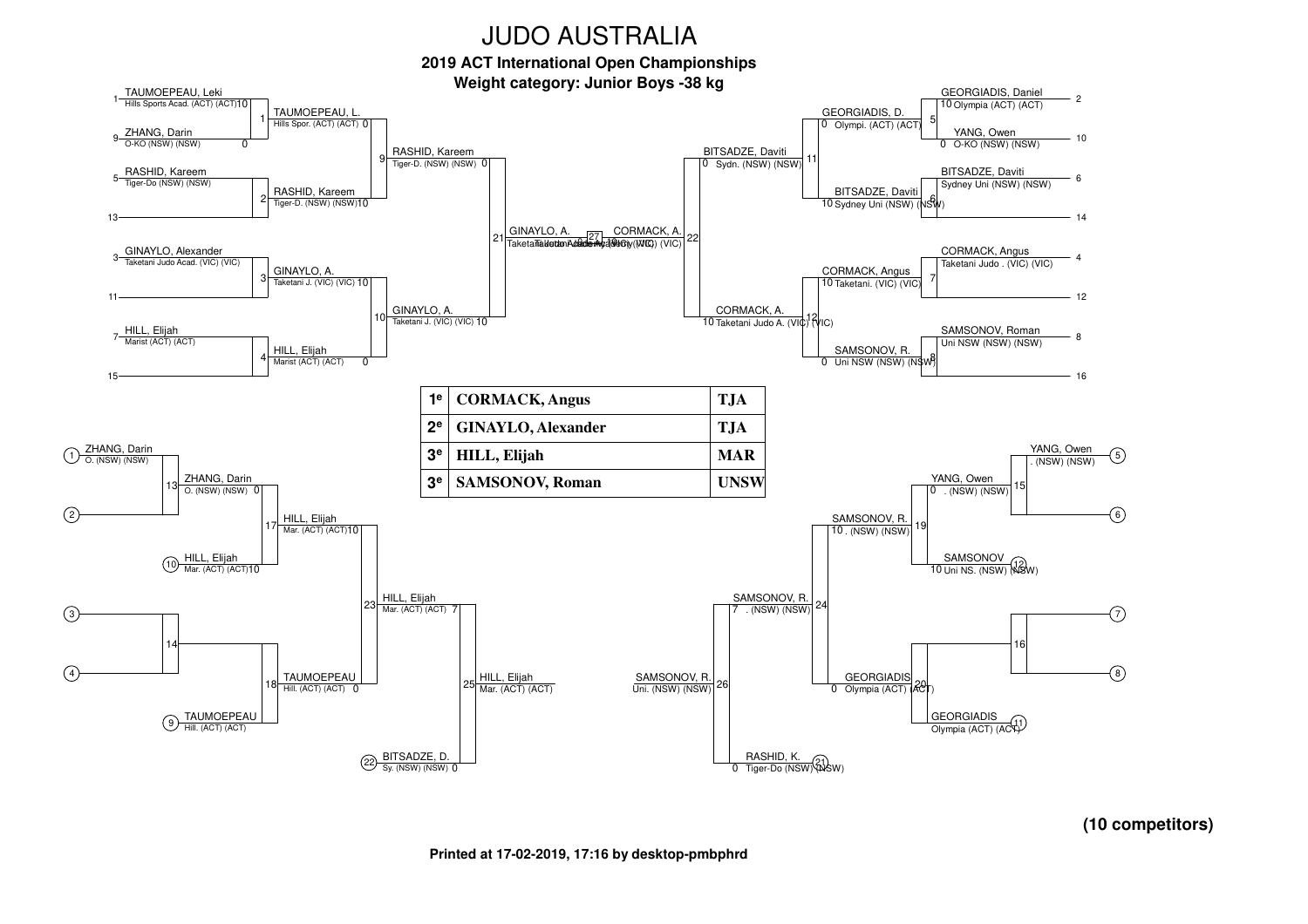**2019 ACT International Open Championships**

Weight category: Junior Boys -42 kg

![](_page_58_Picture_3.jpeg)

|                      |             |                  | 3           | <b>Fights won</b>   |              |
|----------------------|-------------|------------------|-------------|---------------------|--------------|
|                      |             |                  |             | <b>Total points</b> | <b>Place</b> |
| <b>GIBBS, James</b>  |             | 1                |             | $\boldsymbol{2}$    |              |
| [KAR]                | 10000       | 10000            |             | 20                  |              |
| <b>GRACHEV, Egor</b> | $\mathbf 0$ |                  |             |                     | $\mathbf{2}$ |
| [UNSW]               | 00001       |                  | 10000       | 10                  |              |
| <b>BURNS, Asahi</b>  |             | $\boldsymbol{0}$ | $\mathbf 0$ |                     | 3            |
| [HSA]                |             | 00000            | 00000       |                     |              |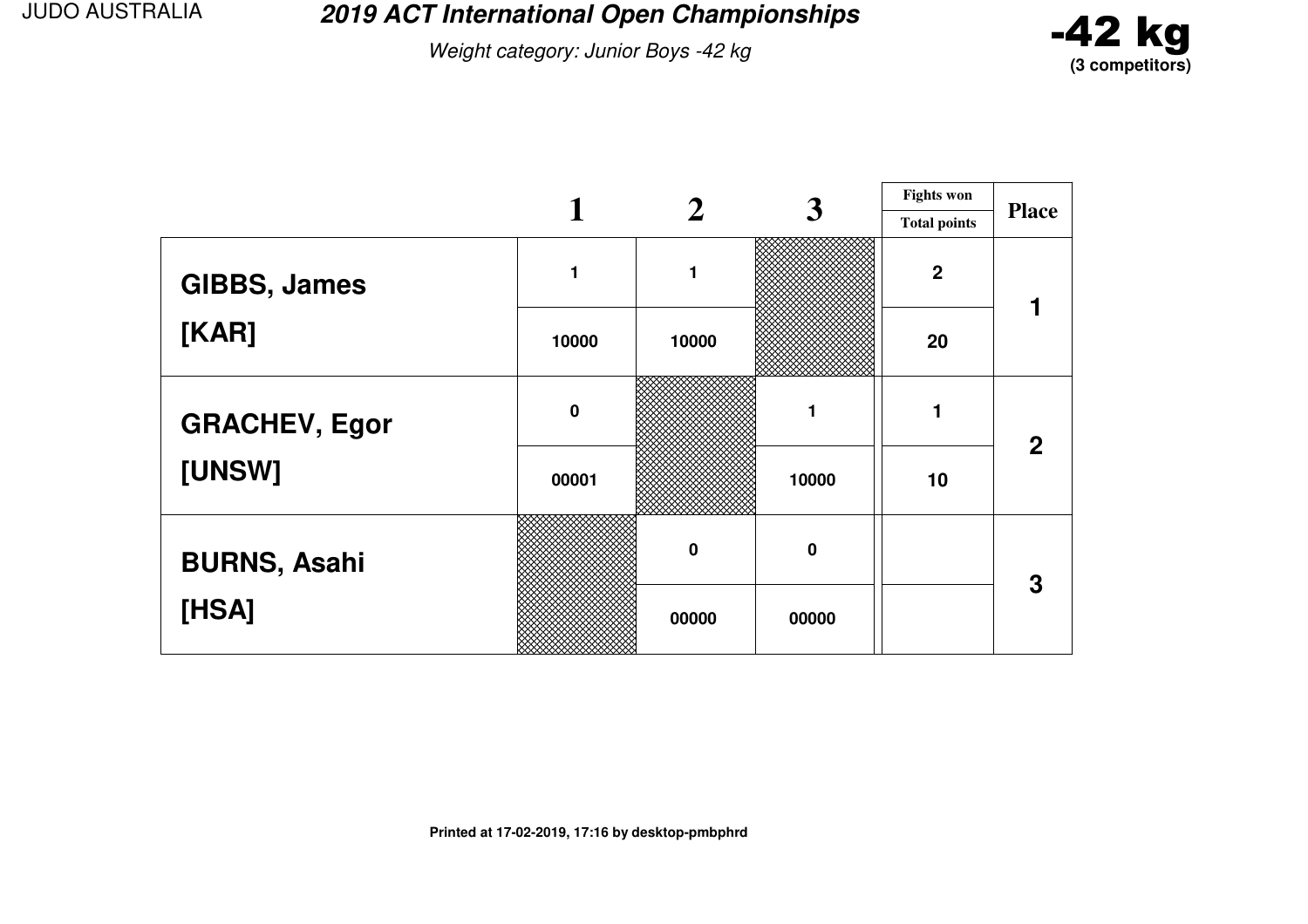**2019 ACT International Open Championships**

Weight category: Junior Boys -46 kg

![](_page_59_Picture_3.jpeg)

|                            |             |          | 3           | <b>Fights won</b>   |              |
|----------------------------|-------------|----------|-------------|---------------------|--------------|
|                            |             |          |             | <b>Total points</b> | <b>Place</b> |
| RASHID, Hamzah             |             | 1        |             | $\overline{2}$      |              |
| [TIG]                      | 10000       | 02000    |             | 20                  |              |
| <b>TAUMOEPEAU, Lisiate</b> | $\mathbf 0$ |          | $\mathbf 0$ |                     | 3            |
| [HSA]                      | 00000       |          | 00001       |                     |              |
| <b>SFREGOLA, Giuseppe</b>  |             | $\bf{0}$ |             |                     | $\mathbf 2$  |
| [BER]                      |             | 01000    | 02001       | 10                  |              |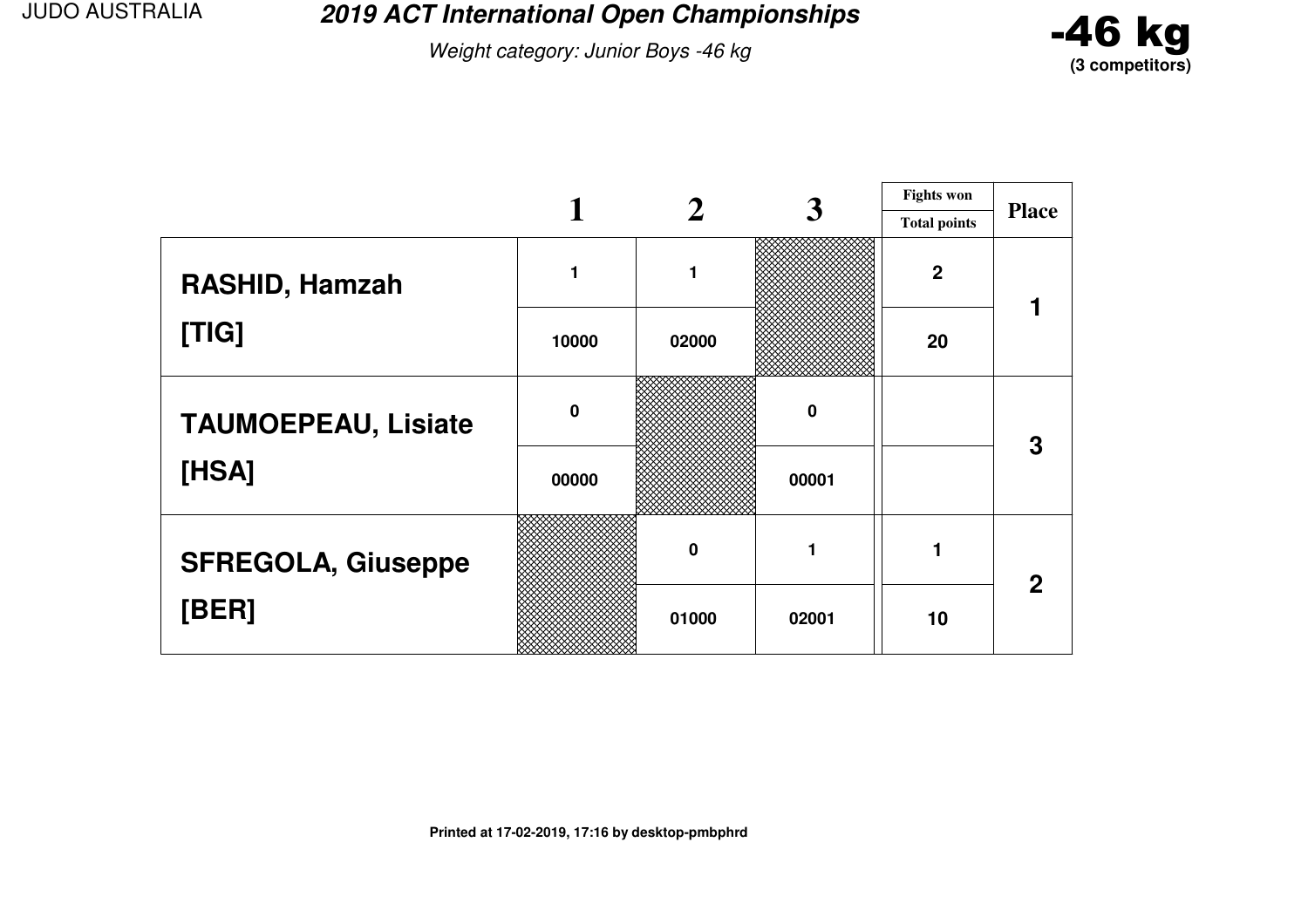## JUDO AUSTRALIA 2019 ACT International Open Championships 16th & 17th February 2019 Weight category: Junior Boys +50 kg

| Contest | Name                   | Score | Score   Name |                    | <b>Time</b> |
|---------|------------------------|-------|--------------|--------------------|-------------|
|         |                        |       |              |                    |             |
| $-2$    | KELLY, Akos            | 10    | 0            | LENZO, Jett        | 0:23        |
|         | Resilience (VIC) (VIC) |       |              | Dragon (NSW) (NSW) |             |

| ◠<br>$\overline{\phantom{0}}$ | <b>KELLY, Akos</b>     | $\overline{10}$ | LENZO.<br>Jett     |                   |
|-------------------------------|------------------------|-----------------|--------------------|-------------------|
| -                             | Resilience (VIC) (VIC) | J               | Dragon (NSW) (NSW) | v. <del>4</del> 4 |

| ັ<br>◝▬▬▬<br>$\overline{\phantom{a}}$ |     | --                           |  |
|---------------------------------------|-----|------------------------------|--|
| <u>_</u><br>.<br>າບະ                  | ग∪, | Dragon<br>ベルハ<br><b>INSW</b> |  |

Score points: Ippon 100 / Wazaari 10 / Yuko 1 / Yusei gachi 0,5

**Criteria to define the winner:** better of 2 contests, if 1 - 1 the third match will decide

| <b>RESULTS</b> |                   |            |  |  |  |
|----------------|-------------------|------------|--|--|--|
|                | 1   KELLY, Akos   | <b>RES</b> |  |  |  |
|                | $2$   LENZO, Jett | DRA        |  |  |  |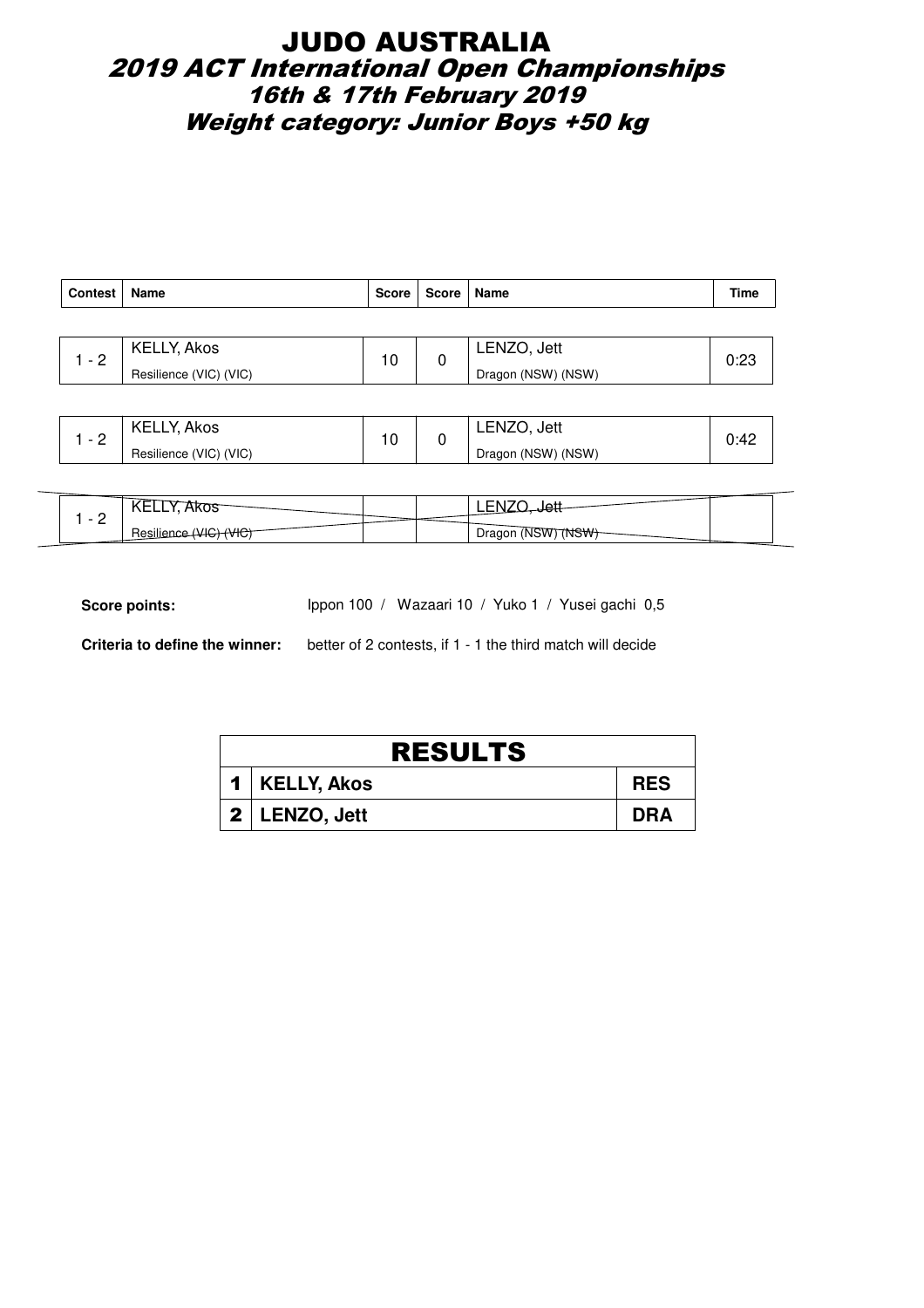## JUDO AUSTRALIA 2019 ACT International Open Championships 16th & 17th February 2019 Weight category: Junior Girls -29 kg

| <b>Contest</b> | Name               | Score | Score   Name |                   | Time |
|----------------|--------------------|-------|--------------|-------------------|------|
|                |                    |       |              |                   |      |
| $1 - 2$        | O'MARA, Ashleigh   | 0     | 10           | LE, Mai           | 0:54 |
|                | Marist (ACT) (ACT) |       |              | iJudo (VIC) (VIC) |      |
|                |                    |       |              |                   |      |

| ⌒        | O'MARA, Ashleigh   | $\overline{\phantom{a}}$ | Mai<br>-<br>LL,   |      |
|----------|--------------------|--------------------------|-------------------|------|
| <u>_</u> | Marist (ACT) (ACT) | טי                       | iJudo (VIC) (VIC) | u.uJ |

| -<br>$\overline{\phantom{0}}$ | 'NV     |  | -<br>--<br>--                  |  |
|-------------------------------|---------|--|--------------------------------|--|
| -                             | iviali: |  | Тι<br><b>IJUD</b><br>vu<br>. . |  |

Score points: Ippon 100 / Wazaari 10 / Yuko 1 / Yusei gachi 0,5

**Criteria to define the winner:** better of 2 contests, if 1 - 1 the third match will decide

| <b>RESULTS</b>       |            |  |  |  |  |  |
|----------------------|------------|--|--|--|--|--|
| 1   LE, Mai          | <b>IJU</b> |  |  |  |  |  |
| 2   O'MARA, Ashleigh | <b>MAR</b> |  |  |  |  |  |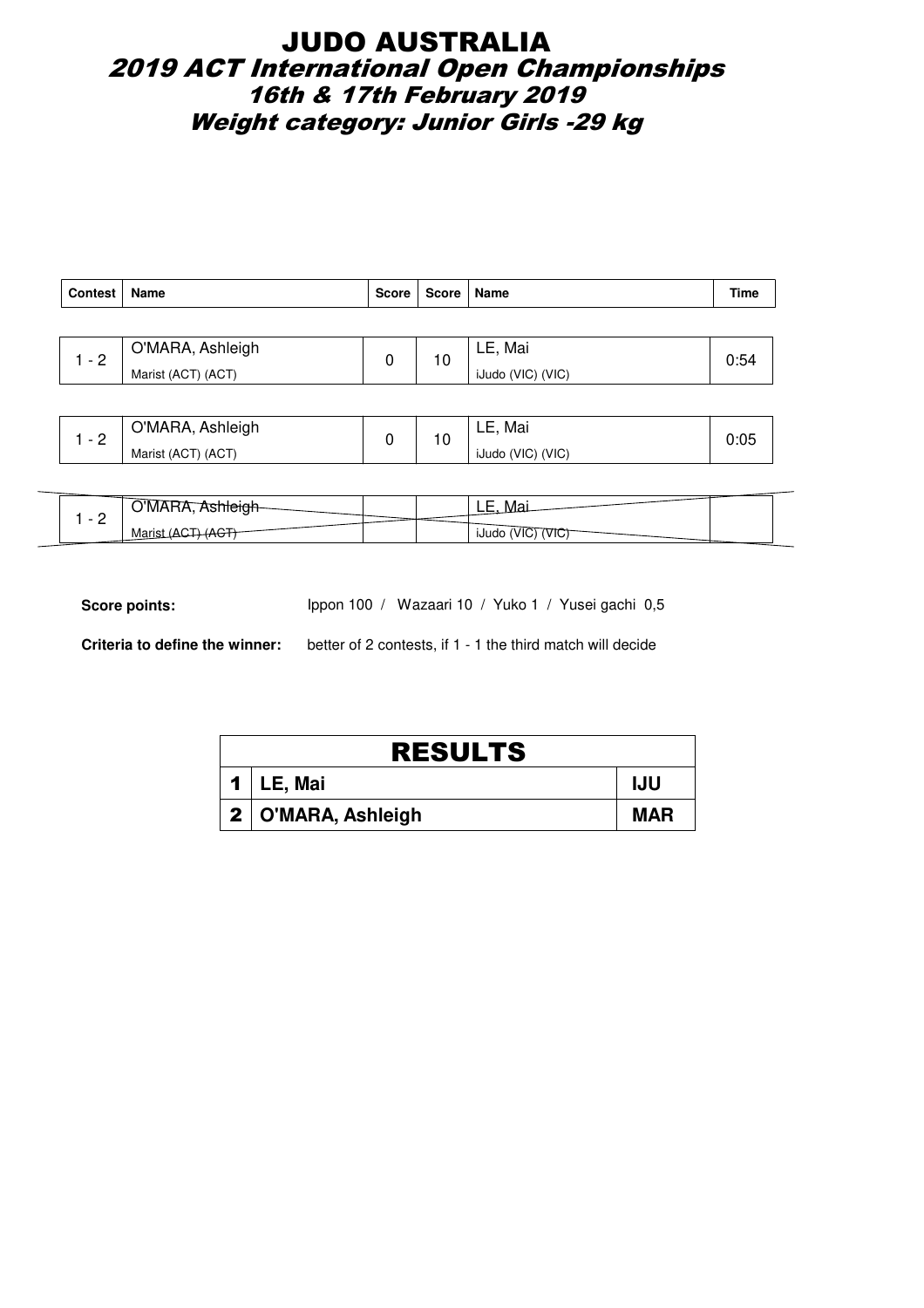**2019 ACT International Open Championships**

Weight category: Junior Girls -32 kg

![](_page_62_Picture_3.jpeg)

|                         |             |          | 3        | <b>Fights won</b>   |              |  |
|-------------------------|-------------|----------|----------|---------------------|--------------|--|
|                         |             |          |          | <b>Total points</b> | <b>Place</b> |  |
| <b>ZOLLINGER, Lilly</b> | $\mathbf 0$ | $\bf{0}$ |          |                     | 3            |  |
| [BUD]                   | 00000       | 00000    |          |                     |              |  |
| <b>BUTTON, Grace</b>    |             |          |          | $\overline{2}$      |              |  |
| [ZOO]                   | 10000       |          | 02000    | 20                  |              |  |
| <b>POWELL, Mary</b>     |             |          | $\bf{0}$ |                     | $\mathbf 2$  |  |
| [SHI]                   |             | 02000    | 00001    | 10                  |              |  |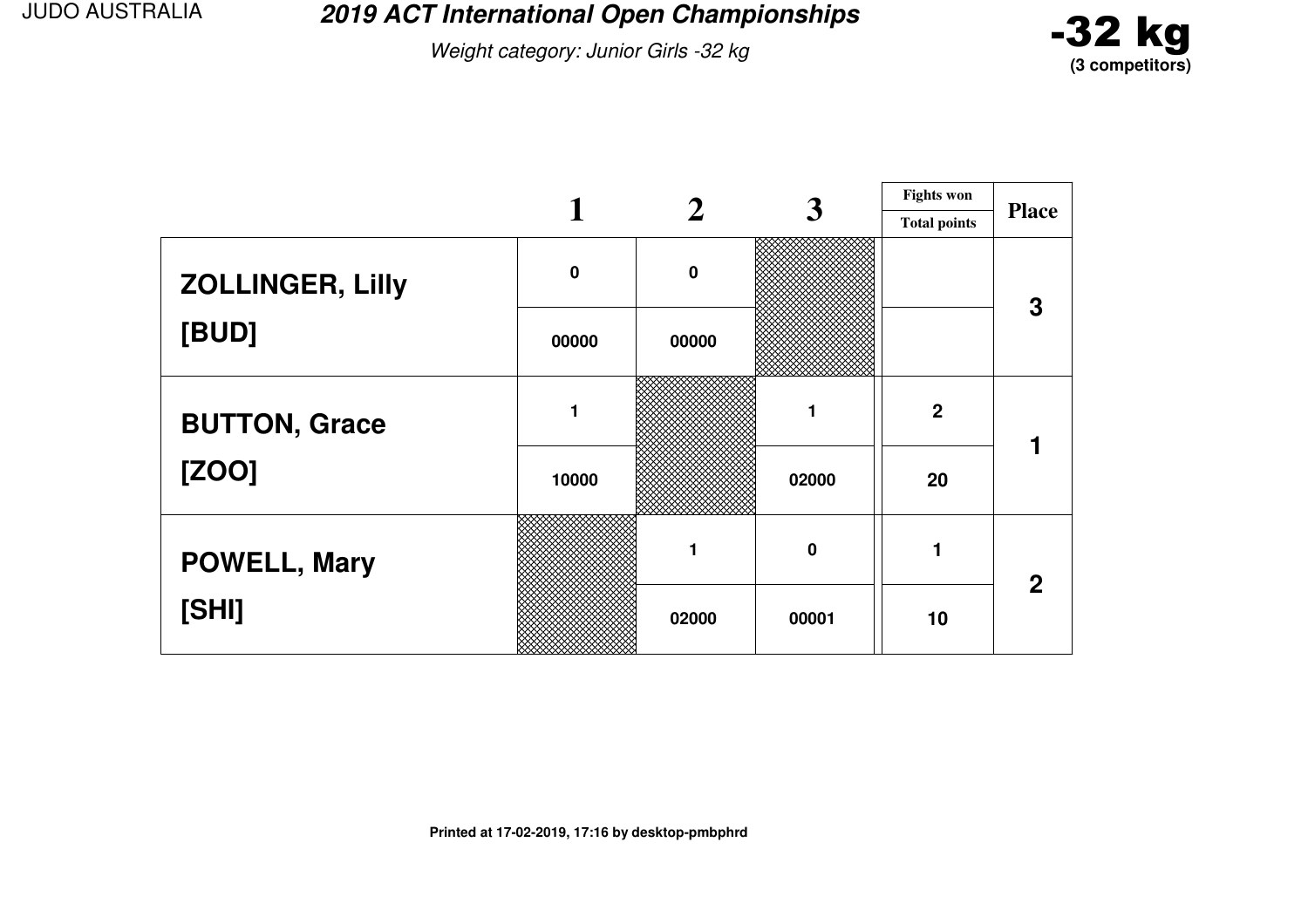![](_page_63_Picture_2.jpeg)

![](_page_63_Figure_3.jpeg)